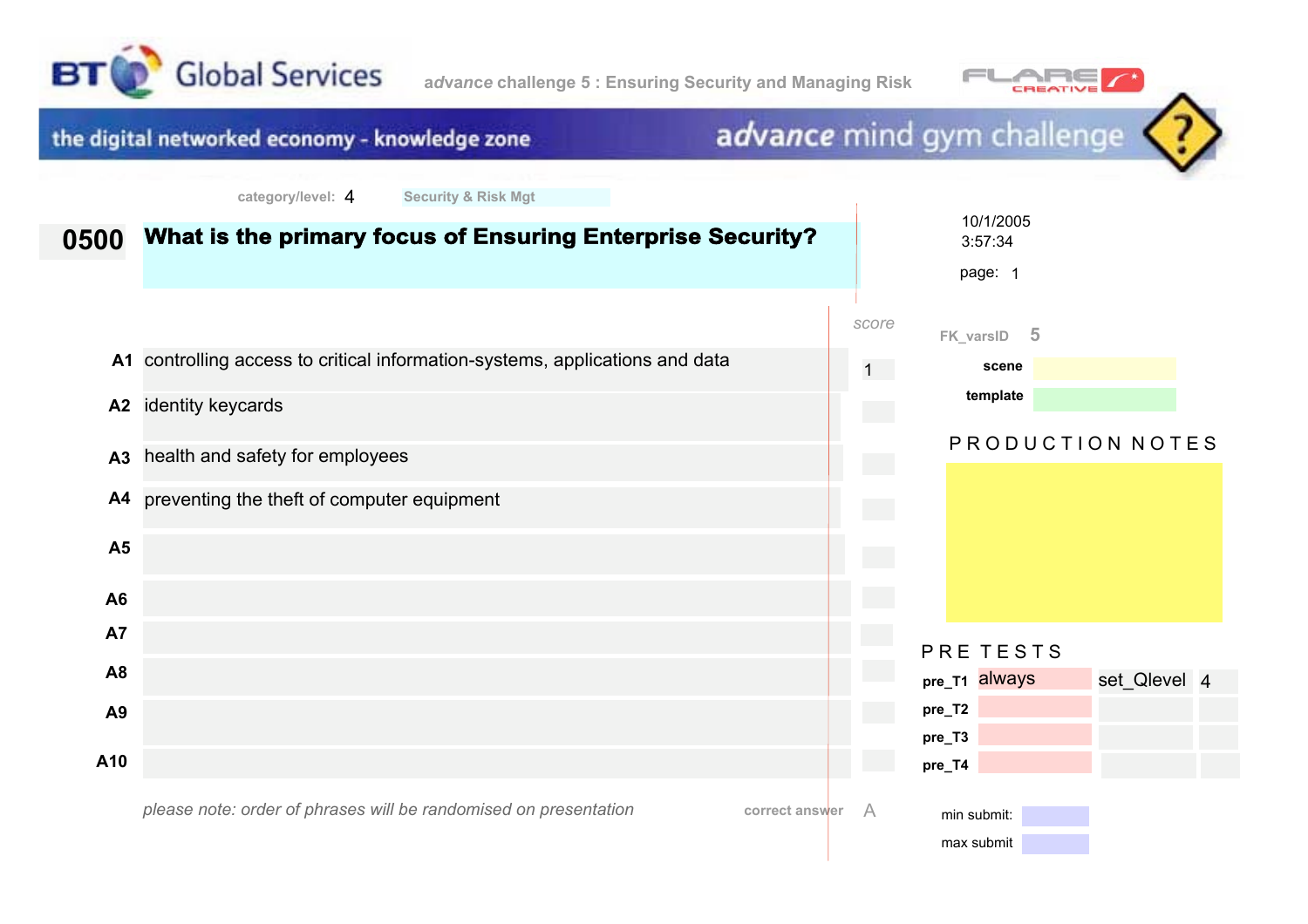



advance mind gym challenge the digital networked economy - knowledge zone **category/level:** 4 **Security & Risk Mgt** 10/1/2005 **Which outside users do organisations most often want to 0501** 3:57:34 **connect to company systems?** page: 2 *score* **FK\_varsID 5 A1** customers, suppliers, partners and remote workers 1 **scene template A2** law enforcement agents P R O D U C T I O N N O T E S **A3** competitors **A4** search engines **A5 A6 A7** PRE TESTS **A8 pre\_T1** always set Qlevel 4 **pre\_T2 A9 pre\_T3 A10 pre\_T4** min submit:

*please note: order of phrases will be randomised on presentation*

**correct answer** A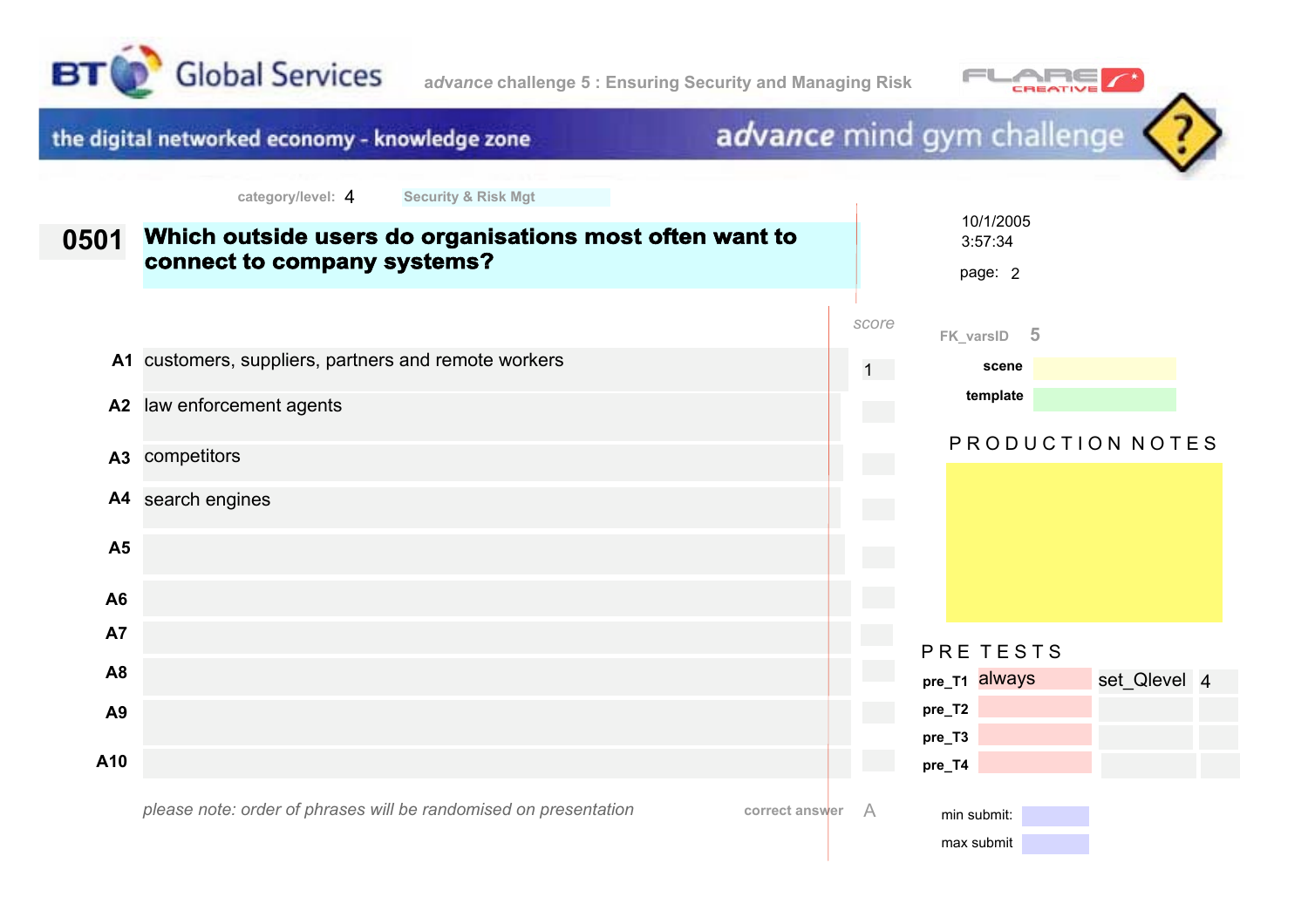



advance mind gym challenge the digital networked economy - knowledge zone **category/level:** 4 **Security & Risk Mgt** 10/1/2005 **How is access to critical information systems changing for 0502** 3:57:34 **customers, partners and suppliers?** page: 3 *score* **FK\_varsID 5 A1** it's increasing 1 **scene template A2** it's decreasing P R O D U C T I O N N O T E S **A3** no change **A4** nobody knows **A5 A6 A7** PRE TESTS **A8 pre\_T1** always set Qlevel 4 **pre\_T2 A9 pre\_T3 A10 pre\_T4** *please note: order of phrases will be randomised on presentation***correct answer** A min submit: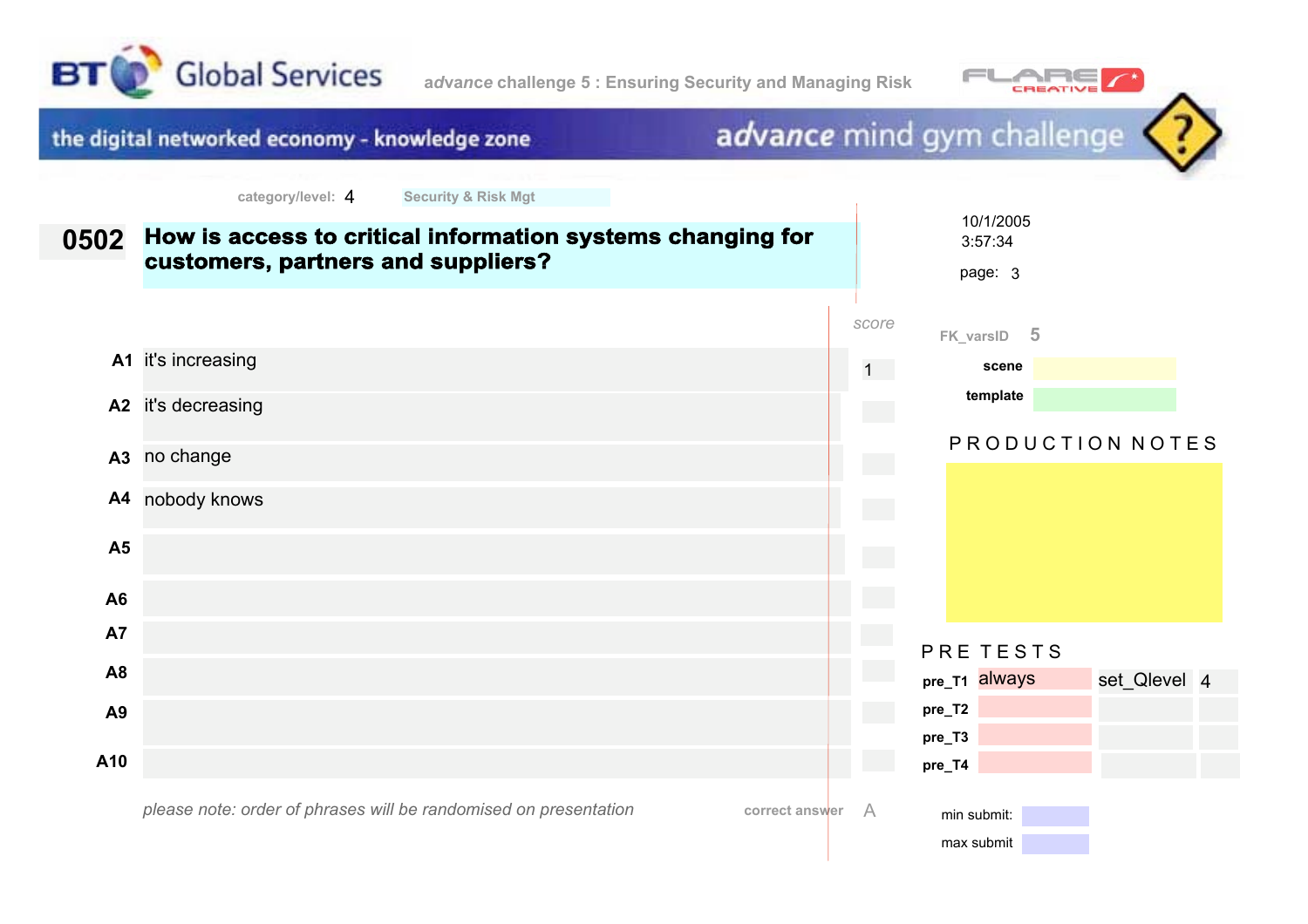



### the digital networked economy - knowledge zone

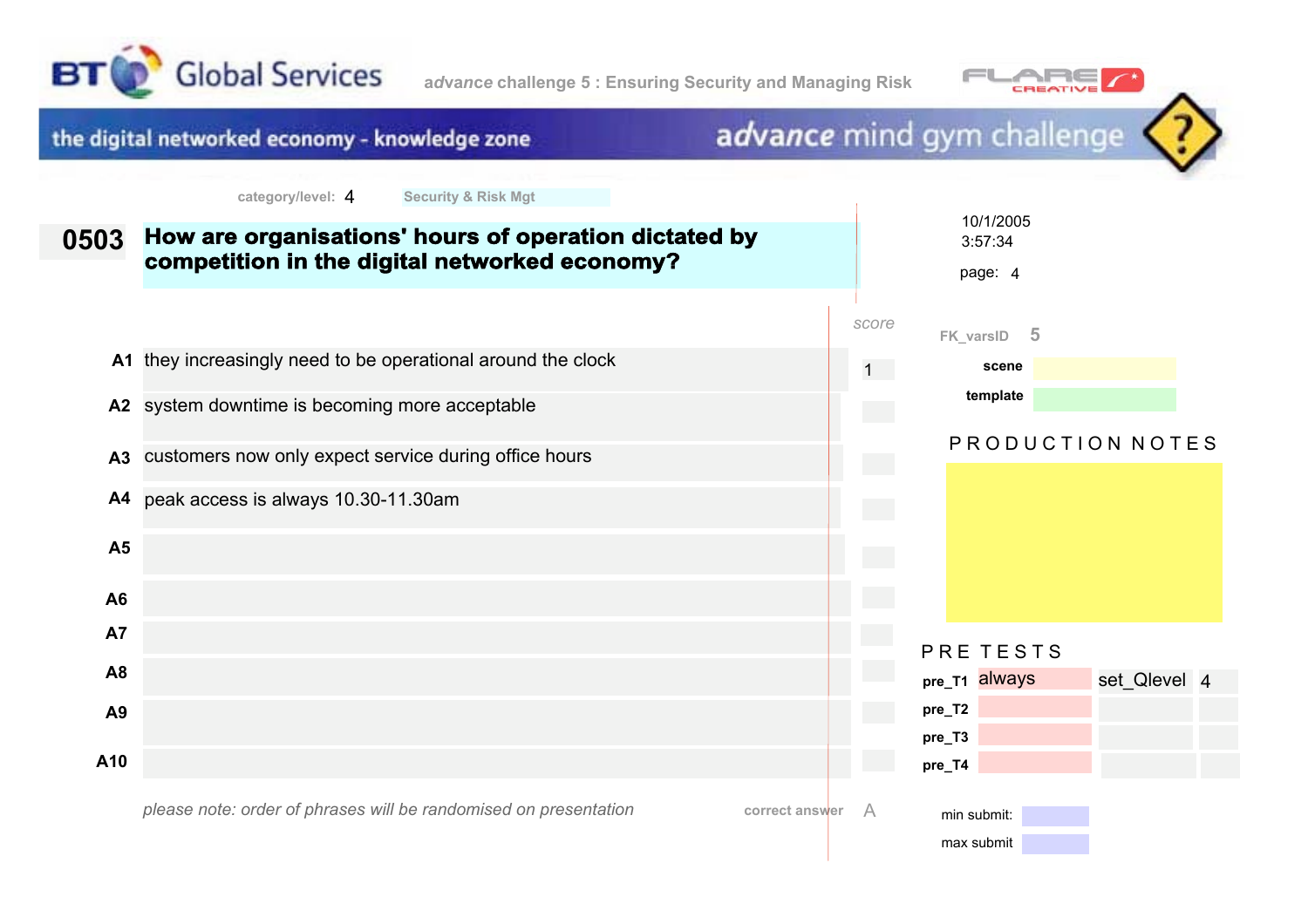



#### advance mind gym challenge the digital networked economy - knowledge zone **category/level:** 4 **Security & Risk Mgt** 10/1/2005 **What is most companies' attitude to system disruption and 0504** 3:57:34 **downtime?** page: 5 *score* **FK\_varsID 5 A1** they want to minimise it 1 **scene template A2** it's not a problem P R O D U C T I O N N O T E S **A3** they want to increase it, to take pressure of IT departments **A4** they don't notice it **A5 A6 A7** PRE TESTS **A8 pre\_T1** always set Qlevel 4 **pre\_T2 A9 pre\_T3 A10 pre\_T4**

*please note: order of phrases will be randomised on presentation*

**correct answer** A

min submit: max submit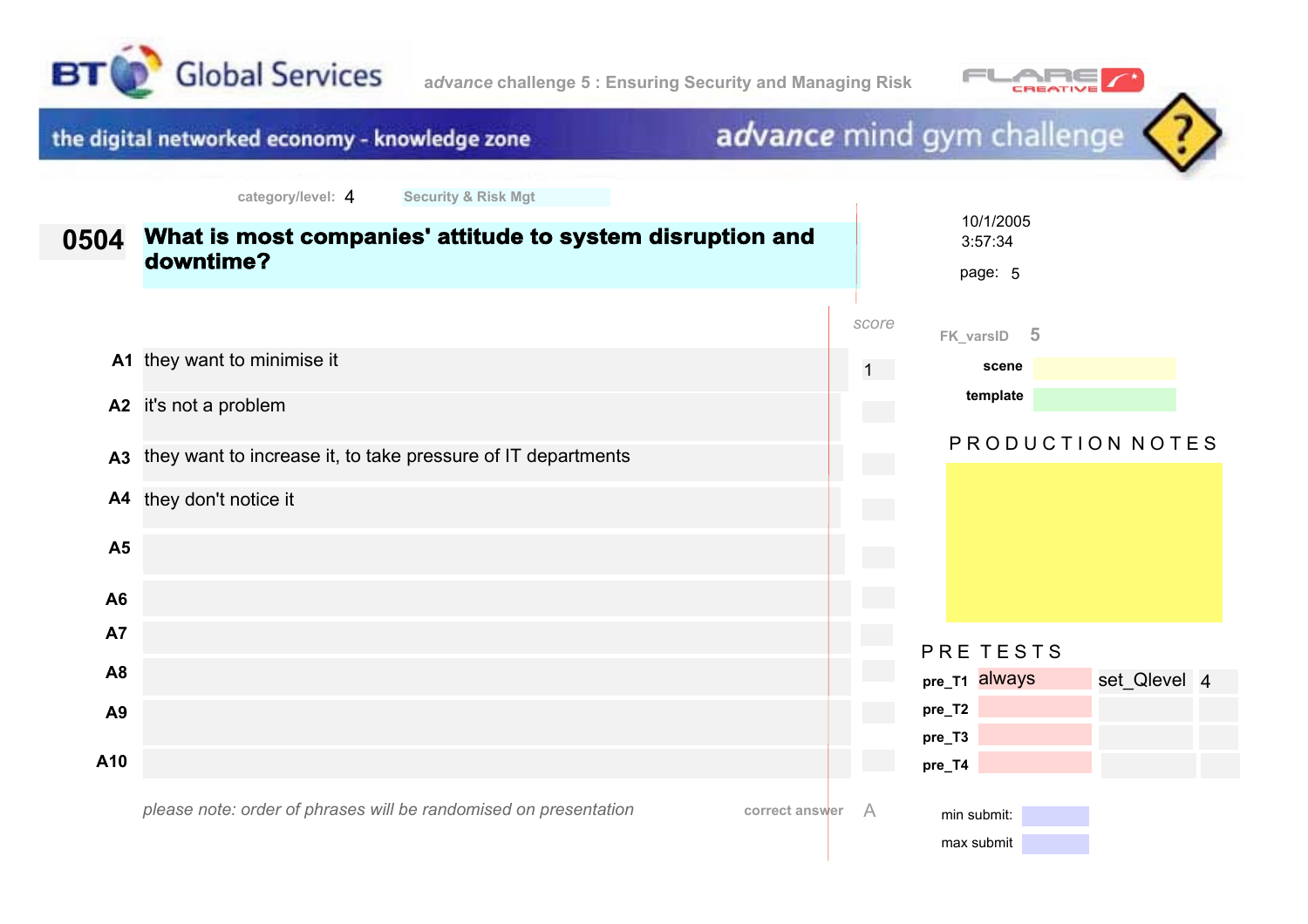



#### advance mind gym challenge the digital networked economy - knowledge zone **category/level:** 4 **Security & Risk Mgt** 10/1/2005 **What is the impact of systems disruption and downtime? 0505** 3:57:34 page: 6 *score* **FK\_varsID 5 A1** lost revenue, lost customers and lost market value 1 **scene template A2** increased revenues PRODUCTION NOTES **A3** improved CRM **A4** no impact **A5 A6 A7** PRE TESTS **A8 pre\_T1** always set Qlevel 4 **pre\_T2 A9 pre\_T3 A10 pre\_T4** *please note: order of phrases will be randomised on presentation***correct answer** A min submit: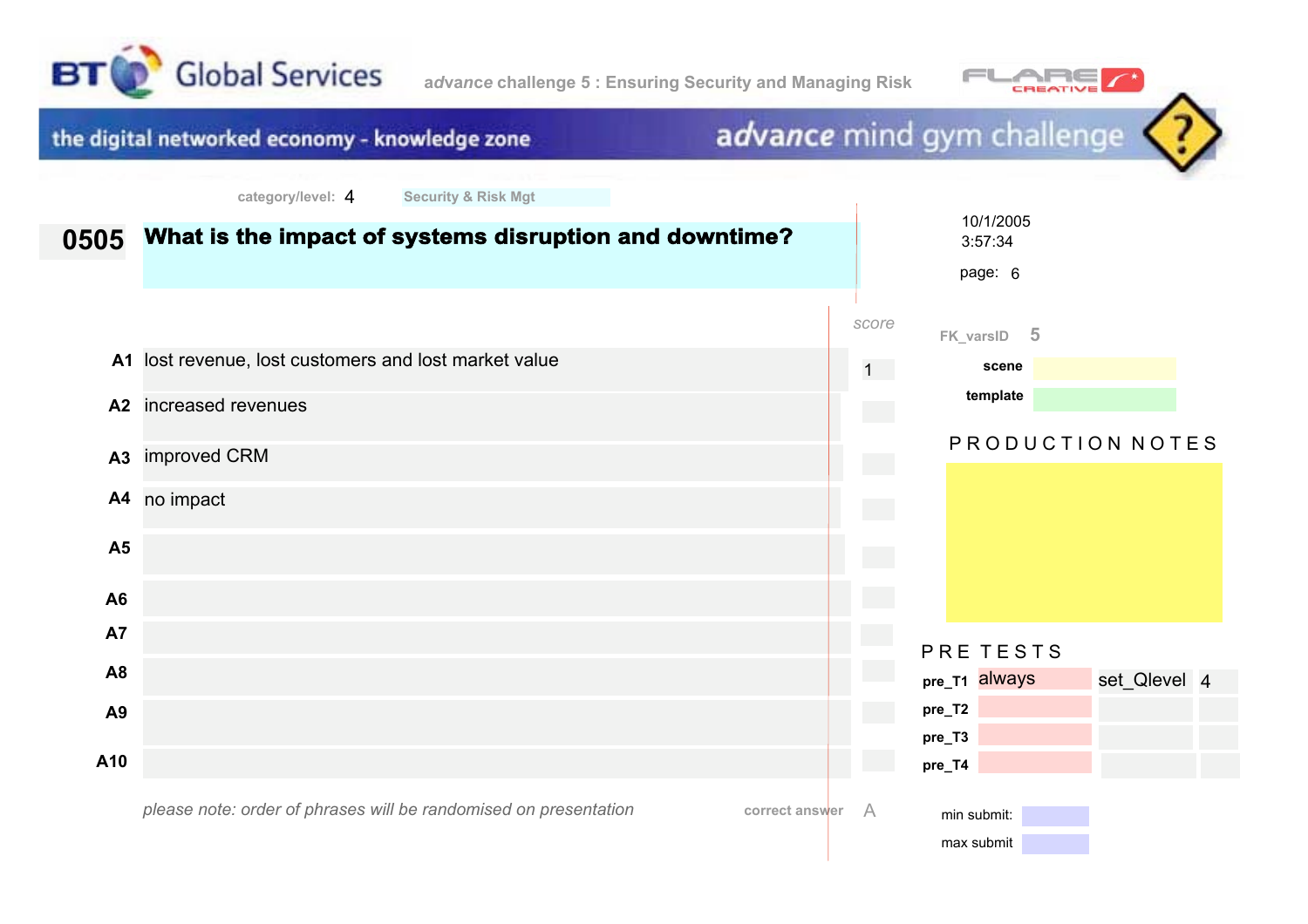



# advance mind gym challenge

| 0506           | Within organisations, who is ultimately responsible for the<br>stewardship of wealth and protecting the integrity of data? |                            |                           | 10/1/2005<br>3:57:34<br>page: 7 |                  |  |
|----------------|----------------------------------------------------------------------------------------------------------------------------|----------------------------|---------------------------|---------------------------------|------------------|--|
|                |                                                                                                                            | score                      |                           | FK_varsID 5                     |                  |  |
|                | A1 the board of directors                                                                                                  | $1 -$                      |                           | scene                           |                  |  |
|                | A2 the shareholders                                                                                                        |                            |                           | template                        |                  |  |
| A <sub>3</sub> | the IT Department                                                                                                          |                            |                           |                                 | PRODUCTION NOTES |  |
|                | A4 the CEO                                                                                                                 | $\mathcal{L}^{\text{max}}$ |                           |                                 |                  |  |
| <b>A5</b>      |                                                                                                                            |                            |                           |                                 |                  |  |
| A6             |                                                                                                                            |                            |                           |                                 |                  |  |
| <b>A7</b>      |                                                                                                                            |                            |                           | PRE TESTS                       |                  |  |
| A <sub>8</sub> |                                                                                                                            |                            | pre_T1 always             |                                 | set_Qlevel 4     |  |
| A <sub>9</sub> |                                                                                                                            |                            | pre_T2                    |                                 |                  |  |
| A10            |                                                                                                                            |                            | pre_T3<br>pre_T4          |                                 |                  |  |
|                | please note: order of phrases will be randomised on presentation<br>correct answer                                         | A                          | min submit:<br>max submit |                                 |                  |  |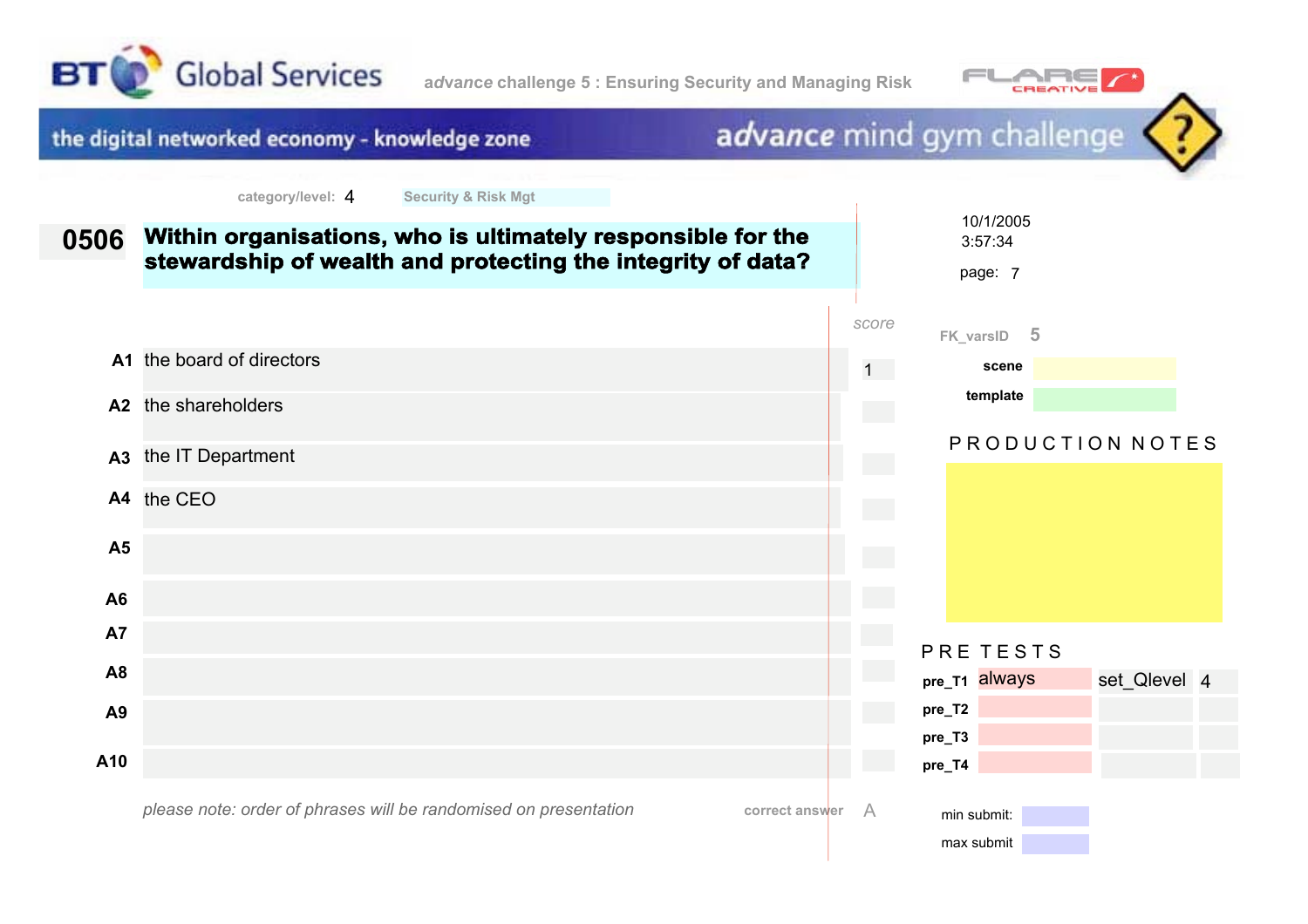



# advance mind gym challenge

| 0507           | Company directors are legally bound to protect the assets<br>entrusted to them and ? |                | 10/1/2005<br>3:57:34<br>page: 8 |
|----------------|--------------------------------------------------------------------------------------|----------------|---------------------------------|
|                |                                                                                      | score          | FK_varsID 5                     |
|                | A1 be seen to be doing so                                                            | $1 -$          | scene                           |
| A2             | disregard network security                                                           |                | template                        |
| A <sub>3</sub> | take the rest of the day off                                                         |                | PRODUCTION NOTES                |
|                | A4 not tell shareholders                                                             |                |                                 |
| <b>A5</b>      |                                                                                      | $\mathbb{R}^2$ |                                 |
| A6             |                                                                                      |                |                                 |
| A7             |                                                                                      |                | PRE TESTS                       |
| A <sub>8</sub> |                                                                                      |                | pre_T1 always<br>set_Qlevel 4   |
| A <sub>9</sub> |                                                                                      |                | pre_T2                          |
| A10            |                                                                                      |                | pre_T3<br>pre_T4                |
|                | please note: order of phrases will be randomised on presentation<br>correct answer   | A              | min submit:<br>max submit       |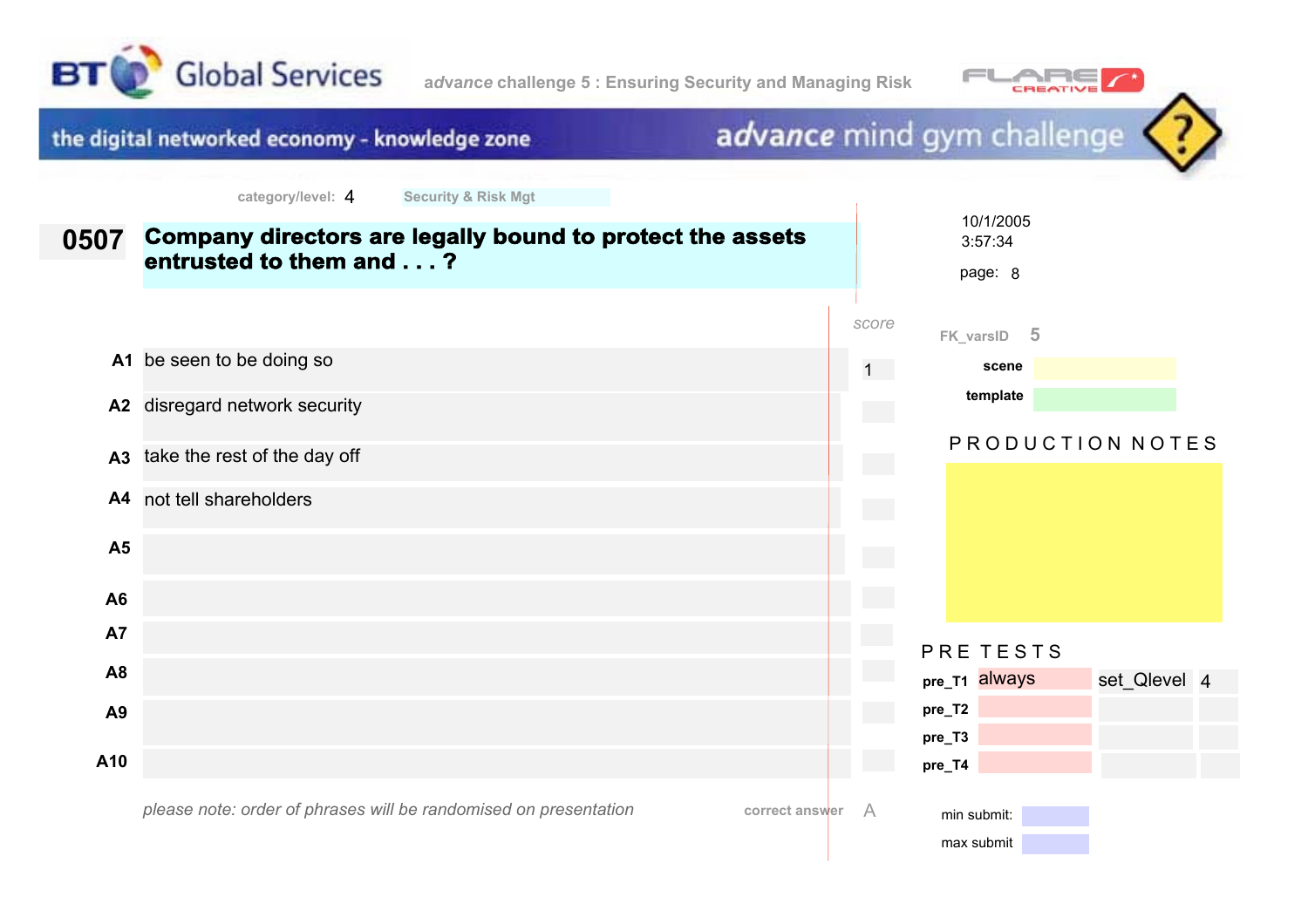



#### advance mind gym challenge the digital networked economy - knowledge zone **category/level:** 4 **Security & Risk Mgt** 10/1/2005 **What 'internal controls' do governments and regulatory bodies 0508** 3:57:34 **require companies to apply?** page: 9 *score* **FK\_varsID 5 A1** effective management of business, operational and technology risk **scene** 1 **template A2** freedom of unauthorised network access PRODUCTION NOTES backdoor passwords to critical systems **A3 A4** spam filters **A5 A6 A7** PRE TESTS **A8 pre\_T1** always set Qlevel 4 **pre\_T2 A9 pre\_T3 A10 pre\_T4**

*please note: order of phrases will be randomised on presentation*

**correct answer** A

min submit: max submit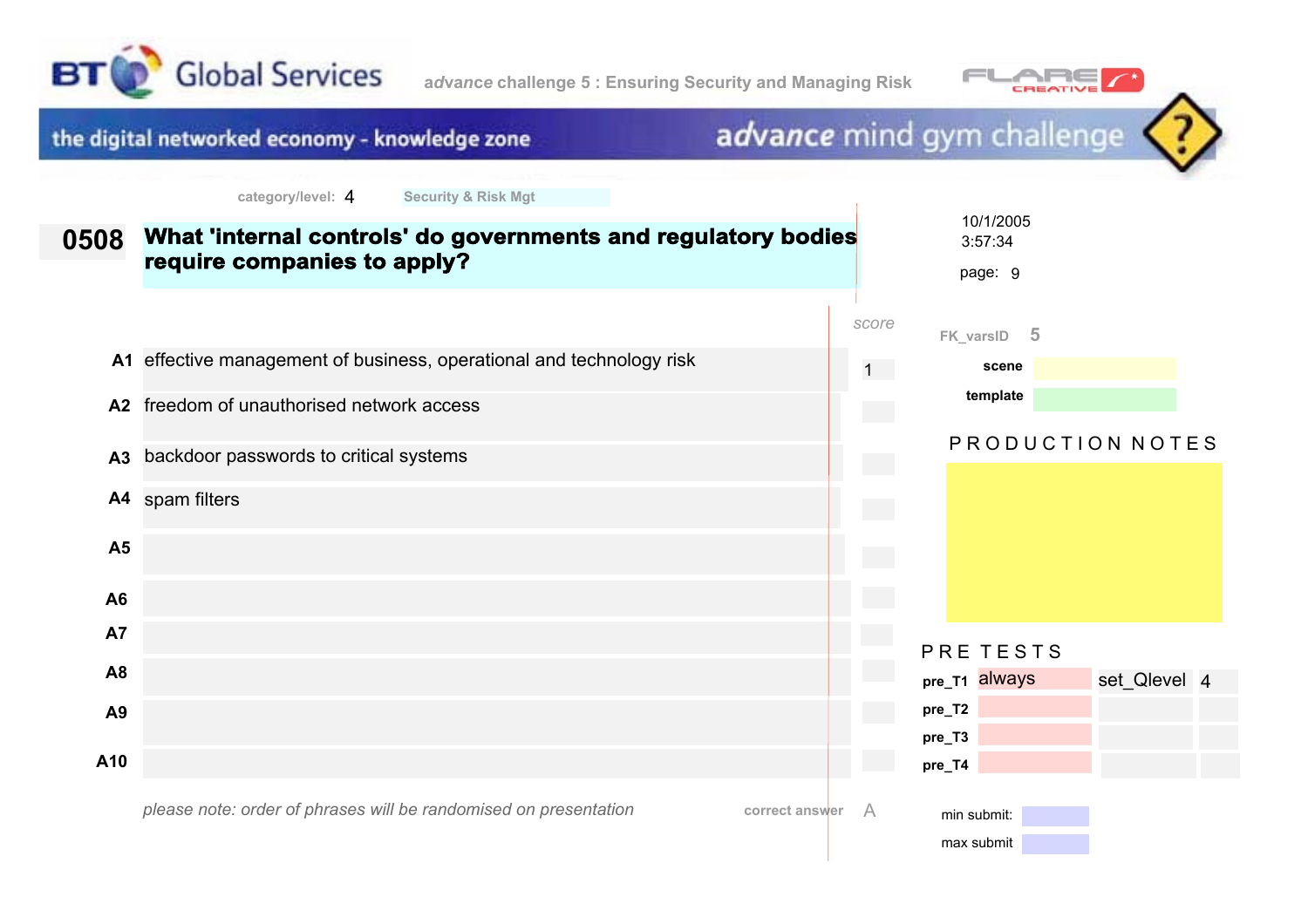





*please note: order of phrases will be randomised on presentation*

**correct answer** A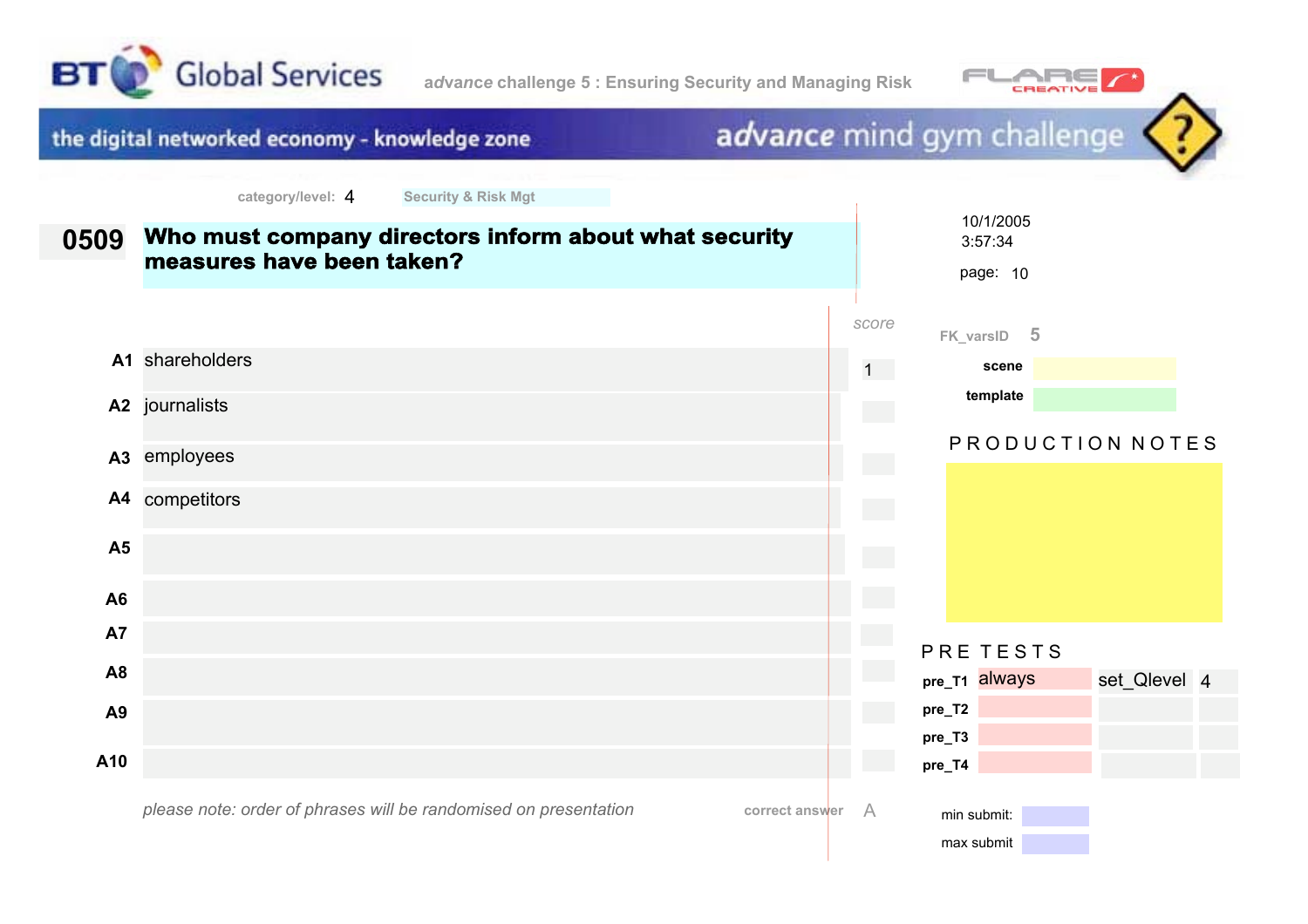



advance mind gym challenge the digital networked economy - knowledge zone **category/level:** 4 **Security & Risk Mgt** 10/1/2005 **How has the area of compliance and governance affected 0510** 3:57:34 **boardrooms globally recently?** page: 11 *score* **FK\_varsID 5 A1** it has become a major issue 1 **scene template A2** it has ceased to be an issue PRODUCTION NOTES **A3** it has had no effect **A4** it has become the only issue discussed **A5 A6 A7** PRE TESTS **A8 pre\_T1** always **pre\_T2 A9 pre\_T3 A10 pre\_T4**

*please note: order of phrases will be randomised on presentation*

| correct answer |  |
|----------------|--|
|----------------|--|

min submit: max submit set Qlevel 4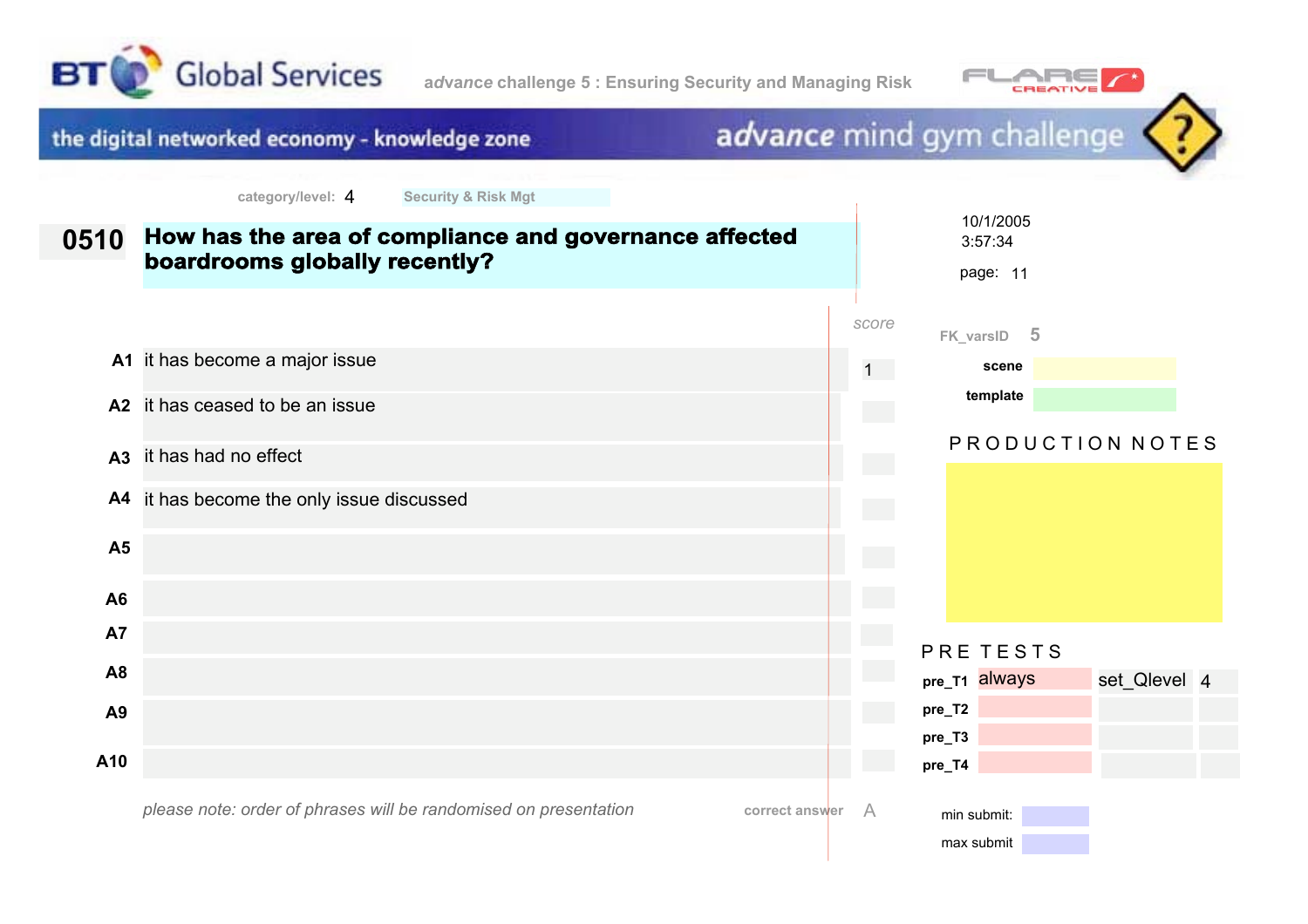





| 0511           | What motivates companies to make their systems more<br>accessible in the digital networked economy? |           | 10/1/2005<br>3:57:34<br>page: 12 |              |  |
|----------------|-----------------------------------------------------------------------------------------------------|-----------|----------------------------------|--------------|--|
|                |                                                                                                     | score     | $-5$<br>FK_varsID                |              |  |
|                | A1 potential benefits for efficiency, productivity and customer service                             | $1 \quad$ | scene                            |              |  |
| A <sub>2</sub> | the free-thinking spirit of the internet                                                            |           | template                         |              |  |
| A <sub>3</sub> | hardware-manufacturers' salespeople                                                                 |           | PRODUCTION NOTES                 |              |  |
| A4             | political speeches                                                                                  |           |                                  |              |  |
| <b>A5</b>      |                                                                                                     |           |                                  |              |  |
| A <sub>6</sub> |                                                                                                     |           |                                  |              |  |
| A7             |                                                                                                     |           | PRE TESTS                        |              |  |
| A <sub>8</sub> |                                                                                                     |           | pre_T1 always                    | set_Qlevel 4 |  |
| A <sub>9</sub> |                                                                                                     |           | pre_T2                           |              |  |
| A10            |                                                                                                     |           | pre_T3<br>pre_T4                 |              |  |
|                | please note: order of phrases will be randomised on presentation<br>correct answer                  | A         | min submit:<br>max submit        |              |  |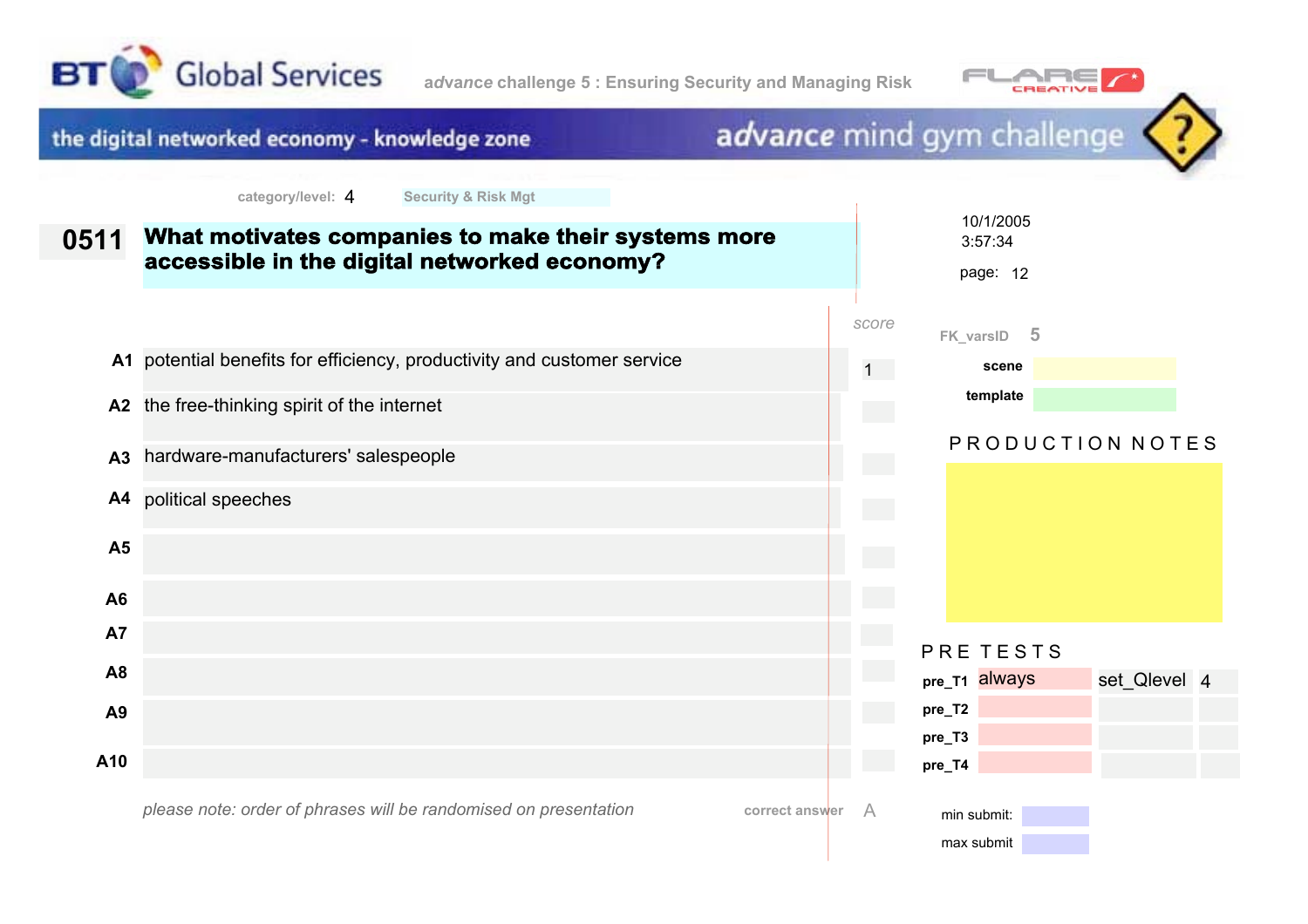



# advance mind gym challenge

 $\overline{\phantom{a}}$ 

| 0512           | Name a computer-virus which has plagued IT systems around<br>the world             |                            | 10/1/2005<br>3:57:34<br>page: 13 |                  |  |
|----------------|------------------------------------------------------------------------------------|----------------------------|----------------------------------|------------------|--|
|                |                                                                                    | score                      | FK_varsID 5                      |                  |  |
|                | A1 WORMBLASTER                                                                     | $1 -$                      | scene                            |                  |  |
|                | A2 SCORM_COMPLIANT_VARIANT_B                                                       | $\mathcal{L}^{\text{max}}$ | template                         |                  |  |
|                | A3 EBOLA                                                                           | <b>College</b>             |                                  | PRODUCTION NOTES |  |
|                | A4 GORMENGHASTER                                                                   | $\mathcal{L}^{\text{max}}$ |                                  |                  |  |
| A <sub>5</sub> |                                                                                    |                            |                                  |                  |  |
| A <sub>6</sub> |                                                                                    |                            |                                  |                  |  |
| <b>A7</b>      |                                                                                    |                            | PRE TESTS                        |                  |  |
| A <sub>8</sub> |                                                                                    |                            | pre_T1 always                    | set_Qlevel 4     |  |
| A9             |                                                                                    |                            | pre_T2                           |                  |  |
| A10            |                                                                                    |                            | pre_T3<br>pre_T4                 |                  |  |
|                | please note: order of phrases will be randomised on presentation<br>correct answer | A                          | min submit:<br>max submit        |                  |  |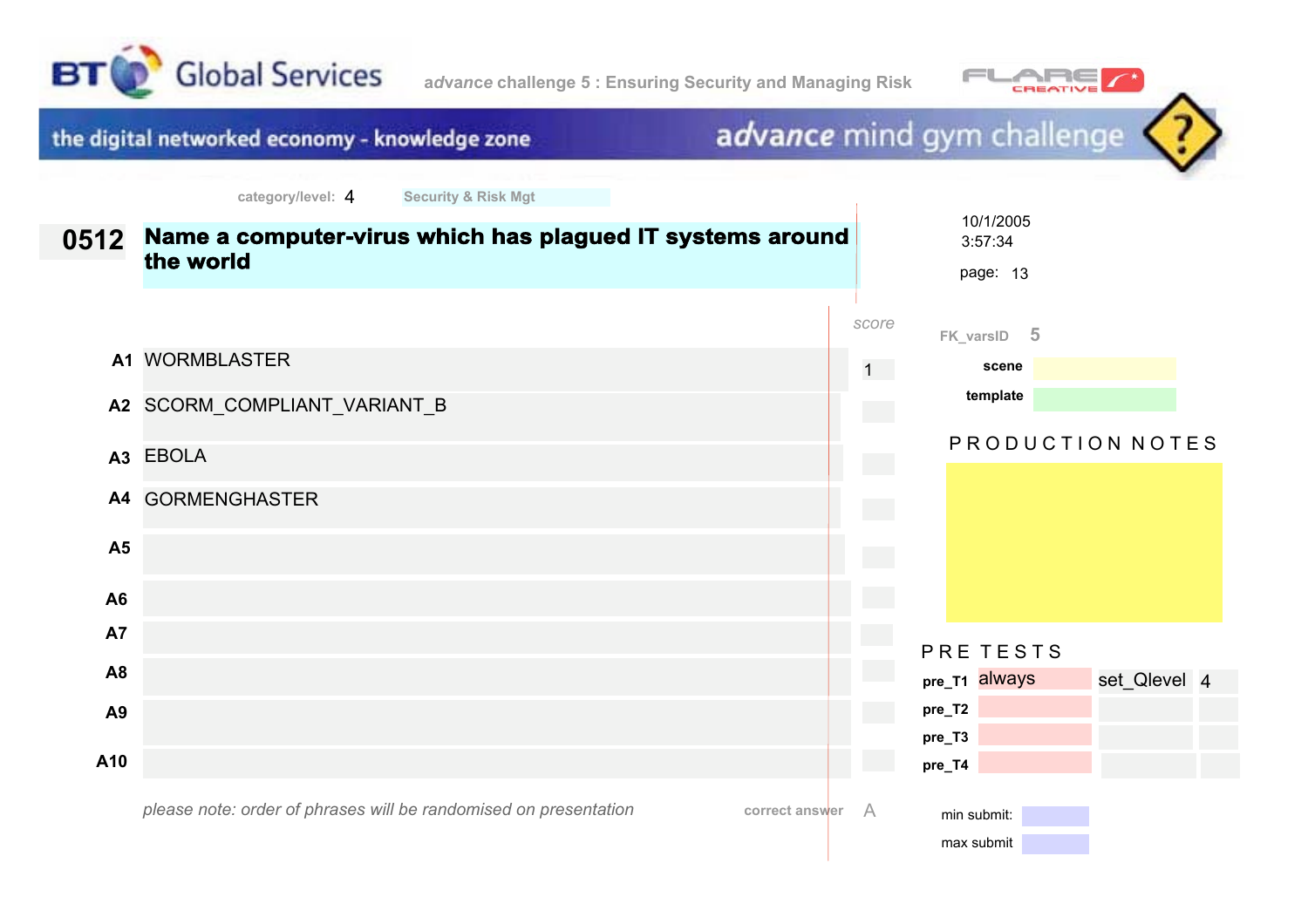



# advance mind gym challenge

 $\overline{\phantom{a}}$ 

| 0513           | Name a computer-virus which has plagued IT systems around<br>the world             |                            | 10/1/2005<br>3:57:34<br>page: 14 |                  |  |
|----------------|------------------------------------------------------------------------------------|----------------------------|----------------------------------|------------------|--|
|                |                                                                                    | score                      | FK_varsID 5                      |                  |  |
|                | A1 SASSER                                                                          | 1                          | scene                            |                  |  |
|                | A2 VASSER                                                                          | $\mathcal{L}^{\text{max}}$ | template                         |                  |  |
|                | A3 ATTIC_ATTAC                                                                     | $\sim$                     |                                  | PRODUCTION NOTES |  |
|                | A4 SARS                                                                            | $\mathcal{L}^{\text{max}}$ |                                  |                  |  |
| A <sub>5</sub> |                                                                                    |                            |                                  |                  |  |
| A <sub>6</sub> |                                                                                    |                            |                                  |                  |  |
| <b>A7</b>      |                                                                                    |                            | PRE TESTS                        |                  |  |
| A <sub>8</sub> |                                                                                    |                            | pre_T1 always                    | set_Qlevel 4     |  |
| A <sub>9</sub> |                                                                                    |                            | pre_T2                           |                  |  |
| A10            |                                                                                    |                            | pre_T3<br>pre_T4                 |                  |  |
|                | please note: order of phrases will be randomised on presentation<br>correct answer | A                          | min submit:<br>max submit        |                  |  |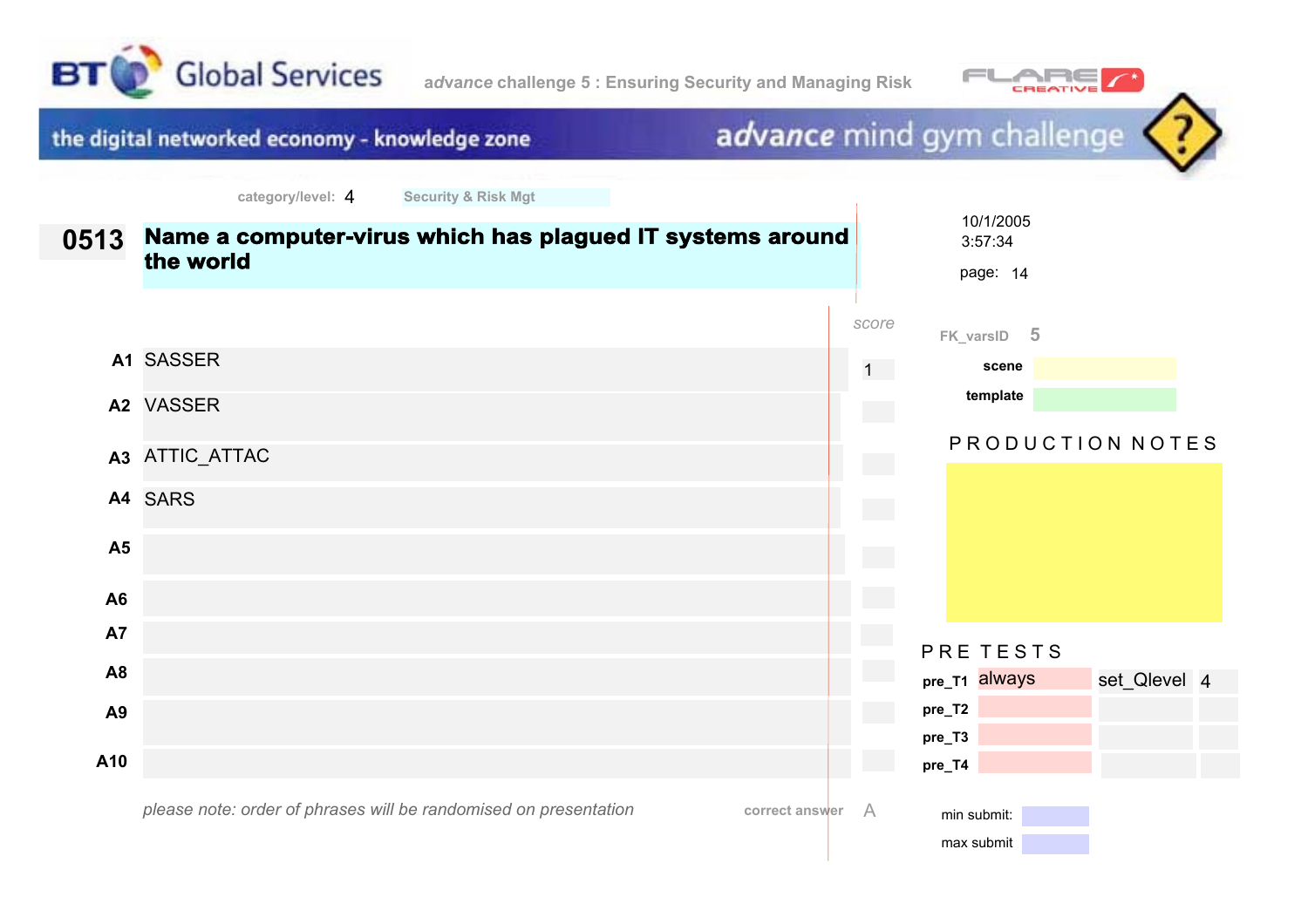



# advance mind gym challenge

 $\overline{\phantom{a}}$ 

| 0514           | Which companies will be in the best position to succeed in the<br>increasingly competitive digital networked economy? |           | 10/1/2005<br>3:57:34<br>page: 15 |                  |
|----------------|-----------------------------------------------------------------------------------------------------------------------|-----------|----------------------------------|------------------|
|                |                                                                                                                       | score     | - 5<br>FK_varsID                 |                  |
|                | A1 companies that compile an effective security and business-continuity strategy                                      | $1 \quad$ | scene                            |                  |
|                | A2 companies that ignore security issues                                                                              |           | template                         |                  |
| A3             | companies that weaken security                                                                                        |           |                                  | PRODUCTION NOTES |
| A4             | companies that pursue security at the expense of fundamentals                                                         |           |                                  |                  |
| A <sub>5</sub> |                                                                                                                       |           |                                  |                  |
| A6             |                                                                                                                       |           |                                  |                  |
| A7             |                                                                                                                       |           | PRE TESTS                        |                  |
| A <sub>8</sub> |                                                                                                                       |           | pre_T1 always                    | set_Qlevel 4     |
| A <sub>9</sub> |                                                                                                                       |           | pre_T2                           |                  |
|                |                                                                                                                       |           | pre_T3                           |                  |
| A10            |                                                                                                                       |           | pre_T4                           |                  |
|                | please note: order of phrases will be randomised on presentation<br>correct answer                                    | A         | min submit:<br>max submit        |                  |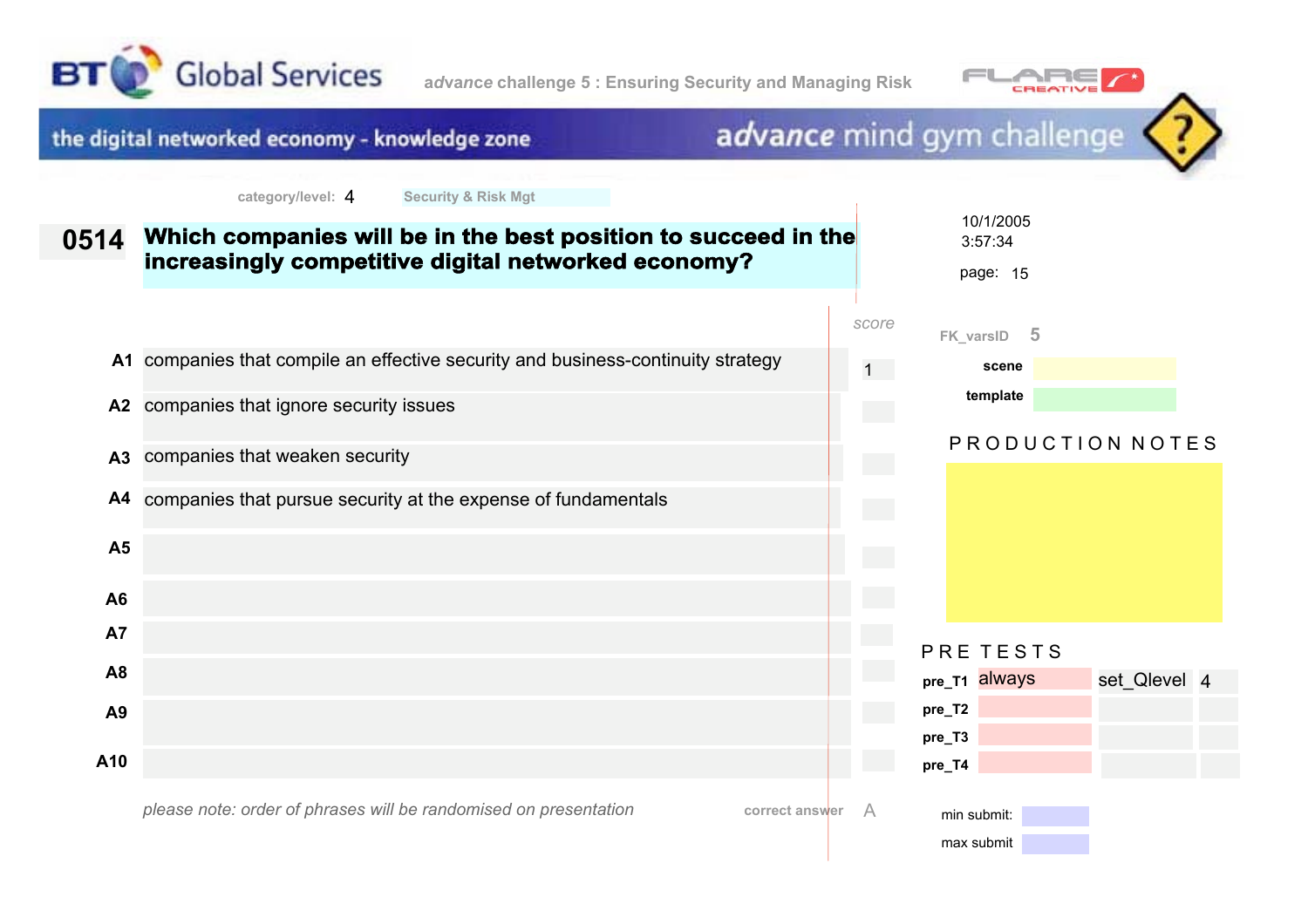



#### advance mind gym challenge the digital networked economy - knowledge zone **category/level:** 4 **Security & Risk Mgt** 10/1/2005 **What is the main impact of poor security policies and 0515** 3:57:34 **solutions?** page: 16 *score* **FK\_varsID 5 A1** lost quality, lost revenue, and lost or dissatisfied customers **scene** 1 **template A2** failed back-ups PRODUCTION NOTES increased electricity costs **A3 A4** lack of information on who is accessing company data **A5 A6 A7** PRE TESTS **A8 pre\_T1** always set Qlevel 4 **pre\_T2 A9 pre\_T3 A10 pre\_T4 correct answer** A min submit:

*please note: order of phrases will be randomised on presentation*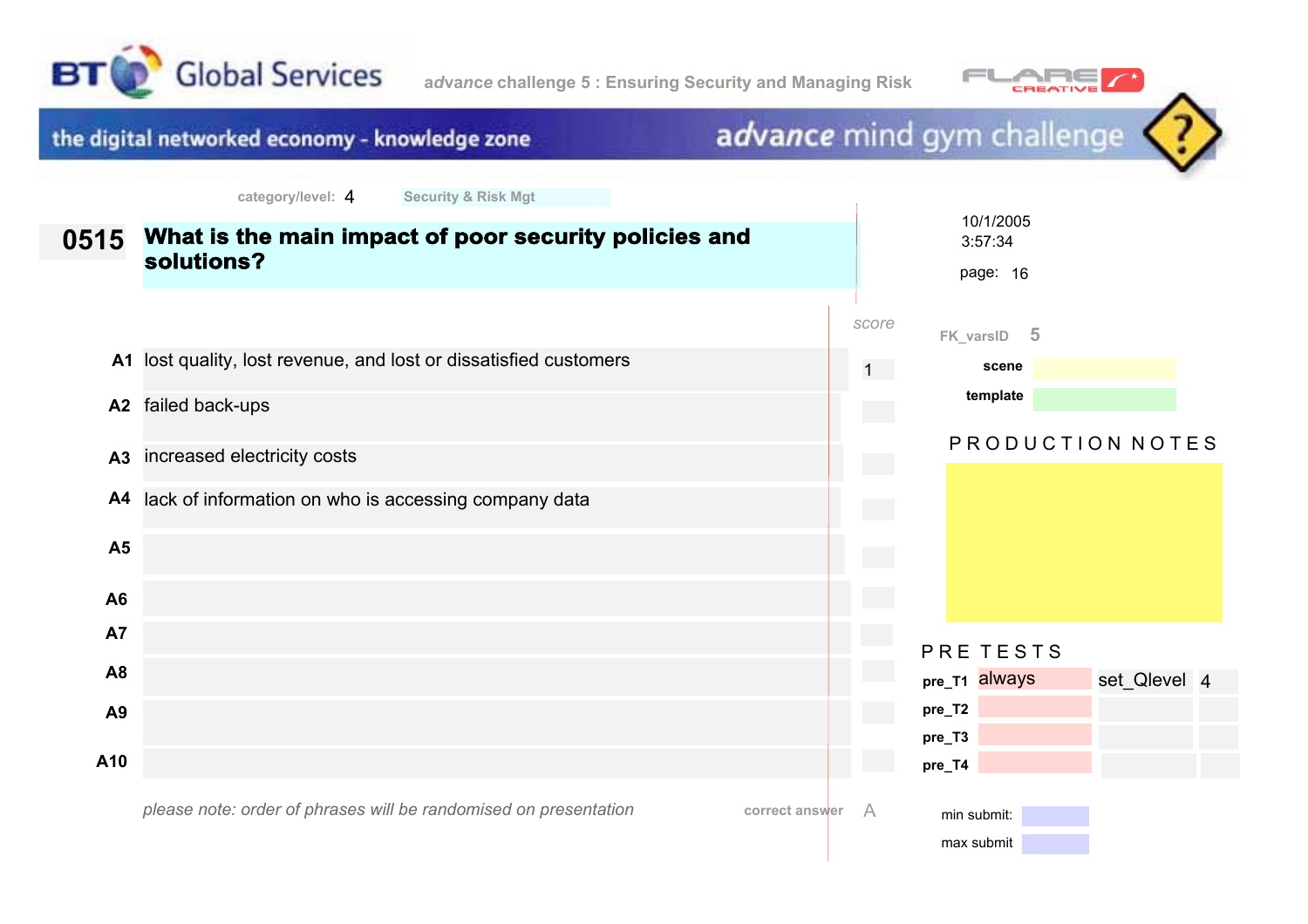



#### advance mind gym challenge the digital networked economy - knowledge zone **category/level:** 4 **Security & Risk Mgt** 10/1/2005 **How is an organisation's reputation and brand value affected 0516** 3:57:34 **by poor security policies and solutions?** page: 17 *score* **FK\_varsID 5 A1** badly, with negative publicity and loss of goodwill **scene** 1 **template A2** customer satisfaction improves PRODUCTION NOTES **A3** no change **A4** nobody knows **A5 A6 A7** PRE TESTS **A8 pre\_T1** always set Qlevel 4 **pre\_T2 A9 pre\_T3 A10 pre\_T4** min submit:

*please note: order of phrases will be randomised on presentation*

**correct answer** A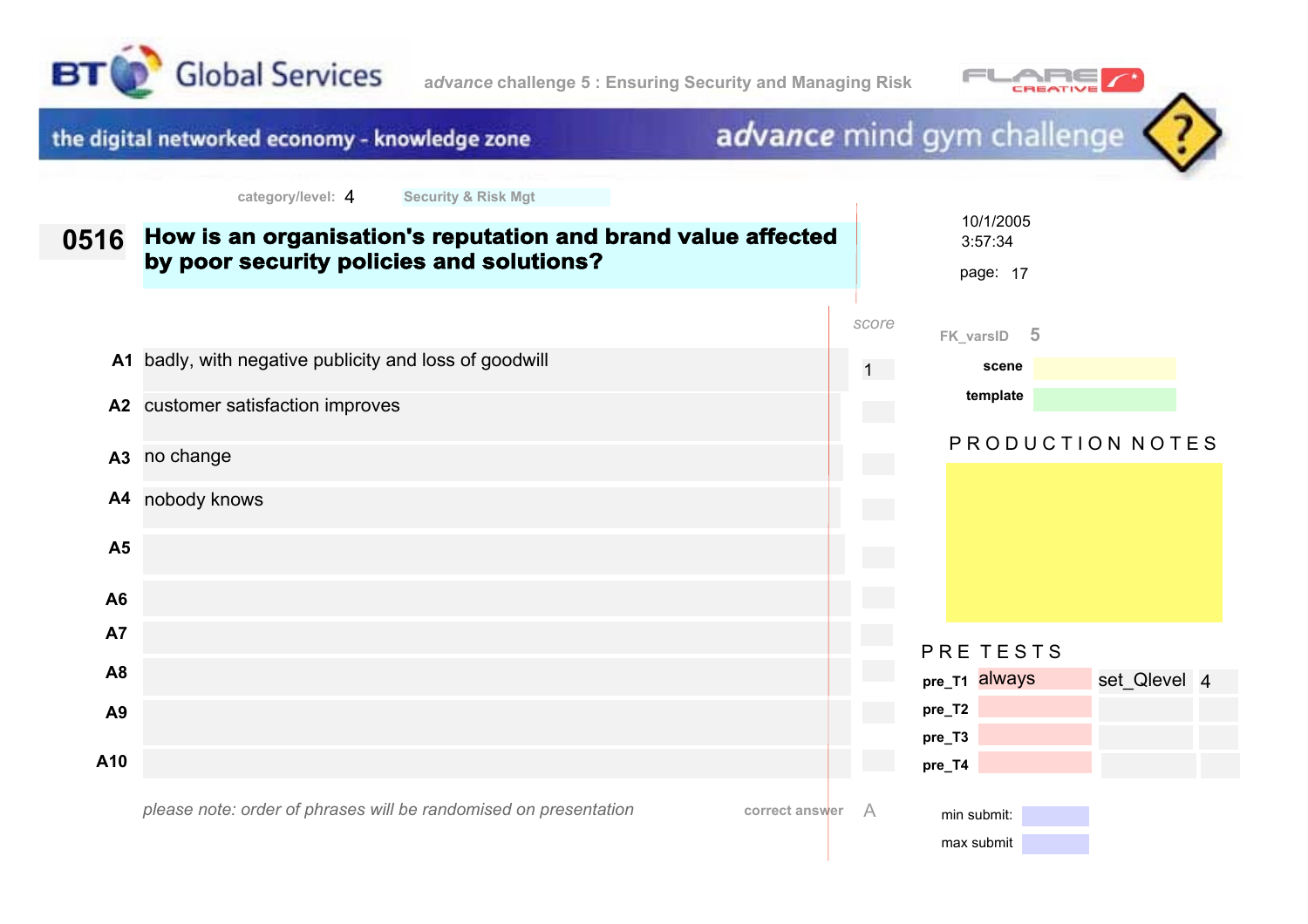



max submit

advance mind gym challenge the digital networked economy - knowledge zone **category/level:** 4 **Security & Risk Mgt** 10/1/2005 **Who in an organisation is legally liable for failing to enforce 0517** 3:57:34 **good security practice?** page: 18 *score* **FK\_varsID 5 A1** company directors 1 **scene template A2** the police PRODUCTION NOTES **A3** the employees **A4** the shareholders **A5 A6 A7** PRE TESTS **A8 pre\_T1** always set Qlevel 4 **pre\_T2 A9 pre\_T3 A10 pre\_T4** *please note: order of phrases will be randomised on presentation***correct answer** A min submit: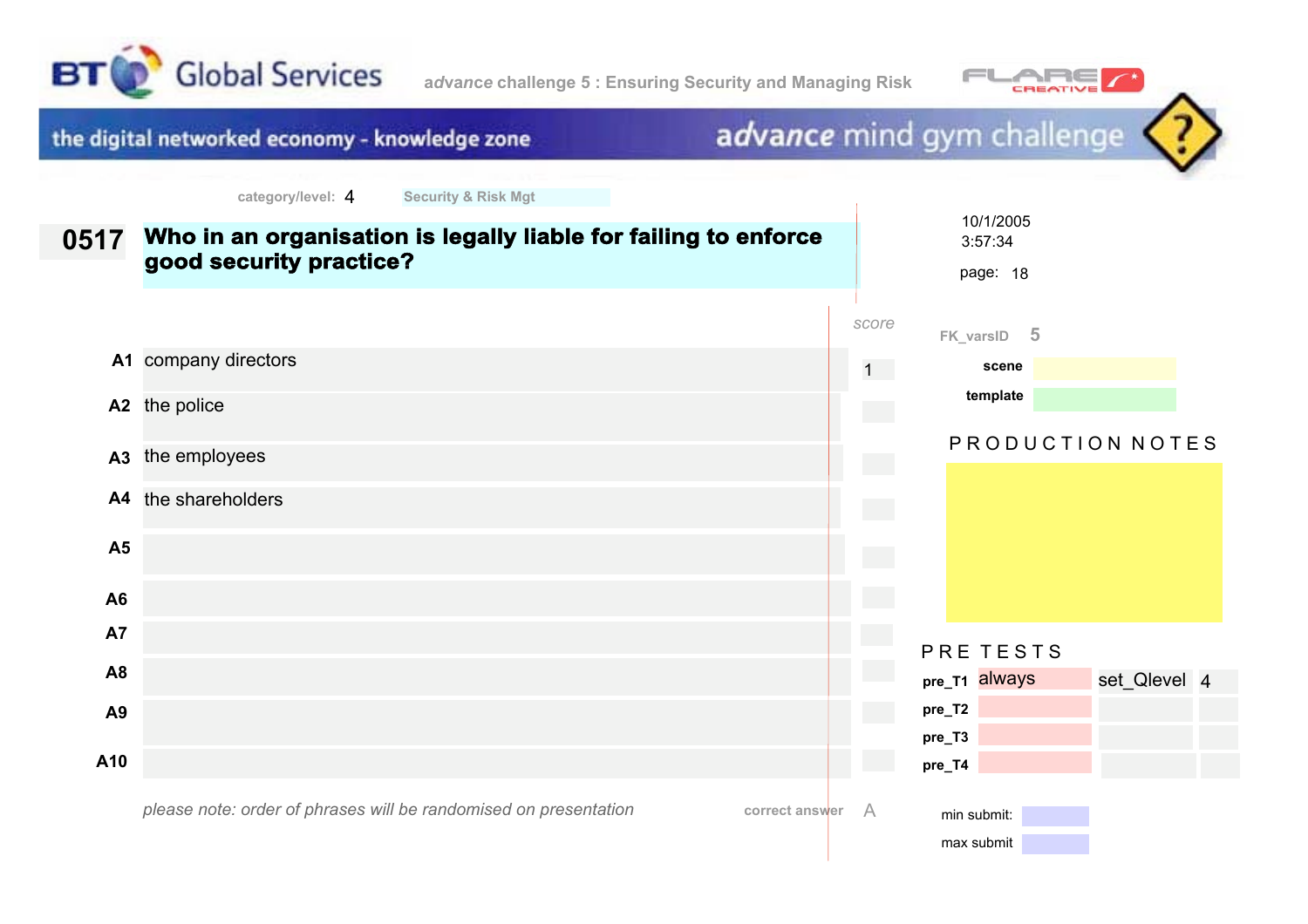





*please note: order of phrases will be randomised on presentation*

| correct answer |  |
|----------------|--|
|----------------|--|

min submit: max submit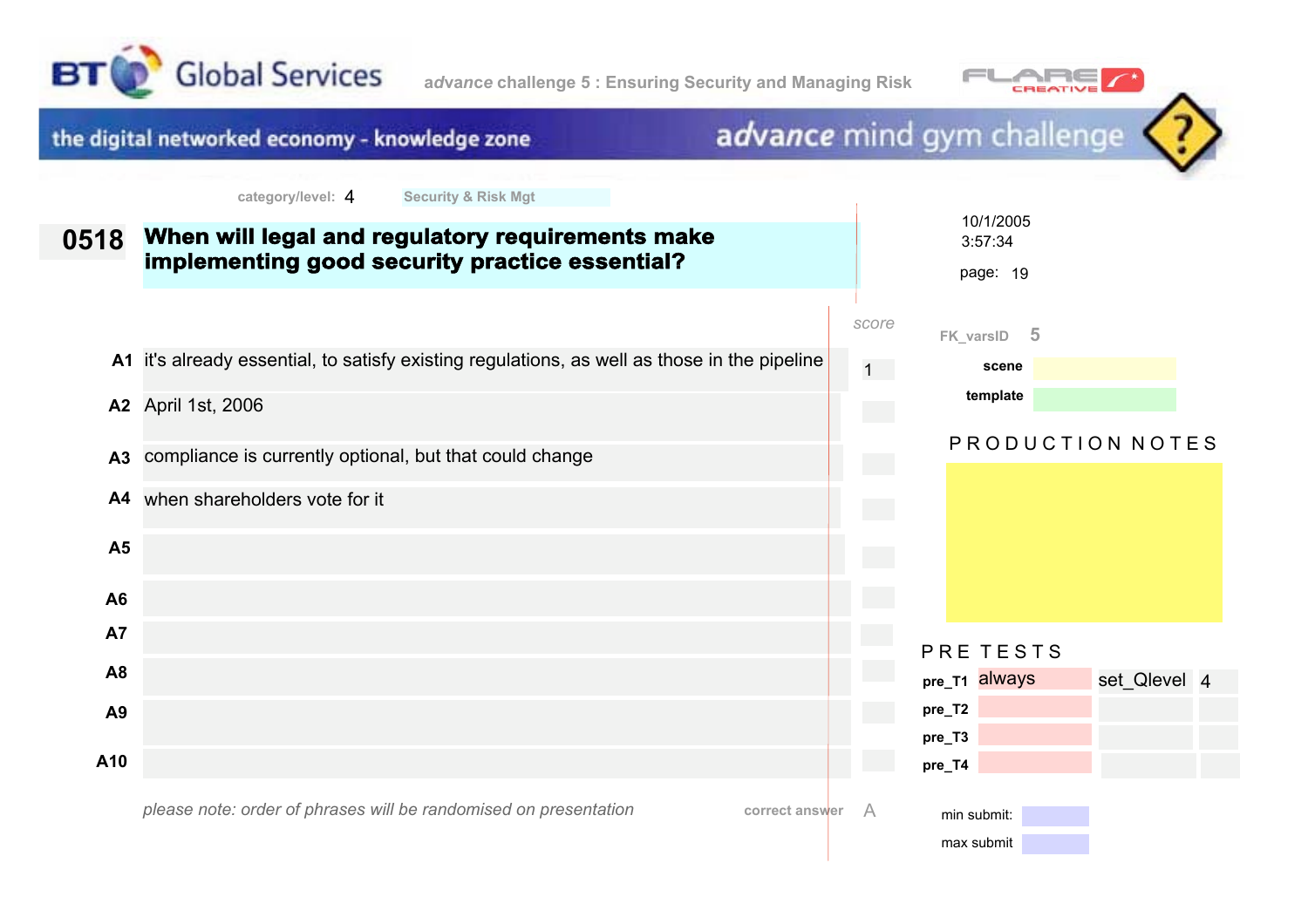





*please note: order of phrases will be randomised on presentation*

**correct answer** A

min submit: max submit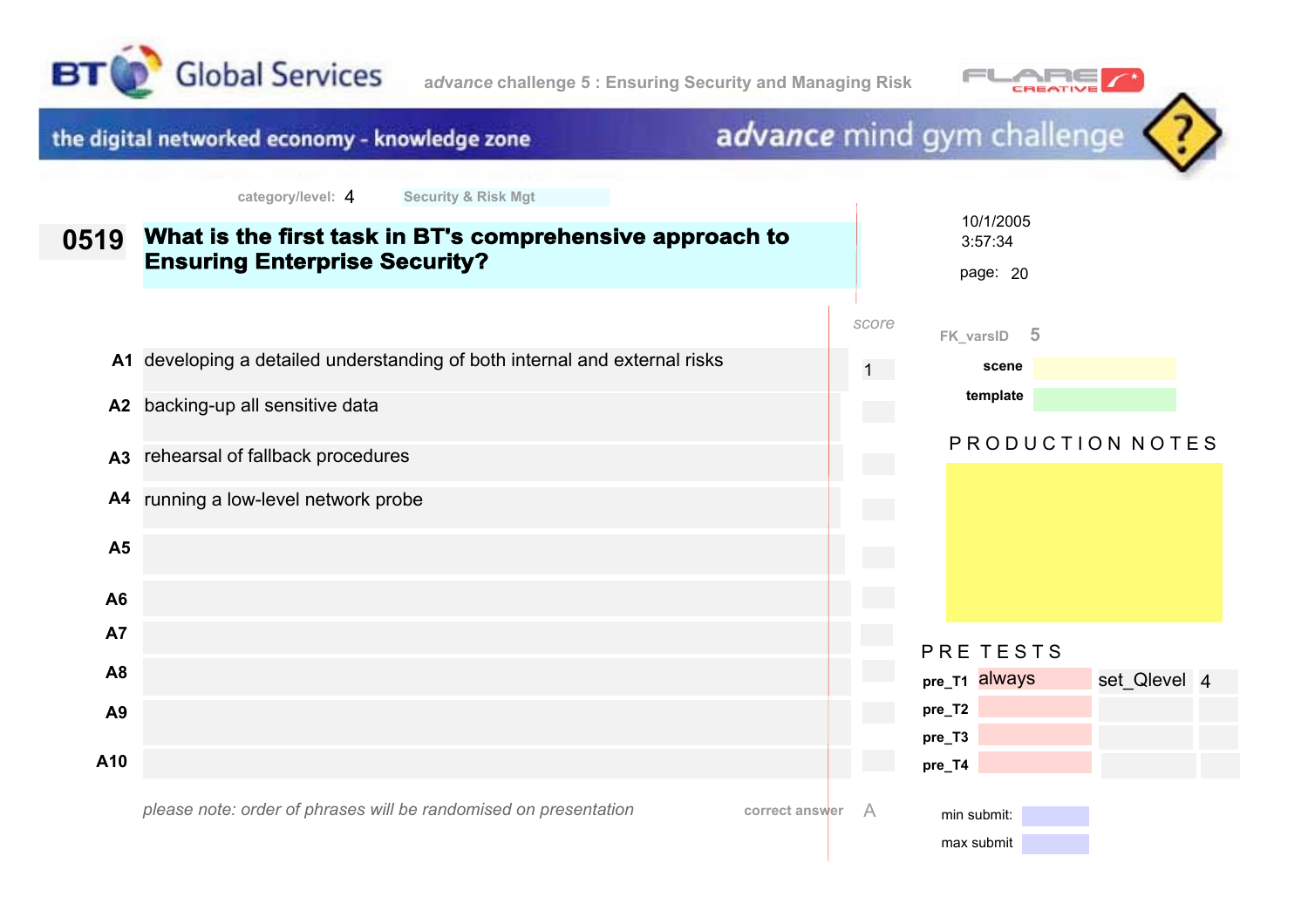





| 0520           | What is the best way to identify new and emerging threats and<br>ensure that the security regime is being maintained? |       |                  | 10/1/2005<br>3:57:34<br>page: 21 |                  |  |
|----------------|-----------------------------------------------------------------------------------------------------------------------|-------|------------------|----------------------------------|------------------|--|
|                |                                                                                                                       | score |                  | $-5$<br>FK_varsID                |                  |  |
|                | A1 careful ongoing management and monitoring                                                                          |       | $1 -$            | scene                            |                  |  |
| A2             | an annual virus scan of the entire network                                                                            |       |                  | template                         |                  |  |
| A3             | user questionnaires                                                                                                   |       |                  |                                  | PRODUCTION NOTES |  |
|                | A4 a fully-automated, install-and-forget, network-management system                                                   |       |                  |                                  |                  |  |
| <b>A5</b>      |                                                                                                                       |       |                  |                                  |                  |  |
| A6             |                                                                                                                       |       |                  |                                  |                  |  |
| <b>A7</b>      |                                                                                                                       |       |                  | PRE TESTS                        |                  |  |
| A <sub>8</sub> |                                                                                                                       |       |                  | pre_T1 always                    | set_Qlevel 4     |  |
| A9             |                                                                                                                       |       | pre_T2           |                                  |                  |  |
| A10            |                                                                                                                       |       | pre_T3<br>pre_T4 |                                  |                  |  |
|                | please note: order of phrases will be randomised on presentation<br>correct answer                                    | A     |                  | min submit:<br>max submit        |                  |  |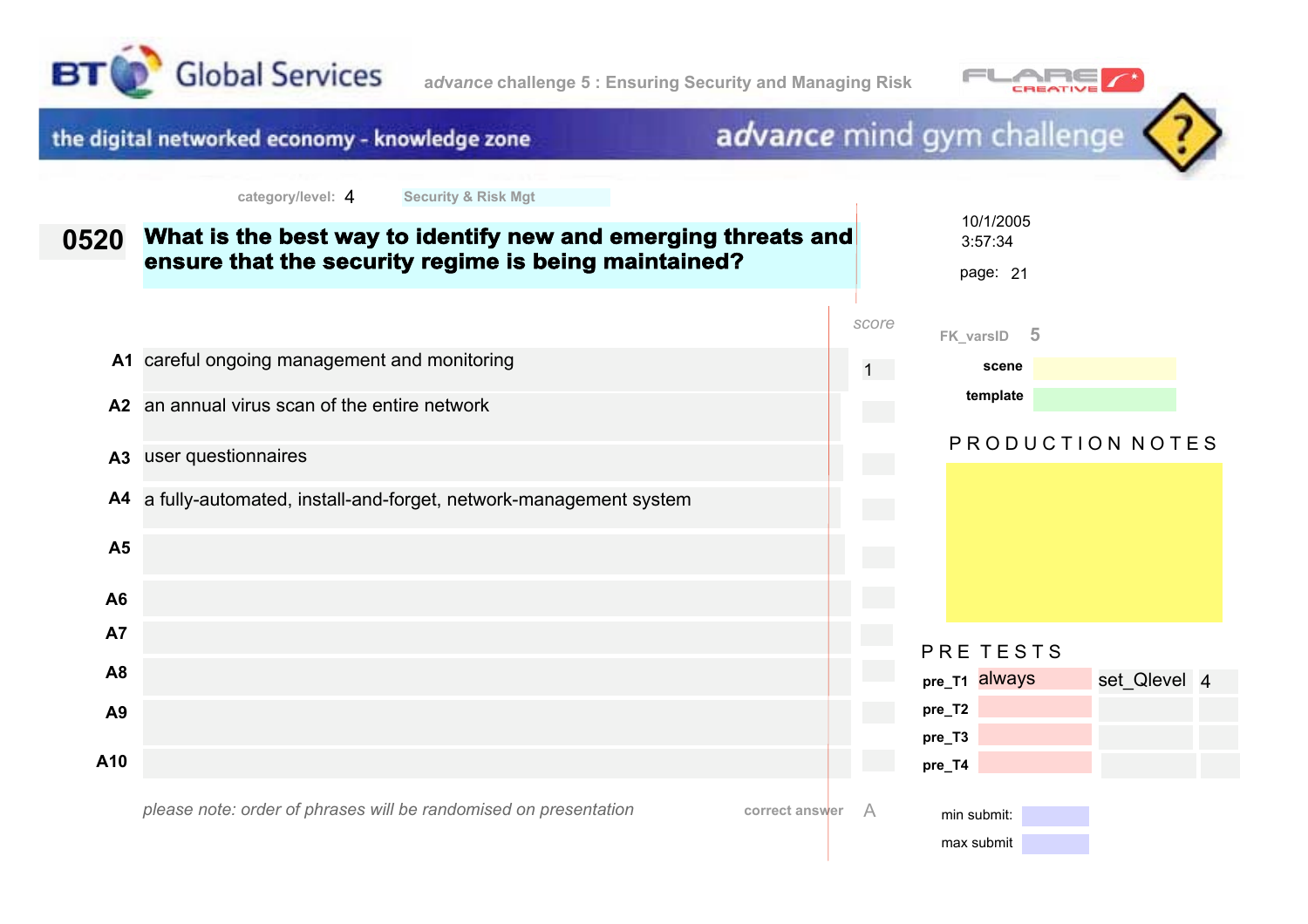



advance mind gym challenge the digital networked economy - knowledge zone **category/level:** 4 **Security & Risk Mgt** 10/1/2005 **How is access to critical information systems changing in 0521** 3:57:34 **terms of numbers of users?** page: 22 *score* **FK\_varsID 5 A1** more users every year 1 **scene template A2** fewer users every year PRODUCTION NOTES **A3** it is not changing **A4** nobody knows **A5 A6 A7** PRE TESTS **A8 pre\_T1** always set Qlevel 4 **pre\_T2 A9 pre\_T3 A10 pre\_T4 correct answer** A min submit:

*please note: order of phrases will be randomised on presentation*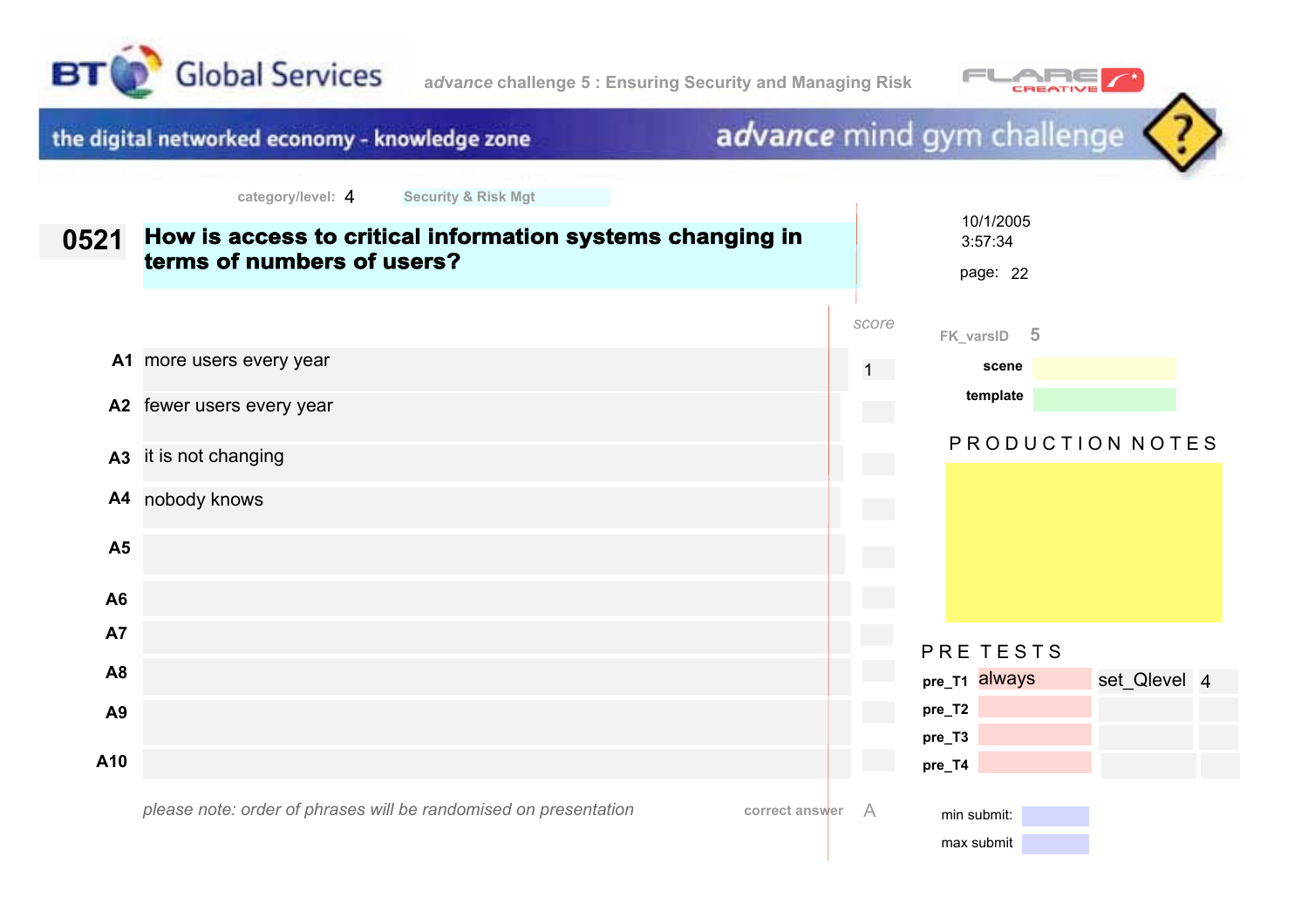

**a***d***va***n***c***e* **challenge 5 : Ensuring Security and Managing Risk**



#### advance mind gym challenge the digital networked economy - knowledge zone **category/level:** 4 **Security & Risk Mgt** 10/1/2005 **What is the primary goal of contingency plans? 0522** 3:57:34 page: 23 *score* **FK\_varsID 5 A1** to resume critical operations quickly with minimised disruption or damage **scene** 1 **template A2** to evacuate the building PRODUCTION NOTES **A3** detailed analysis of failure-points **A4** to manage public relations **A5 A6 A7** PRE TESTS **A8 pre\_T1** always set Qlevel 4 **pre\_T2 A9 pre\_T3 A10 pre\_T4** *please note: order of phrases will be randomised on presentation***correct answer** A min submit: max submit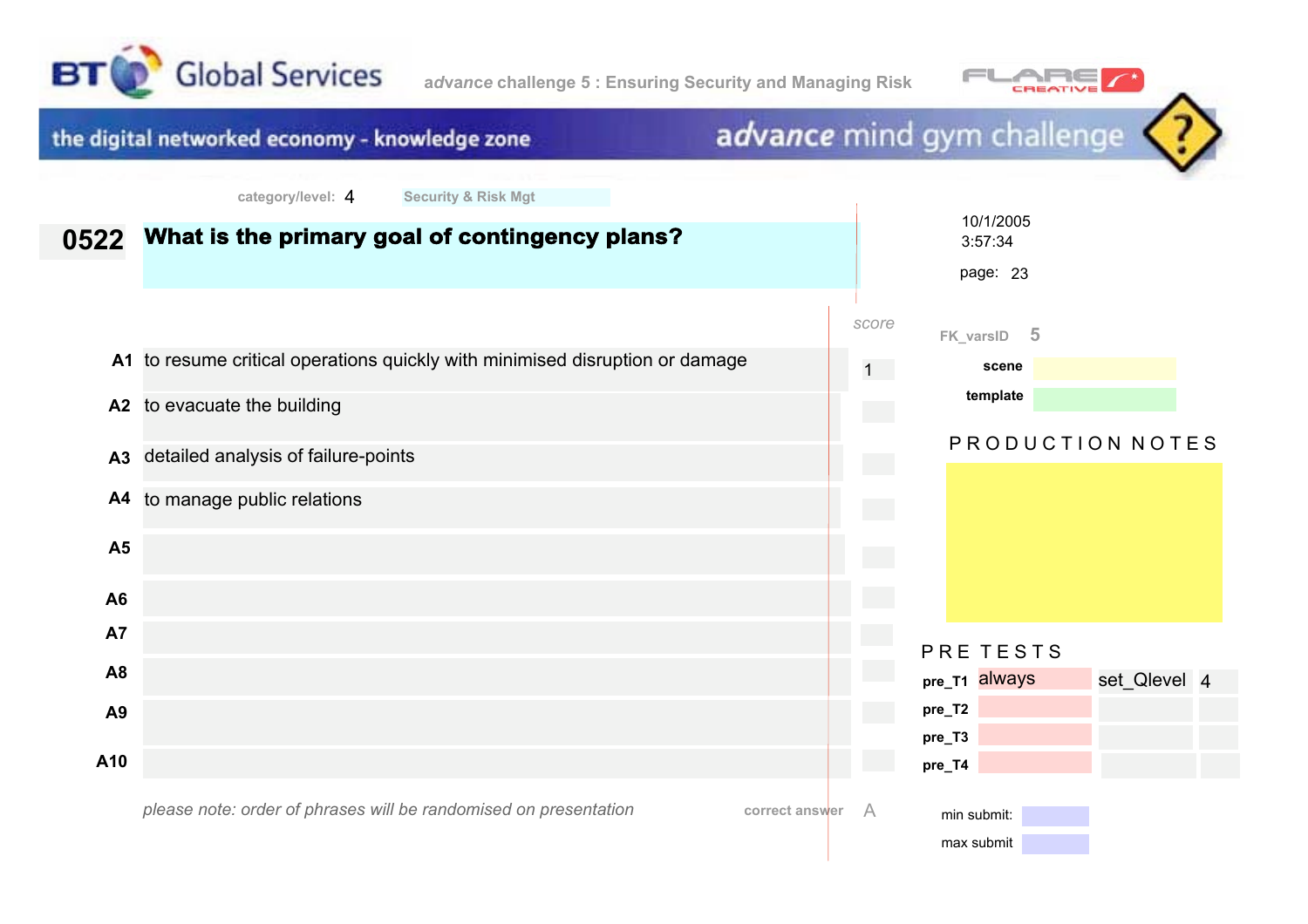



#### advance mind gym challenge the digital networked economy - knowledge zone **category/level:** 4 **Security & Risk Mgt** 10/1/2005 **How can BT help investigate Enterprise Security and Risk? 0523** 3:57:34 page: 24 *score* **FK\_varsID 5 A1** with professional services for strategic consulting, security audits & risk analysis 1 **scene template A2** with tools for Applications Assured Infrastructure (AAI) PRODUCTION NOTES **A3** we can't help, sorry **A4** with telephone access to Technical Specialists **A5 A6 A7** PRE TESTS **A8 pre\_T1** always set Qlevel 4 **pre\_T2 A9 pre\_T3 A10 pre\_T4** min submit:

*please note: order of phrases will be randomised on presentation*

**correct answer** A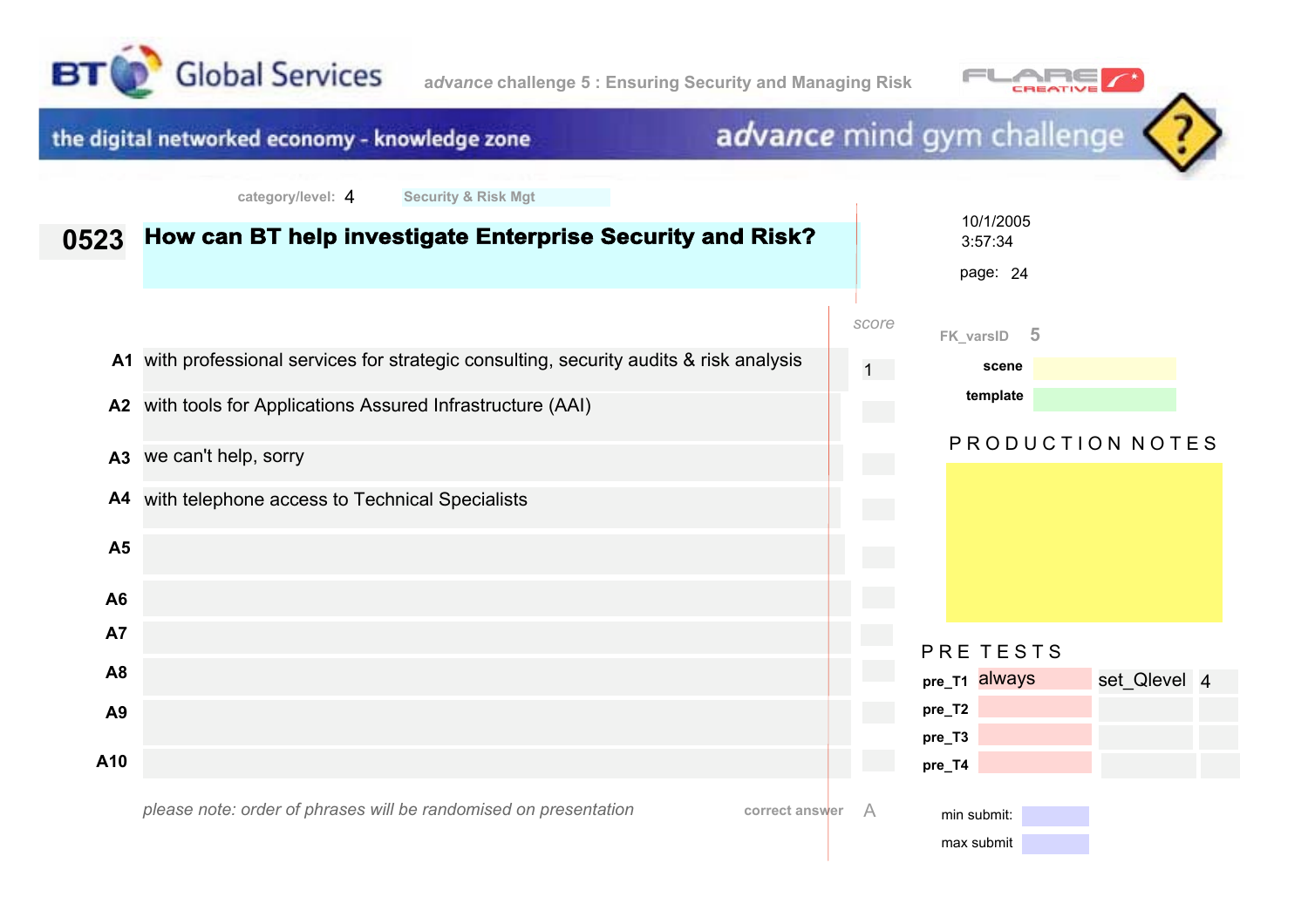

**A9**

**A10**



#### advance mind gym challenge the digital networked economy - knowledge zone **category/level:** 4 **Security & Risk Mgt** 10/1/2005 **How does BT help organisations prepare their response to 0524** 3:57:34 **security problems?** page: 25 *score* **FK\_varsID 5 A1** with professional services to design and develop policies and procedures **scene** 1 **template A2** with a series of white papers PRODUCTION NOTES **A3** sorry, we can't help **A4** with professional services for 6-CoS Planning **A5 A6 A7** PRE TESTS **A8 pre\_T1** always

**pre\_T4**

**pre\_T2 pre\_T3**

*please note: order of phrases will be randomised on presentation*

**correct answer** A

max submit

min submit:

set Qlevel 4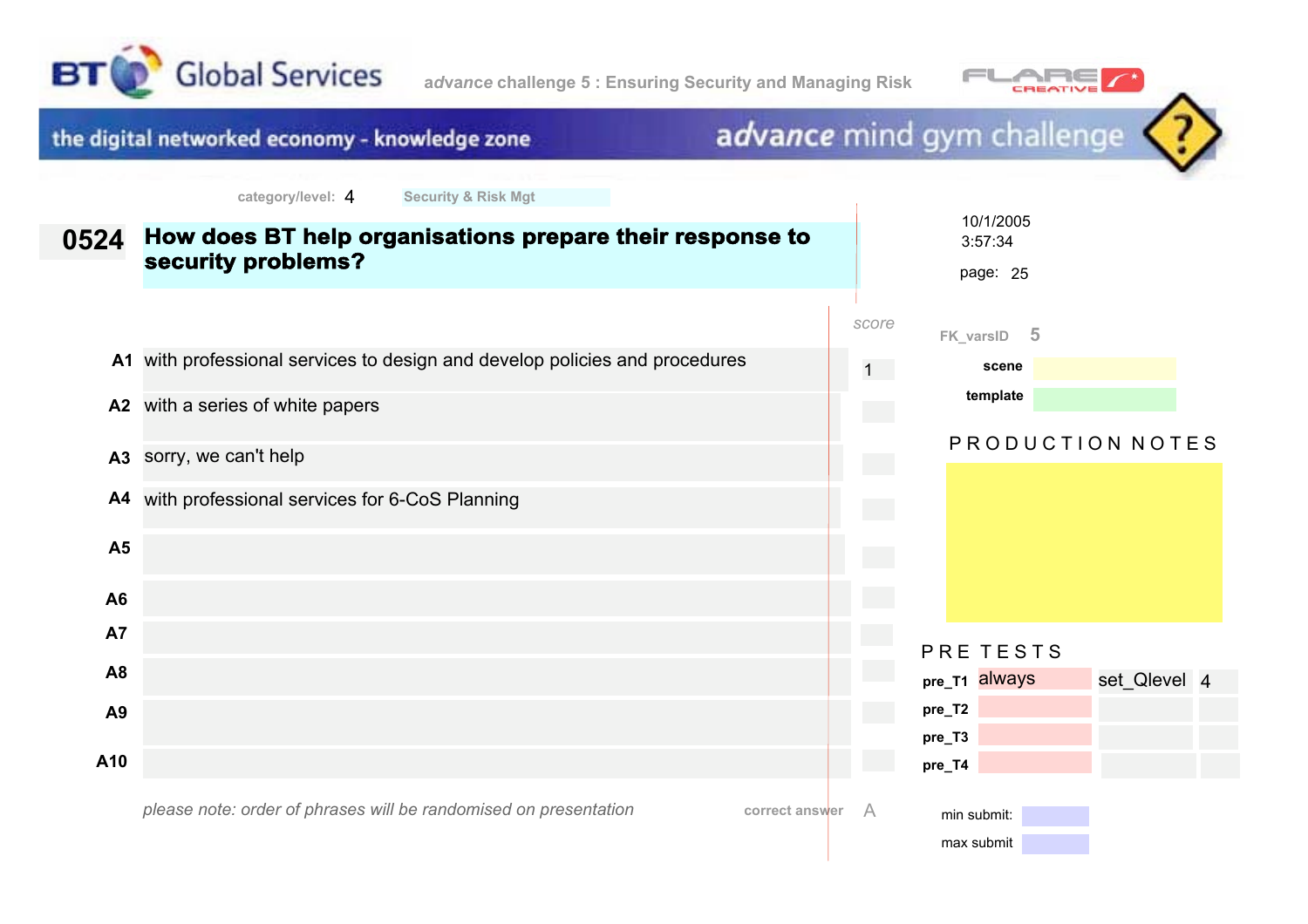





| 0525           | How can BT can help customers protect against breaches of<br>network security?         |                            | 10/1/2005<br>3:57:34<br>page: 26 |                  |  |
|----------------|----------------------------------------------------------------------------------------|----------------------------|----------------------------------|------------------|--|
|                |                                                                                        | score                      | - 5<br>FK_varsID                 |                  |  |
|                | A1 with managed services for firewalls, anti-virus tools and public key infrastructure | $1 -$                      | scene                            |                  |  |
| A2             | by allowing them to outsource all facilities management                                |                            | template                         |                  |  |
| A3             | by reducing their number of users                                                      | $\sim$                     |                                  | PRODUCTION NOTES |  |
| A4             | with professional services for Disaster Recovery planning                              | $\mathcal{L}^{\text{max}}$ |                                  |                  |  |
| <b>A5</b>      |                                                                                        | $\sim$                     |                                  |                  |  |
| A <sub>6</sub> |                                                                                        |                            |                                  |                  |  |
| <b>A7</b>      |                                                                                        |                            | PRE TESTS                        |                  |  |
| A <sub>8</sub> |                                                                                        |                            | pre_T1 always                    | set_Qlevel 4     |  |
| A9             |                                                                                        |                            | pre_T2                           |                  |  |
| A10            |                                                                                        |                            | pre_T3<br>pre_T4                 |                  |  |
|                | please note: order of phrases will be randomised on presentation<br>correct answer     | A                          | min submit:<br>max submit        |                  |  |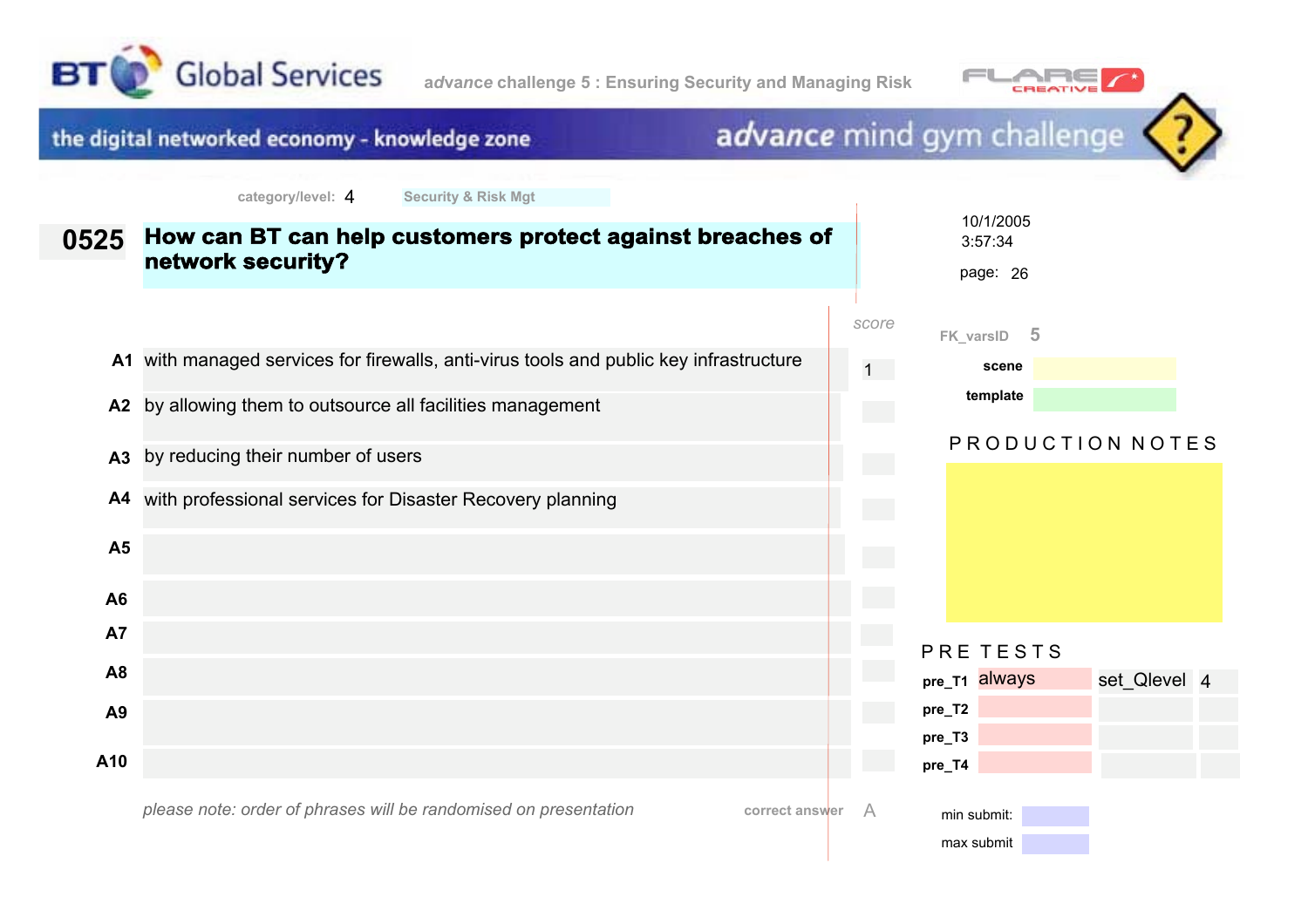





*please note: order of phrases will be randomised on presentation*

**correct answer** A

min submit: max submit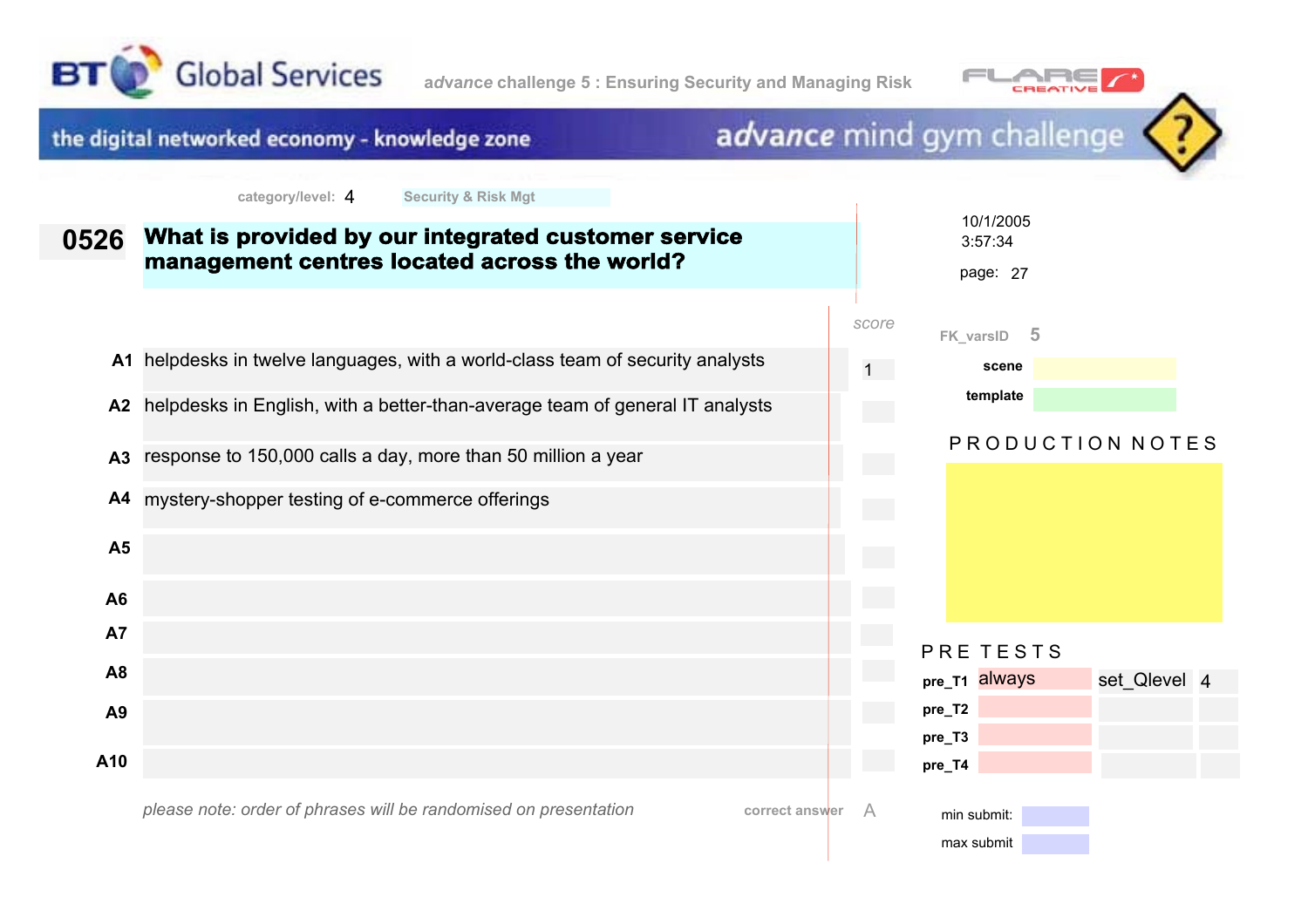

**a***d***va***n***c***e* **challenge 5 : Ensuring Security and Managing Risk**



## the digital networked economy - knowledge zone

## advance mind gym challenge

| 0527           | How can organisations deploy systems and applications to<br>varied user groups with minimised risk to business assets? |   |       | 10/1/2005<br>3:57:34<br>page: 28 |   |                  |  |
|----------------|------------------------------------------------------------------------------------------------------------------------|---|-------|----------------------------------|---|------------------|--|
|                |                                                                                                                        |   | score | FK_varsID                        | 5 |                  |  |
|                | A1 with an effective Enterprise Security programme                                                                     |   | $1 -$ | scene                            |   |                  |  |
| A2             | with CD-ROM mail-outs                                                                                                  |   |       | template                         |   |                  |  |
| A <sub>3</sub> | with 256-bit encryption                                                                                                |   |       |                                  |   | PRODUCTION NOTES |  |
| A4             | by avoiding use of Internet Protocol (IP)                                                                              |   |       |                                  |   |                  |  |
| A <sub>5</sub> |                                                                                                                        |   |       |                                  |   |                  |  |
| A6             |                                                                                                                        |   |       |                                  |   |                  |  |
| <b>A7</b>      |                                                                                                                        |   |       | PRE TESTS                        |   |                  |  |
| A8             |                                                                                                                        |   |       | pre_T1 always                    |   | set_Qlevel 4     |  |
| A9             |                                                                                                                        |   |       | pre_T2                           |   |                  |  |
| A10            |                                                                                                                        |   |       | pre_T3<br>pre_T4                 |   |                  |  |
|                | please note: order of phrases will be randomised on presentation<br>correct answer                                     | A |       | min submit:<br>max submit        |   |                  |  |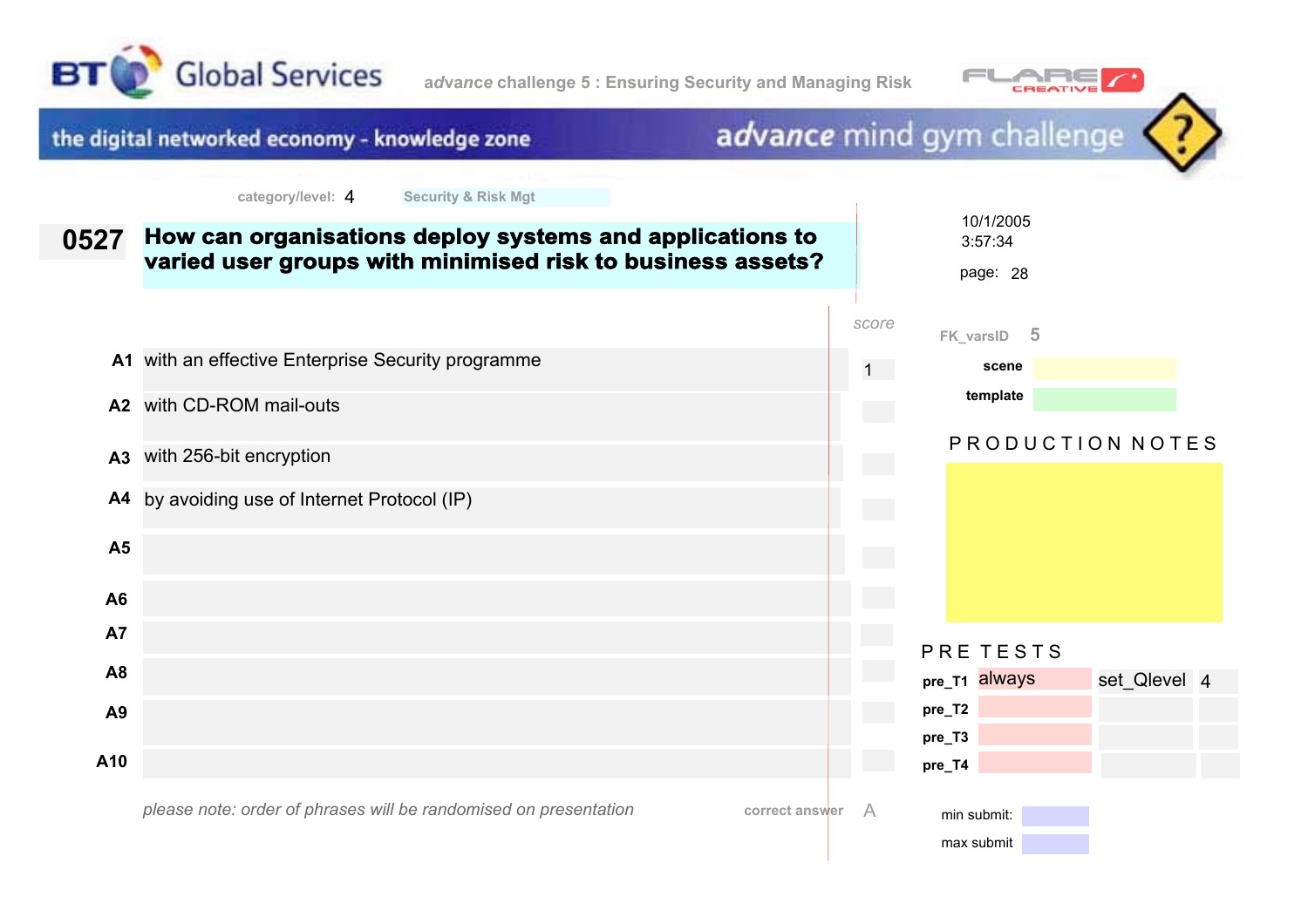



 $\overline{\phantom{a}}$ 



| 0528           | How can an organisation's services be improved by an<br>effective Enterprise Security programme? |       | 10/1/2005<br>3:57:34<br>page: 29 |                  |  |
|----------------|--------------------------------------------------------------------------------------------------|-------|----------------------------------|------------------|--|
|                |                                                                                                  | score | $-5$<br>FK_varsID                |                  |  |
|                | A1 by increasing their availability                                                              | 1     | scene                            |                  |  |
| A2             | by reducing their availability                                                                   |       | template                         |                  |  |
| A <sub>3</sub> | by slowing them down                                                                             |       |                                  | PRODUCTION NOTES |  |
| A4             | by making them more open to interception                                                         |       |                                  |                  |  |
| A <sub>5</sub> |                                                                                                  |       |                                  |                  |  |
| A <sub>6</sub> |                                                                                                  |       |                                  |                  |  |
| <b>A7</b>      |                                                                                                  |       | PRE TESTS                        |                  |  |
| A <sub>8</sub> |                                                                                                  |       | pre_T1 always                    | set_Qlevel 4     |  |
| A9             |                                                                                                  |       | pre_T2                           |                  |  |
| A10            |                                                                                                  |       | pre_T3                           |                  |  |
|                |                                                                                                  |       | pre_T4                           |                  |  |
|                | please note: order of phrases will be randomised on presentation<br>correct answer               | A     | min submit:<br>max submit        |                  |  |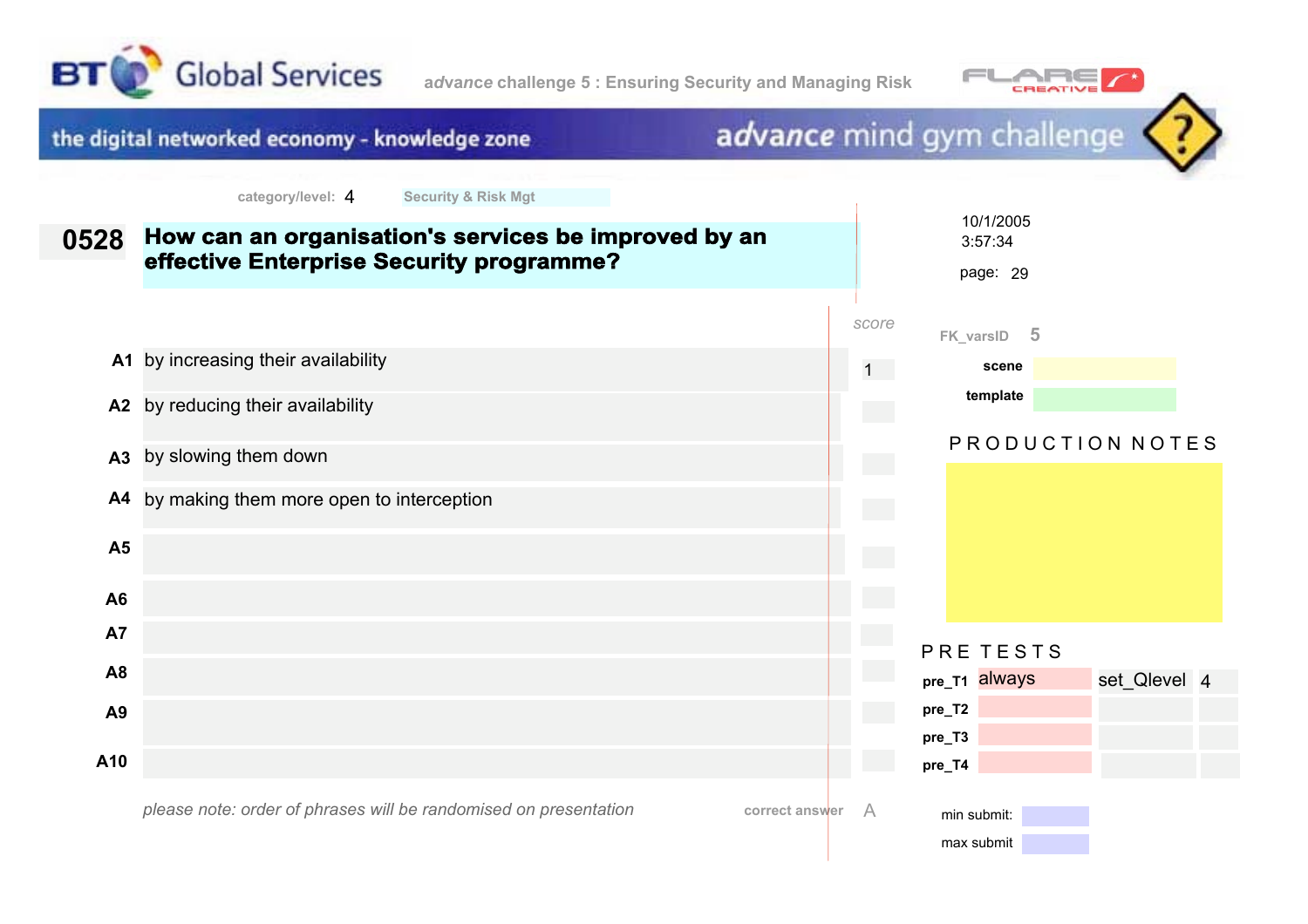



#### advance mind gym challenge the digital networked economy - knowledge zone **category/level:** 4 **Security & Risk Mgt** 10/1/2005 **How can an organisation's service-offering be improved by an 0529** 3:57:34 **effective Enterprise Security programme?** page: 30 *score* **FK\_varsID 5 A1** by expanding its scope and reach 1 **scene template A2** by decreasing its accessibility PRODUCTION NOTES **A3** by narrowing its scope **A4** by expanding its bandwidth requirements **A5 A6 A7** PRE TESTS **A8 pre\_T1** always **pre\_T2 A9 pre\_T3 A10 pre\_T4**

*please note: order of phrases will be randomised on presentation*

**correct answer** A

min submit: max submit set Qlevel 4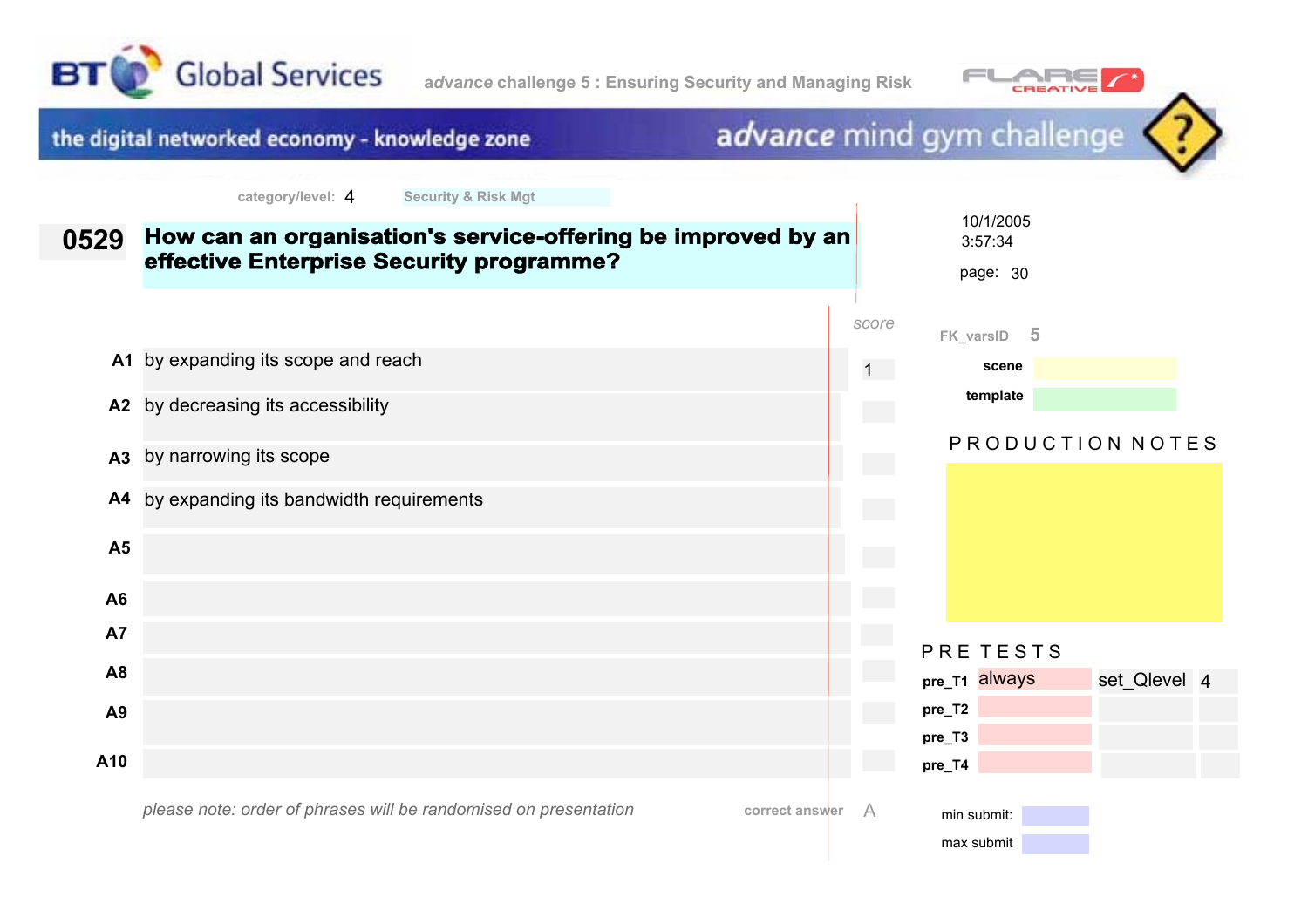



#### advance mind gym challenge the digital networked economy - knowledge zone **category/level:** 4 **Security & Risk Mgt** 10/1/2005 **How can an organisation's stakeholder community be 0530** 3:57:34 **impacted by an effective Enterprise Security programme?** page: 31 *score* **FK\_varsID 5 A1** trust and confidence can be increased **scene** 1 **template A2** trust and confidence can be reduced P R O D U C T I O N N O T E S **A3** understanding of technical issues can be improved **A4** the number of stakeholders can be reduced **A5 A6 A7** PRE TESTS **A8 pre\_T1** always set Qlevel 4 **pre\_T2 A9 pre\_T3 A10 pre\_T4**

*please note: order of phrases will be randomised on presentation*

**correct answer** A

min submit: max submit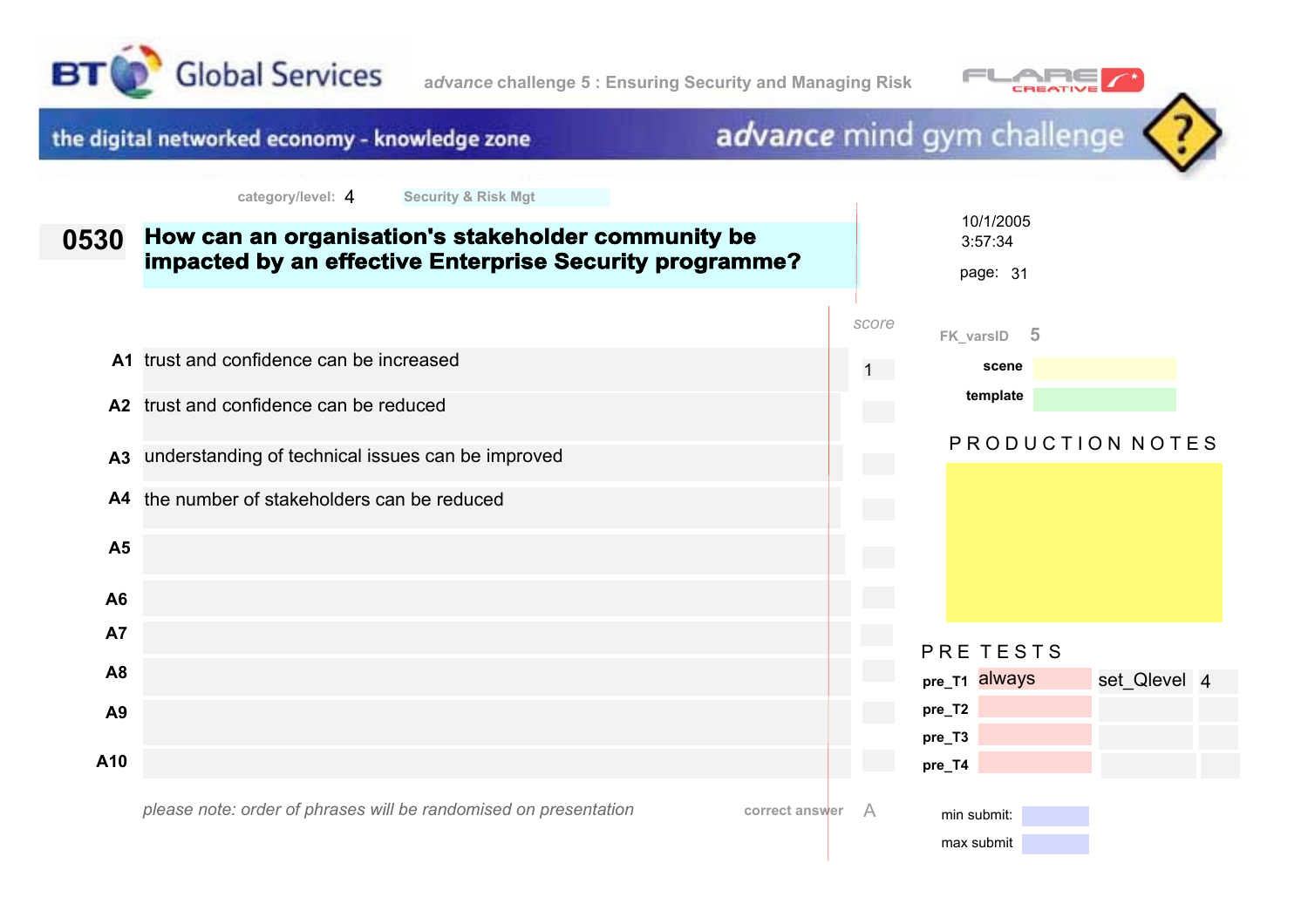



#### advance mind gym challenge the digital networked economy - knowledge zone **category/level:** 4 **Security & Risk Mgt** 10/1/2005 **How can legal and regulatory compliance be impacted by an 0531** 3:57:34 **effective Enterprise Security programme?** page: 32 *score* **FK\_varsID 5 A1** risk is reduced 1 **scene template A2** risk is increased PRODUCTION NOTES **A3** no effect **A4** legal costs can be reduced but regulatory risk is usually increased **A5 A6 A7** PRE TESTS **A8 pre\_T1** always set Qlevel 4 **pre\_T2 A9 pre\_T3 A10 pre\_T4** min submit:

*please note: order of phrases will be randomised on presentation*

**correct answer** A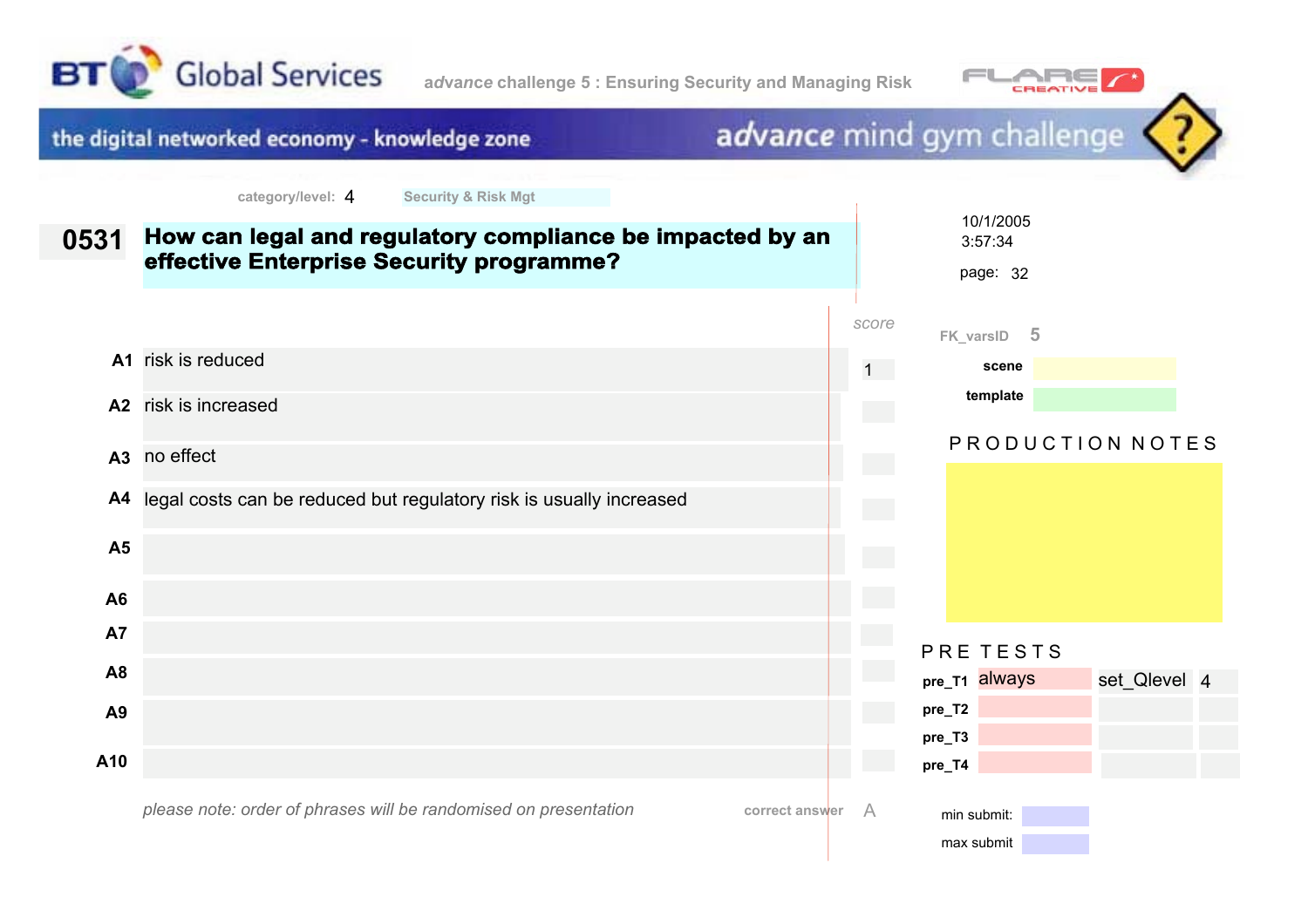



 $\overline{\phantom{a}}$ 

## the digital networked economy - knowledge zone

| 0532           | How can technology and operational objectives be impacted<br>by an effective Enterprise Security programme? |           | 10/1/2005<br>3:57:34<br>page: 33 |                  |  |
|----------------|-------------------------------------------------------------------------------------------------------------|-----------|----------------------------------|------------------|--|
|                |                                                                                                             | score     | - 5<br>FK_varsID                 |                  |  |
|                | A1 technology and operational risk is reduced                                                               | $1 \quad$ | scene                            |                  |  |
| A2             | technology and operational risk increases                                                                   |           | template                         |                  |  |
| A3             | no change                                                                                                   |           |                                  | PRODUCTION NOTES |  |
| A4             | technology becomes more complex but without operational benefits                                            |           |                                  |                  |  |
| A <sub>5</sub> |                                                                                                             |           |                                  |                  |  |
| A6             |                                                                                                             |           |                                  |                  |  |
| <b>A7</b>      |                                                                                                             |           | PRE TESTS                        |                  |  |
| A <sub>8</sub> |                                                                                                             |           | pre_T1 always                    | set_Qlevel 4     |  |
| A9             |                                                                                                             |           | pre_T2                           |                  |  |
|                |                                                                                                             |           | pre_T3                           |                  |  |
| A10            |                                                                                                             |           | pre_T4                           |                  |  |
|                | please note: order of phrases will be randomised on presentation<br>correct answer                          | $\forall$ | min submit:<br>max submit        |                  |  |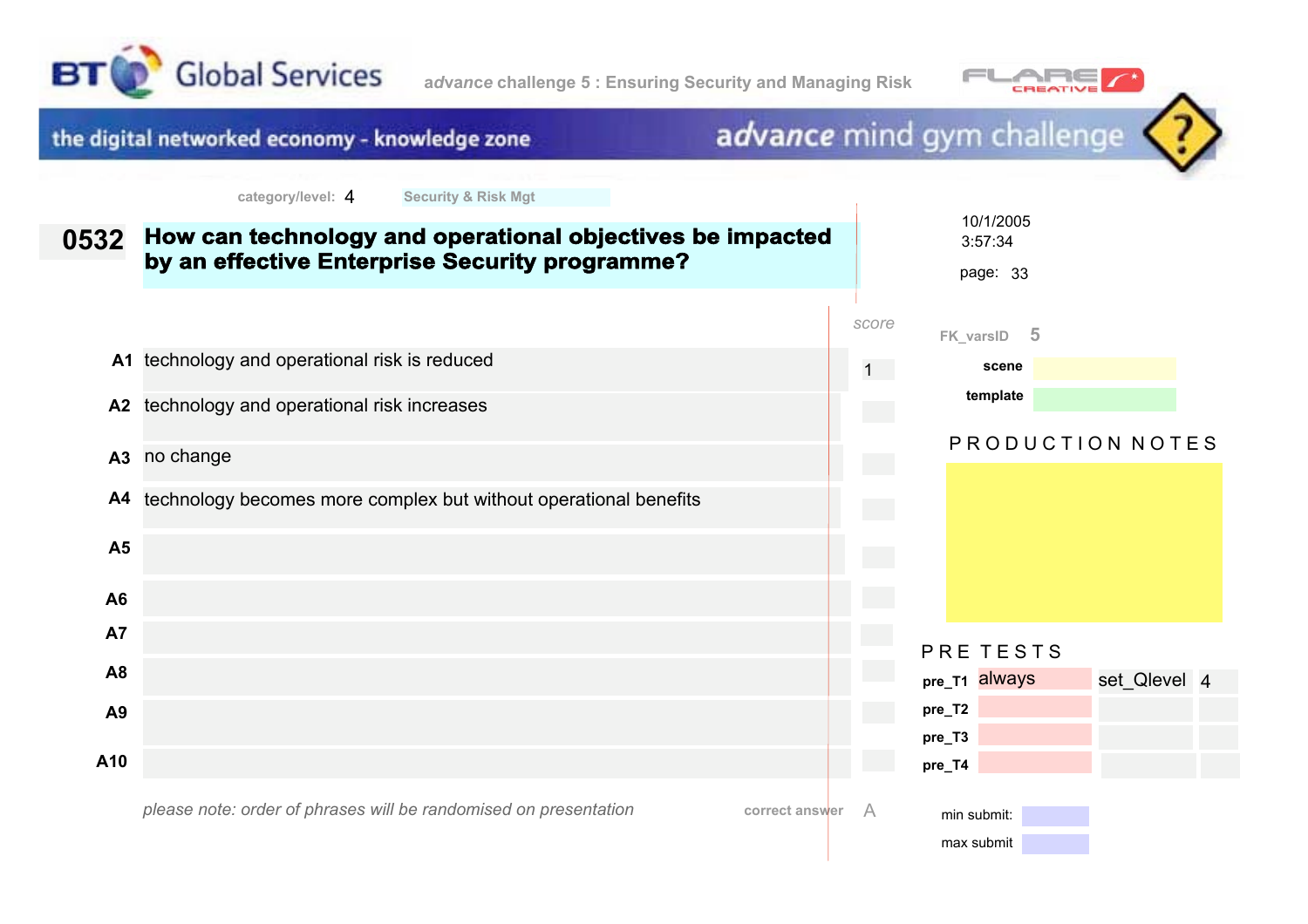



#### advance mind gym challenge the digital networked economy - knowledge zone **category/level:** 4 **Security & Risk Mgt** 10/1/2005 **How does an effective Enterprise Security programme reduce 0533** 3:57:34 **the cost of operations?** page: 34 *score* **FK\_varsID 5 A1** by reducing downtime and lower capital outlays **scene** 1 **template A2** by restricting working hours for employees PRODUCTION NOTES **A3** by reducing blackmail payments **A4** by increasing 'buyer-power' in negotiations with suppliers' **A5 A6 A7** PRE TESTS **A8 pre\_T1** always **pre\_T2 A9 pre\_T3 A10 pre\_T4**

*please note: order of phrases will be randomised on presentation*

**correct answer** A

min submit: max submit set Qlevel 4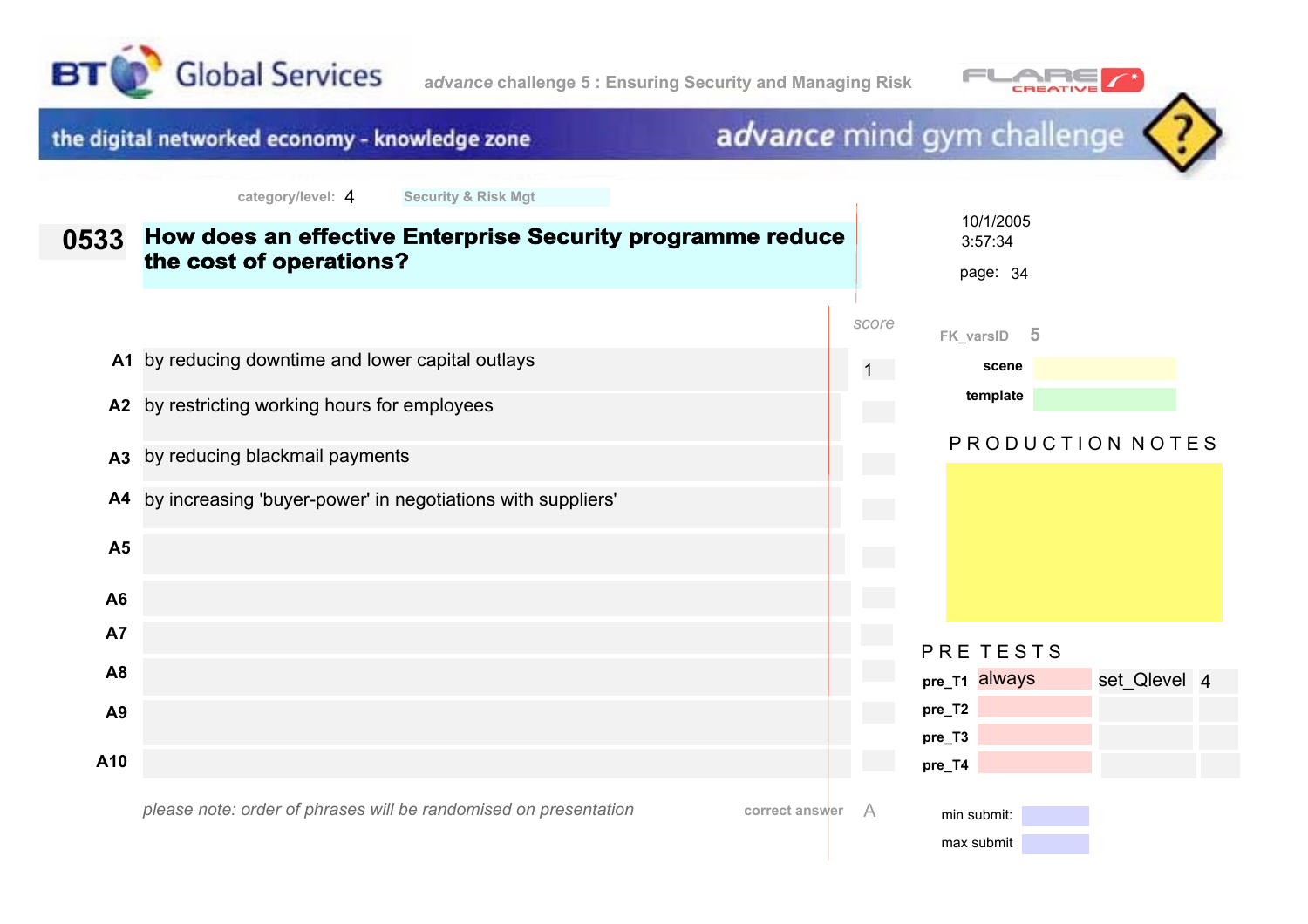

**a***d***va***n***c***e* **challenge 5 : Ensuring Security and Managing Risk**



advance mind gym challenge

the digital networked economy - knowledge zone

|                | $v$ ulvyviyilvyvii $T$<br>$\sim$                                                                           |                             |                                  |
|----------------|------------------------------------------------------------------------------------------------------------|-----------------------------|----------------------------------|
| 0534           | Which North Atlantic treaty organisation is BT helping to<br>protect its networks from electronic attacks? |                             | 10/1/2005<br>3:57:34<br>page: 35 |
|                |                                                                                                            | score                       | FK_varsID 5                      |
|                | A1 NATO                                                                                                    | 1                           | scene                            |
|                | <b>A2</b> United Nations                                                                                   | $\mathcal{L}^{\text{max}}$  | template                         |
| A <sub>3</sub> | The Maastricht Alliance                                                                                    | $\mathcal{L}^{\mathcal{L}}$ | PRODUCTION NOTES                 |
|                | A4 UNICEF                                                                                                  | $\mathcal{L}^{\text{max}}$  |                                  |
| <b>A5</b>      |                                                                                                            |                             |                                  |
| A <sub>6</sub> |                                                                                                            |                             |                                  |
| A7             |                                                                                                            |                             | PRE TESTS                        |
| A <sub>8</sub> |                                                                                                            |                             | pre_T1 always<br>set_Qlevel 4    |
| A <sub>9</sub> |                                                                                                            | $\mathcal{L}^{\text{max}}$  | pre_T2                           |
| A10            |                                                                                                            |                             | pre_T3<br>pre_T4                 |
|                | please note: order of phrases will be randomised on presentation<br>correct answer                         | A                           | min submit:<br>max submit        |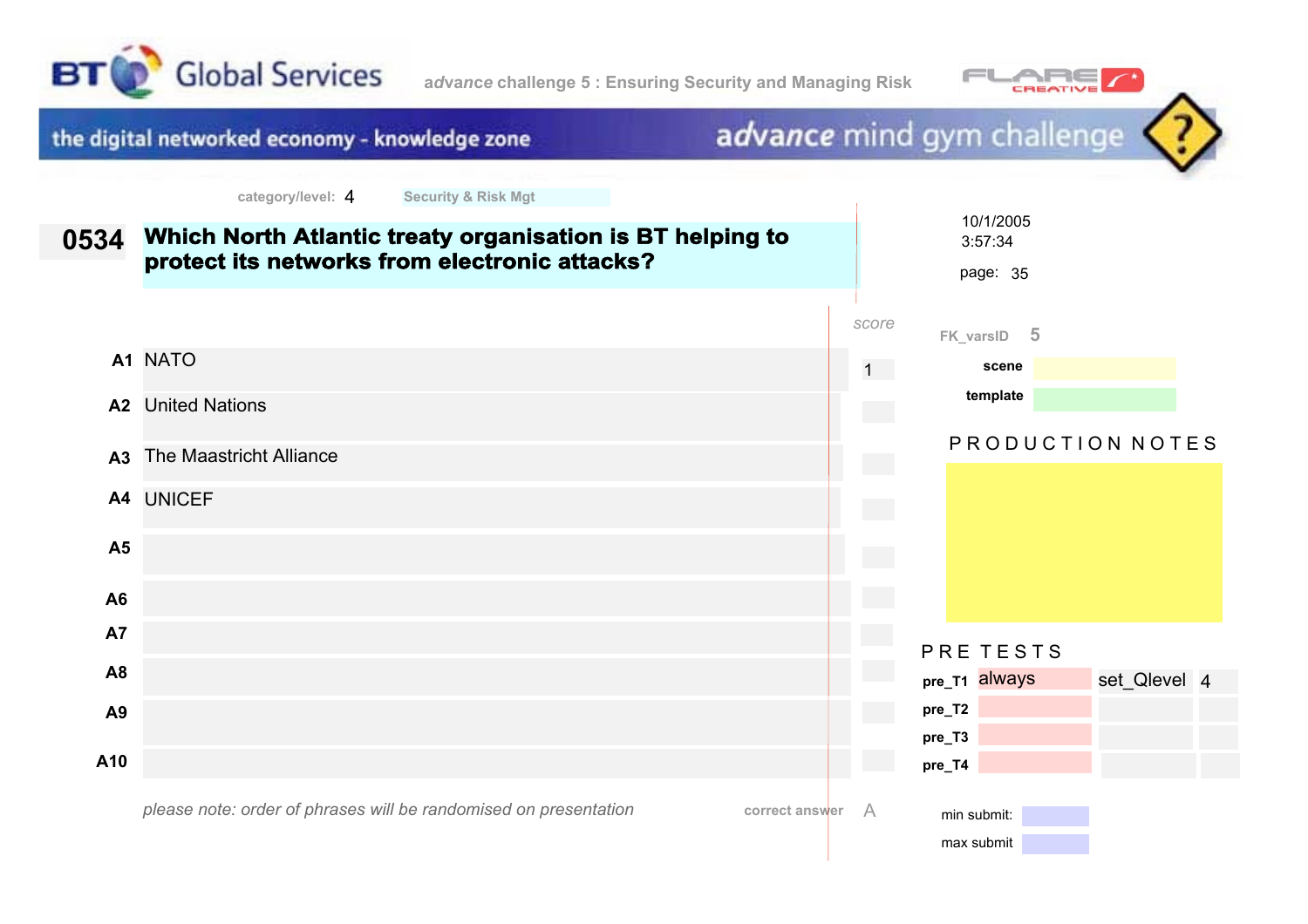



 $\overline{1}$ 



| 0535           | BT was the first UK-based commercial organisation to have an<br>internationally-accredited CERT. What is it? |       | 10/1/2005<br>3:57:34<br>page: 36    |
|----------------|--------------------------------------------------------------------------------------------------------------|-------|-------------------------------------|
|                |                                                                                                              | score | FK_varsID 5                         |
|                | A1 a Computer Emergency Response Team                                                                        | 1     | scene                               |
| A2             | a Customer Equipment Repair Team                                                                             |       | template                            |
| A <sub>3</sub> | a Corrupt Email Reverse Tracker                                                                              | e en  | PRODUCTION NOTES                    |
| A4             | a Capital Expenditure Reducing Taskforce                                                                     |       |                                     |
| A <sub>5</sub> |                                                                                                              |       |                                     |
| A <sub>6</sub> |                                                                                                              |       |                                     |
| <b>A7</b>      |                                                                                                              |       | PRE TESTS                           |
| A <sub>8</sub> |                                                                                                              |       | pre_T1 always<br>set_Qlevel 4       |
| A <sub>9</sub> |                                                                                                              |       | pre_T2                              |
| A10            |                                                                                                              |       | pre_T3                              |
|                | please note: order of phrases will be randomised on presentation<br>correct answer                           | A     | pre_T4<br>min submit:<br>max submit |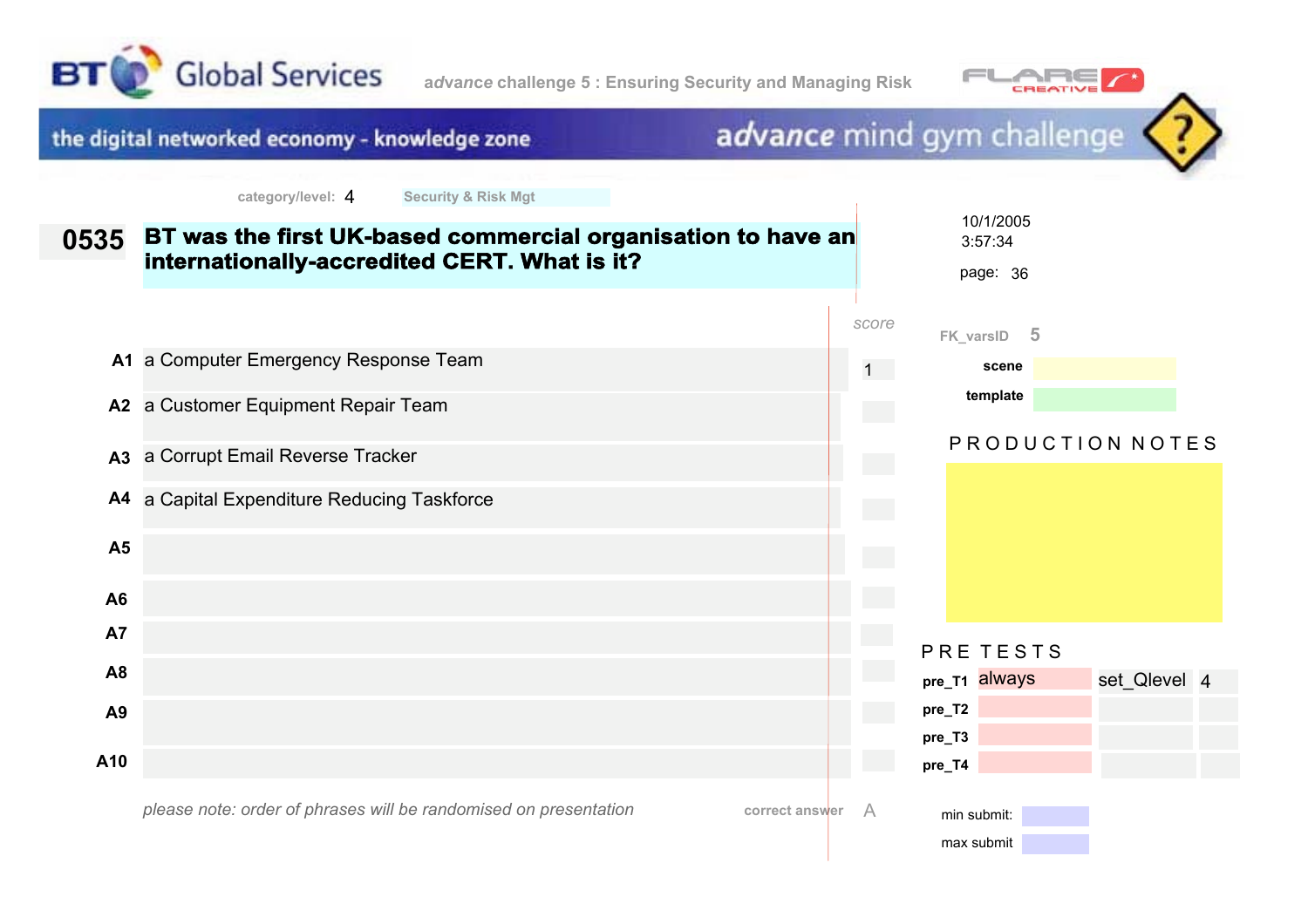





|                | <b>OCOMING OF INDIA INDIA</b>                                                      |       |                                  |                  |  |
|----------------|------------------------------------------------------------------------------------|-------|----------------------------------|------------------|--|
| 0536           | BT is a member of the elite forum, FIRST. What does FIRST<br>stand for?            |       | 10/1/2005<br>3:57:34<br>page: 37 |                  |  |
|                |                                                                                    | score | - 5<br>FK_varsID                 |                  |  |
|                | A1 Forum of Incident Response and Security Teams                                   | $1 -$ | scene                            |                  |  |
|                | A2 Forum for Information Resourcing and System Technologies                        |       | template                         |                  |  |
| A3             | Forum of International Risk Systems Technicians                                    |       |                                  | PRODUCTION NOTES |  |
| A4             | <b>Field Intensive Recovery Specialist Teams</b>                                   |       |                                  |                  |  |
| <b>A5</b>      |                                                                                    |       |                                  |                  |  |
| A <sub>6</sub> |                                                                                    |       |                                  |                  |  |
| A7             |                                                                                    |       | PRE TESTS                        |                  |  |
| A8             |                                                                                    |       | pre_T1 always                    | set_Qlevel 4     |  |
| A <sub>9</sub> |                                                                                    |       | pre_T2                           |                  |  |
| A10            |                                                                                    |       | pre_T3<br>pre_T4                 |                  |  |
|                | please note: order of phrases will be randomised on presentation<br>correct answer | A     | min submit:<br>max submit        |                  |  |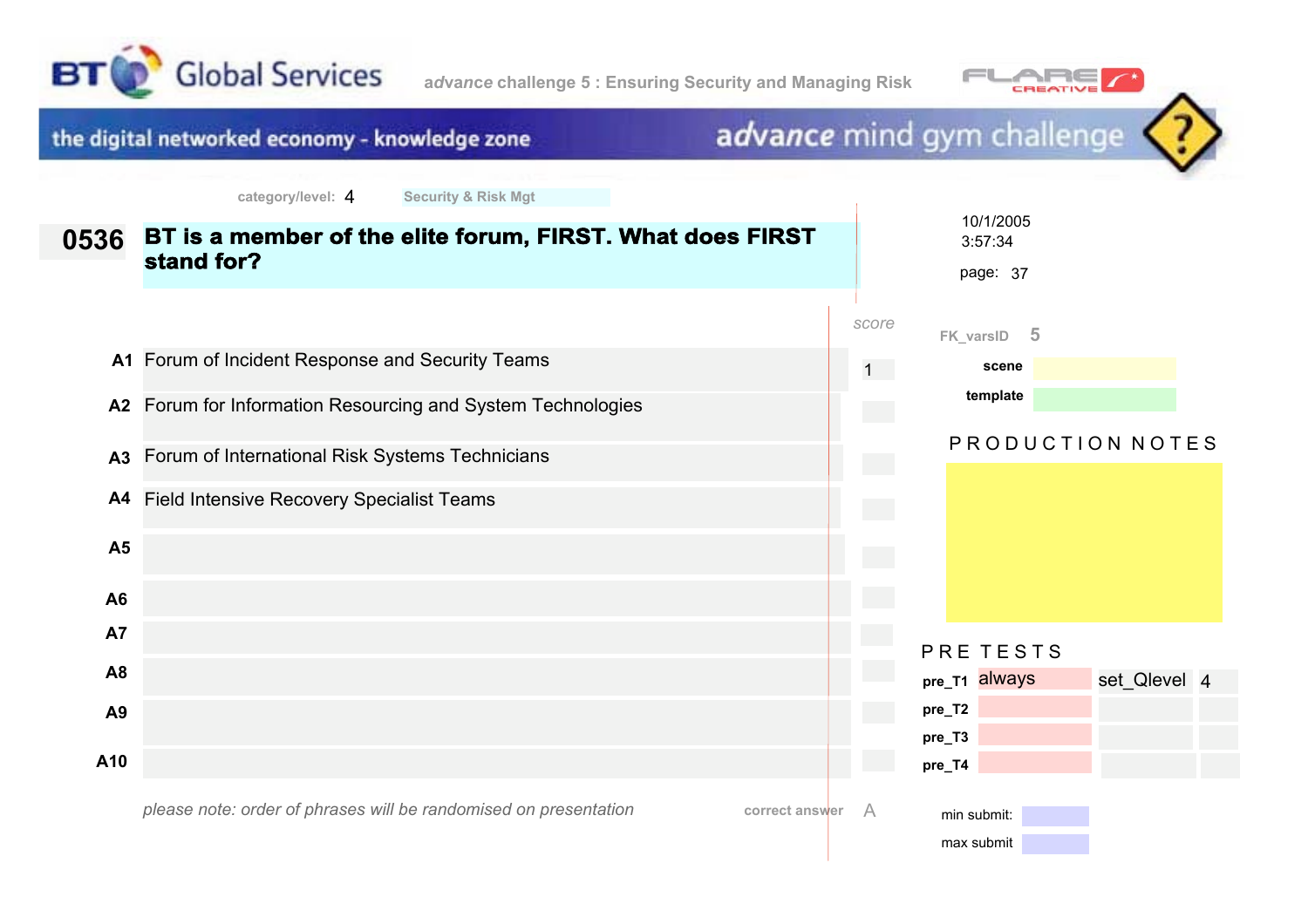





 $\overline{\phantom{a}}$ 

| 0537           | What status did the EU recently award BT's Secure Business<br><b>Centre at Milton Keynes, UK?</b> |                                        | 10/1/2005<br>3:57:34<br>page: 38 |                  |  |
|----------------|---------------------------------------------------------------------------------------------------|----------------------------------------|----------------------------------|------------------|--|
|                |                                                                                                   | score                                  | FK_varsID 5                      |                  |  |
|                | A1 Centre of Expertise                                                                            | 1                                      | scene                            |                  |  |
| A2             | <b>Centre of Excellence</b>                                                                       | $\mathcal{L}^{\text{max}}$             | template                         |                  |  |
| A <sub>3</sub> | 2004 Innovation Award                                                                             |                                        |                                  | PRODUCTION NOTES |  |
|                | A4 DEFCON4                                                                                        | $\mathcal{O}(\mathcal{O}_\mathcal{O})$ |                                  |                  |  |
| A <sub>5</sub> |                                                                                                   |                                        |                                  |                  |  |
| A6             |                                                                                                   |                                        |                                  |                  |  |
| <b>A7</b>      |                                                                                                   |                                        | PRE TESTS                        |                  |  |
| A8             |                                                                                                   |                                        | pre_T1 always                    | set_Qlevel 4     |  |
| A9             |                                                                                                   |                                        | pre_T2                           |                  |  |
|                |                                                                                                   |                                        | pre_T3                           |                  |  |
| A10            |                                                                                                   |                                        | pre_T4                           |                  |  |
|                | please note: order of phrases will be randomised on presentation<br>correct answer                | $\overline{A}$                         | min submit:<br>max submit        |                  |  |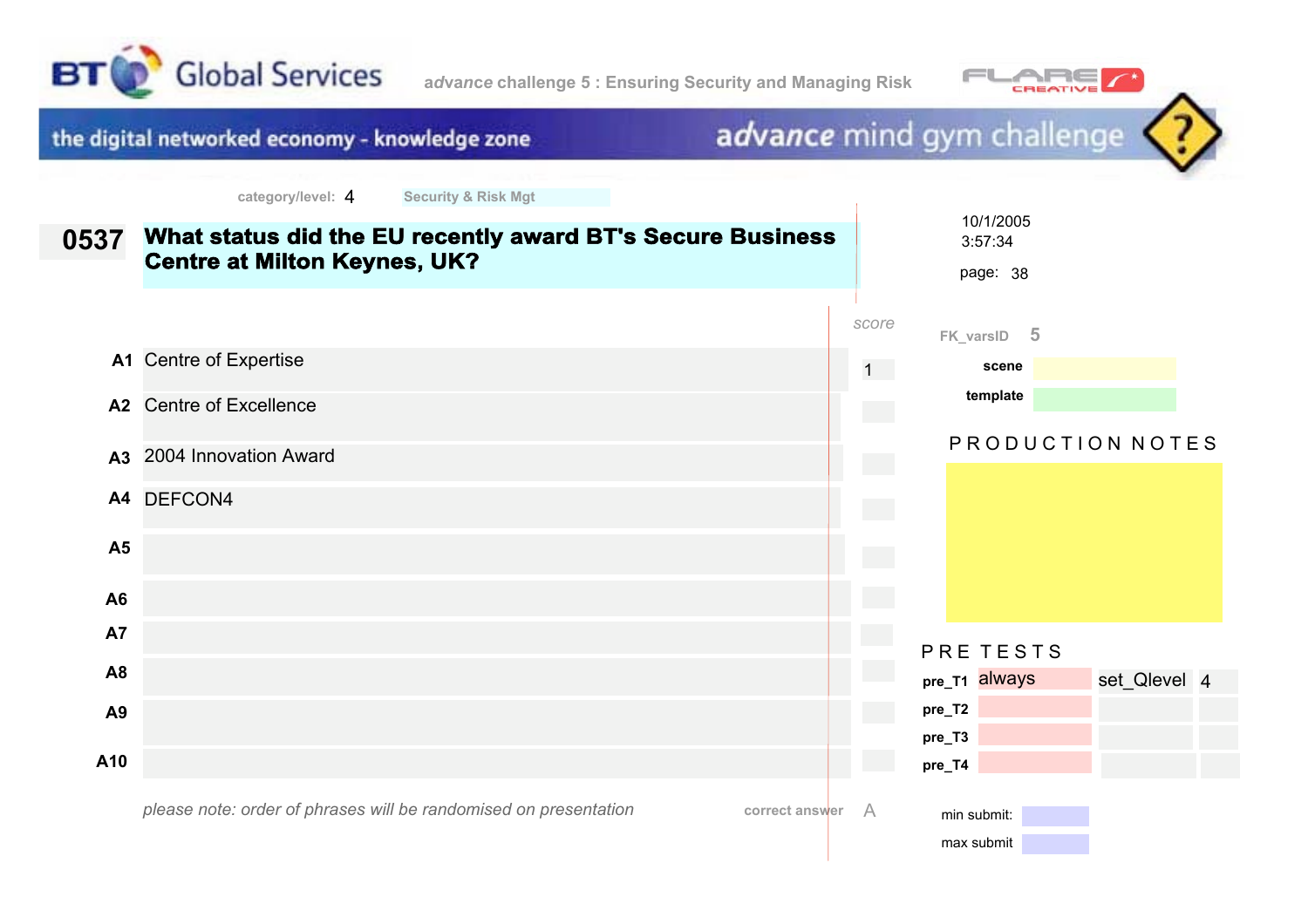





 $\overline{\phantom{a}}$ 

| 0538           | Which leading provider of Internet trust services was BT the<br>first worldwide affiliate of? |       |                            | 10/1/2005<br>3:57:34<br>page: 39 |                  |  |
|----------------|-----------------------------------------------------------------------------------------------|-------|----------------------------|----------------------------------|------------------|--|
|                |                                                                                               | score |                            | FK_varsID 5                      |                  |  |
|                | A1 VeriSign                                                                                   |       | $1 -$                      | scene                            |                  |  |
|                | A <sub>2</sub> Visa                                                                           |       | e en                       | template                         |                  |  |
| A3             | <b>TrustServ</b>                                                                              |       | $\mathcal{L}^{\text{max}}$ |                                  | PRODUCTION NOTES |  |
|                | A4 CertiSure                                                                                  |       | and a                      |                                  |                  |  |
| A <sub>5</sub> |                                                                                               |       |                            |                                  |                  |  |
| A <sub>6</sub> |                                                                                               |       |                            |                                  |                  |  |
| <b>A7</b>      |                                                                                               |       |                            | PRE TESTS                        |                  |  |
| A <sub>8</sub> |                                                                                               |       |                            | pre_T1 always                    | set_Qlevel 4     |  |
| A <sub>9</sub> |                                                                                               |       | pre_T2                     |                                  |                  |  |
|                |                                                                                               |       | pre_T3                     |                                  |                  |  |
| A10            |                                                                                               |       | pre_T4                     |                                  |                  |  |
|                | please note: order of phrases will be randomised on presentation<br>correct answer            | A     |                            | min submit:<br>max submit        |                  |  |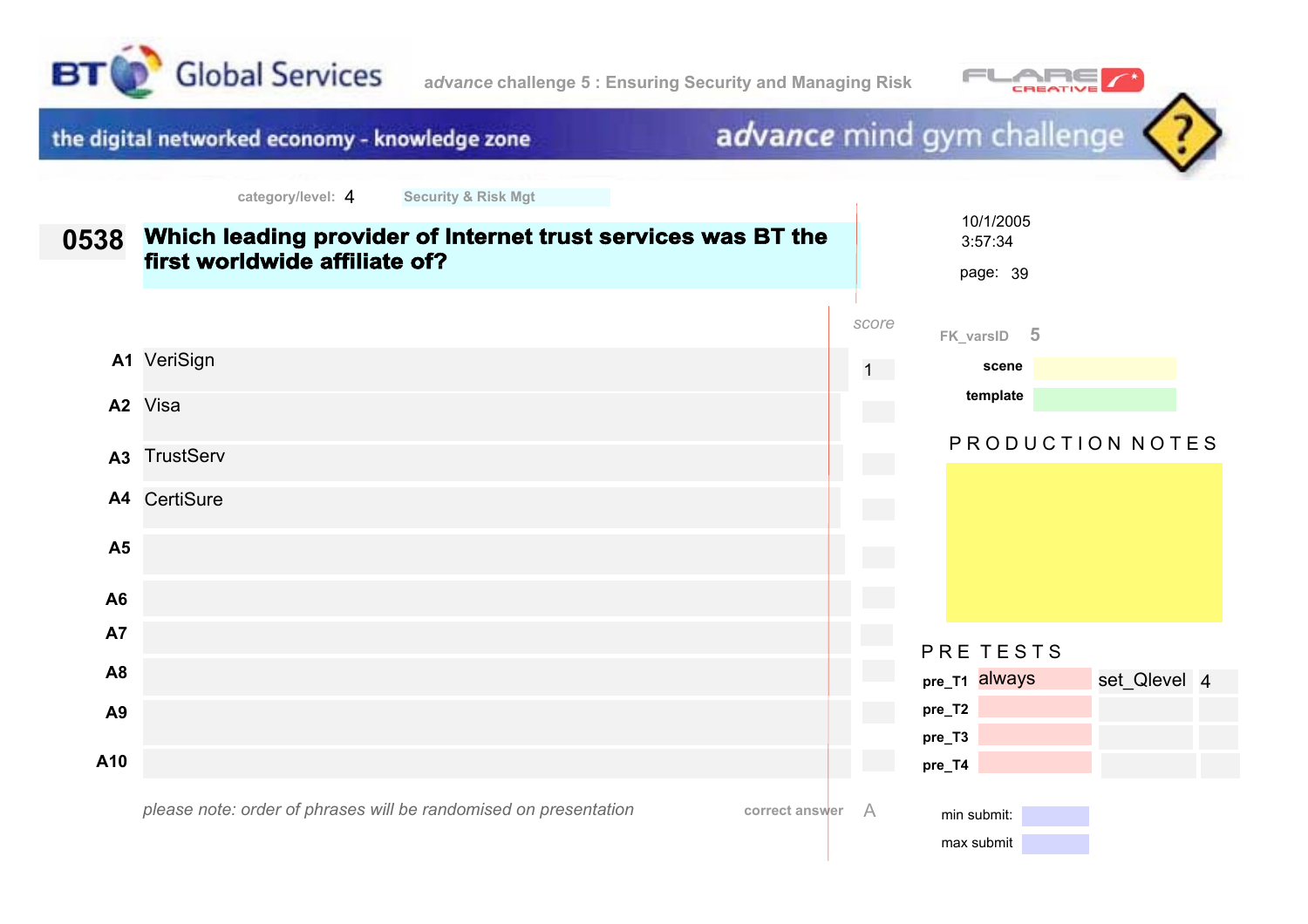





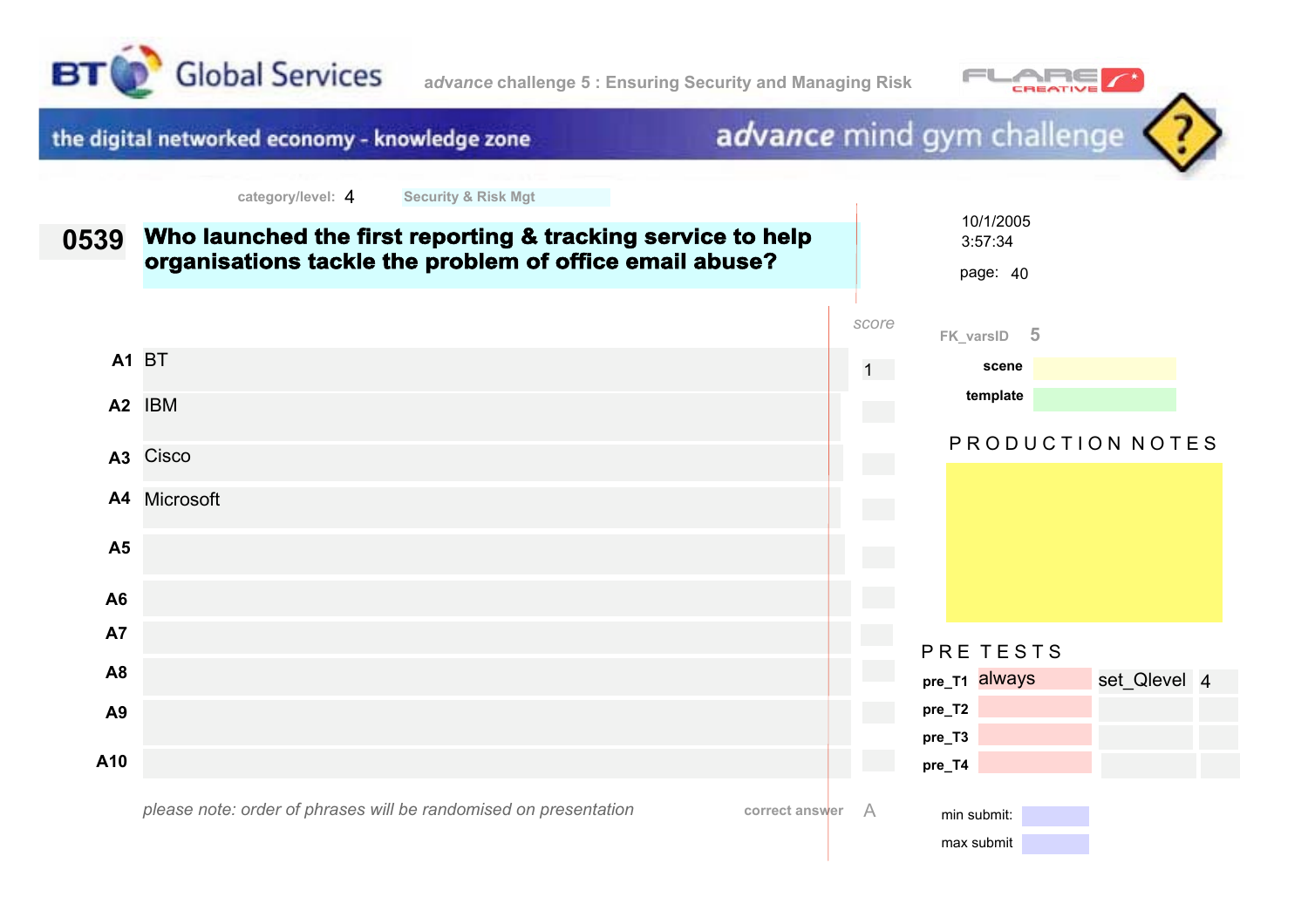



max submit

advance mind gym challenge the digital networked economy - knowledge zone **category/level:** 4 **Security & Risk Mgt** 10/1/2005 **How many firewalls does BT manage for customers? 0540** 3:57:34 page: 41 *score* **FK\_varsID 5 A1** more than 200 1 **scene template A2** more than 2000 PRODUCTION NOTES **A3** 100 - 150 **A4** less than 100 **A5 A6 A7** PRE TESTS **A8 pre\_T1** always set Qlevel 4 **pre\_T2 A9 pre\_T3 A10 pre\_T4** *please note: order of phrases will be randomised on presentation***correct answer** A min submit: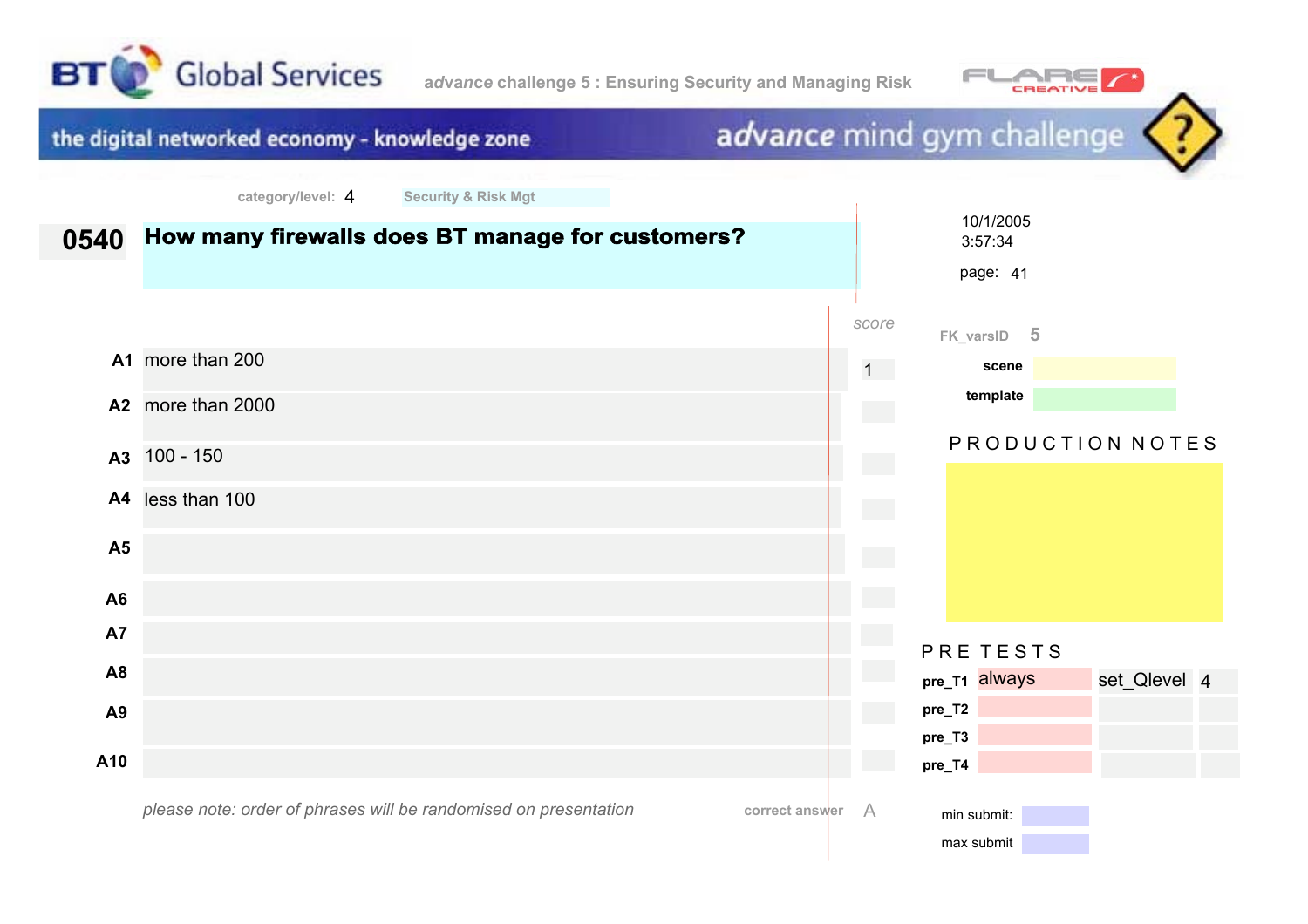





|                | $V = -190V + 190V$<br><b>OCOMING OF INDIA INDIA</b>                                                  |                            |                                  |                  |
|----------------|------------------------------------------------------------------------------------------------------|----------------------------|----------------------------------|------------------|
| 0541           | How many unauthorised attempts to access BT infrastructure<br>have we successfully defended against? |                            | 10/1/2005<br>3:57:34<br>page: 42 |                  |
|                |                                                                                                      | score                      | FK_varsID 5                      |                  |
|                | A1 more than 14 million                                                                              | 1                          | scene                            |                  |
|                | A2 more than 140 million                                                                             | $\mathcal{L}^{\text{max}}$ | template                         |                  |
| A3             | 1.4 million                                                                                          | $\sim$                     |                                  | PRODUCTION NOTES |
|                | A4 140, 000                                                                                          |                            |                                  |                  |
| A <sub>5</sub> |                                                                                                      |                            |                                  |                  |
| A <sub>6</sub> |                                                                                                      |                            |                                  |                  |
| A7             |                                                                                                      |                            | PRE TESTS                        |                  |
| A8             |                                                                                                      |                            | pre_T1 always                    | set_Qlevel 4     |
| A <sub>9</sub> |                                                                                                      |                            | pre_T2                           |                  |
|                |                                                                                                      |                            | pre_T3                           |                  |
| A10            |                                                                                                      | $\sim$                     | pre_T4                           |                  |
|                | please note: order of phrases will be randomised on presentation<br>correct answer                   | A                          | min submit:<br>max submit        |                  |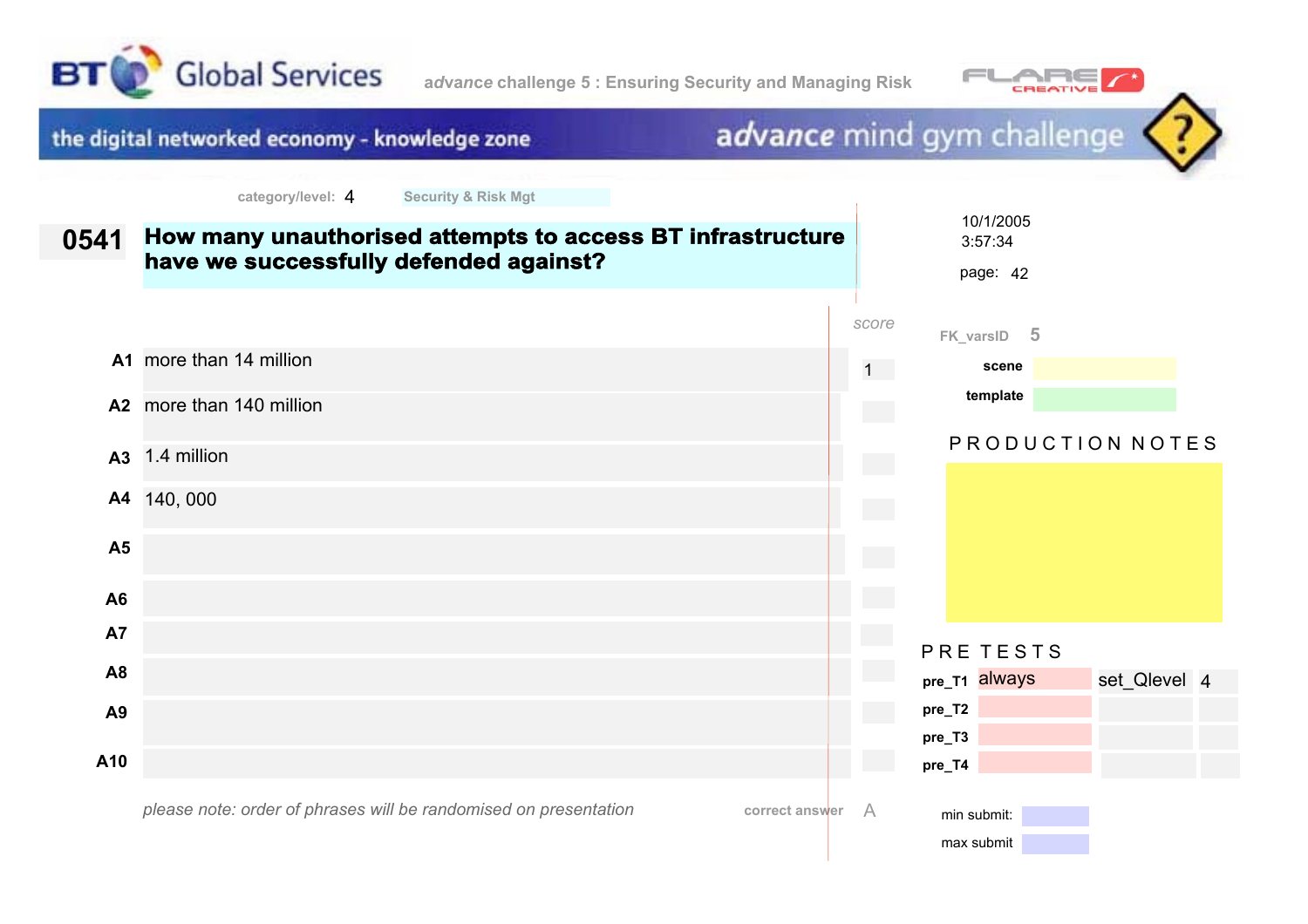



max submit

advance mind gym challenge the digital networked economy - knowledge zone **category/level:** 4 **Security & Risk Mgt** 10/1/2005 **Approximately how many attempted viruses attacks on BT 0542** 3:57:34 **systems do we block every month?** page: 43 *score* **FK\_varsID 5 A1** 40,000 1 **scene template A2** 4000 PRODUCTION NOTES **A3** 400 **A4** 40 **A5 A6 A7** PRE TESTS **A8 pre\_T1** always set Qlevel 4 **pre\_T2 A9 pre\_T3 A10 pre\_T4** *please note: order of phrases will be randomised on presentation***correct answer** A min submit: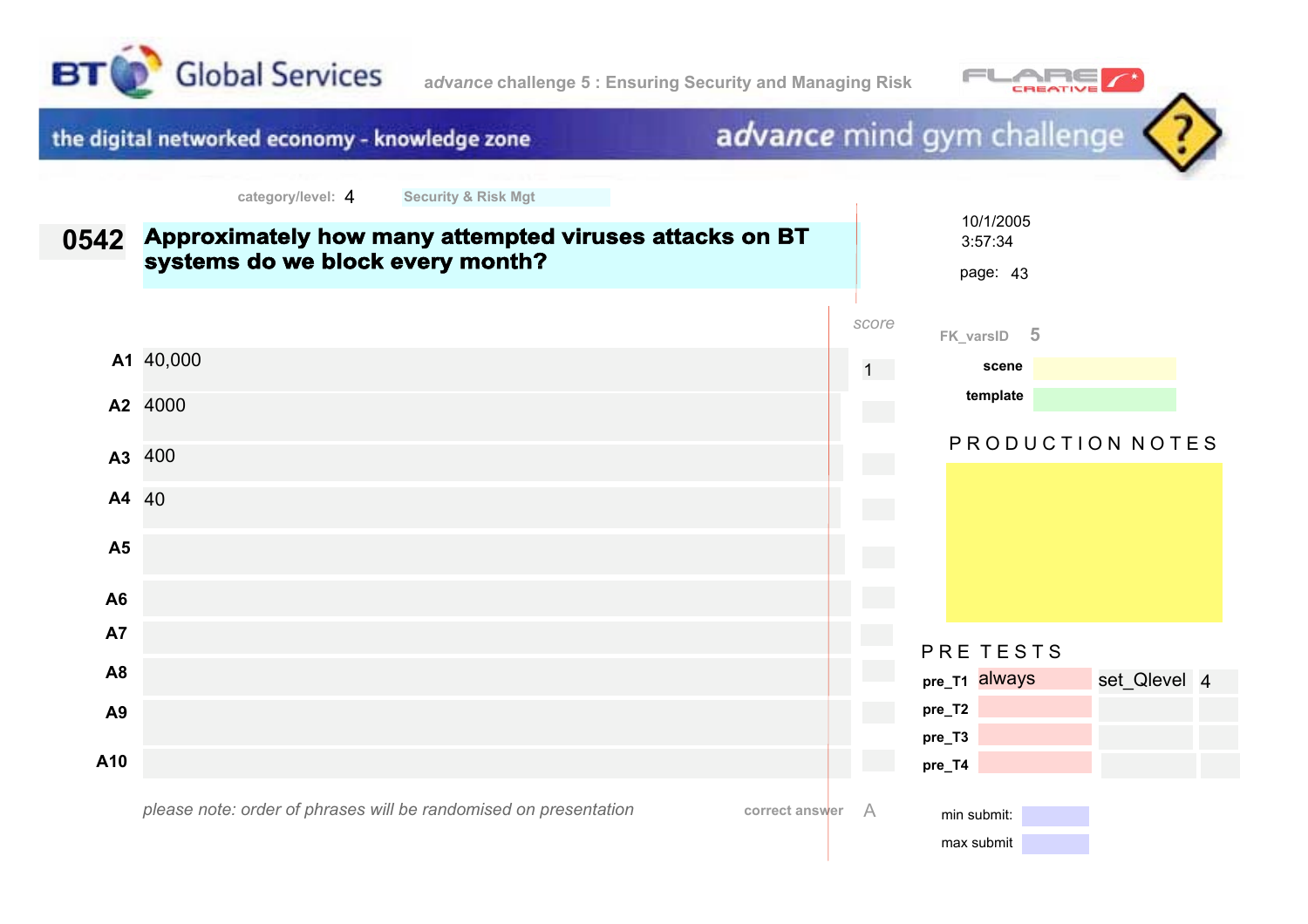





| 0543           | How many attempted network breaches and scans does BT's<br>security infrastructure protect against, every day? |        | 10/1/2005<br>3:57:34<br>page: 44 |                  |  |
|----------------|----------------------------------------------------------------------------------------------------------------|--------|----------------------------------|------------------|--|
|                |                                                                                                                | score  | FK_varsID 5                      |                  |  |
|                | A1 0.5 million                                                                                                 | $1 -$  | scene                            |                  |  |
|                | A2 50,000                                                                                                      |        | template                         |                  |  |
|                | A3 5000                                                                                                        |        |                                  | PRODUCTION NOTES |  |
|                | A4 5 million                                                                                                   | $\sim$ |                                  |                  |  |
| A <sub>5</sub> |                                                                                                                | e e    |                                  |                  |  |
| A <sub>6</sub> |                                                                                                                |        |                                  |                  |  |
| <b>A7</b>      |                                                                                                                |        | PRE TESTS                        |                  |  |
| A <sub>8</sub> |                                                                                                                |        | pre_T1 always                    | set_Qlevel 4     |  |
| A <sub>9</sub> |                                                                                                                |        | pre_T2                           |                  |  |
|                |                                                                                                                |        | pre_T3                           |                  |  |
| A10            |                                                                                                                |        | pre_T4                           |                  |  |
|                | please note: order of phrases will be randomised on presentation<br>correct answer                             | A      | min submit:<br>max submit        |                  |  |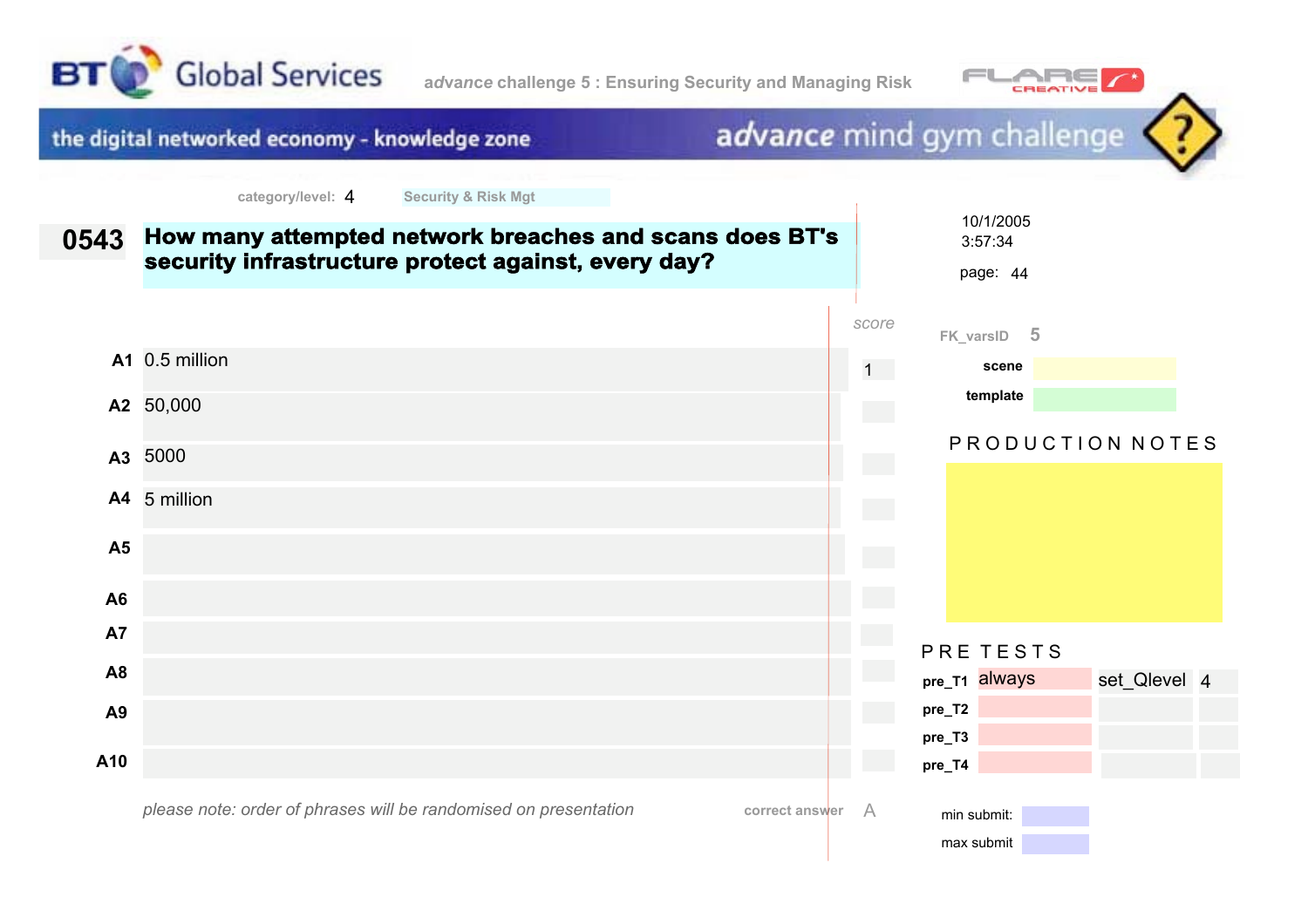





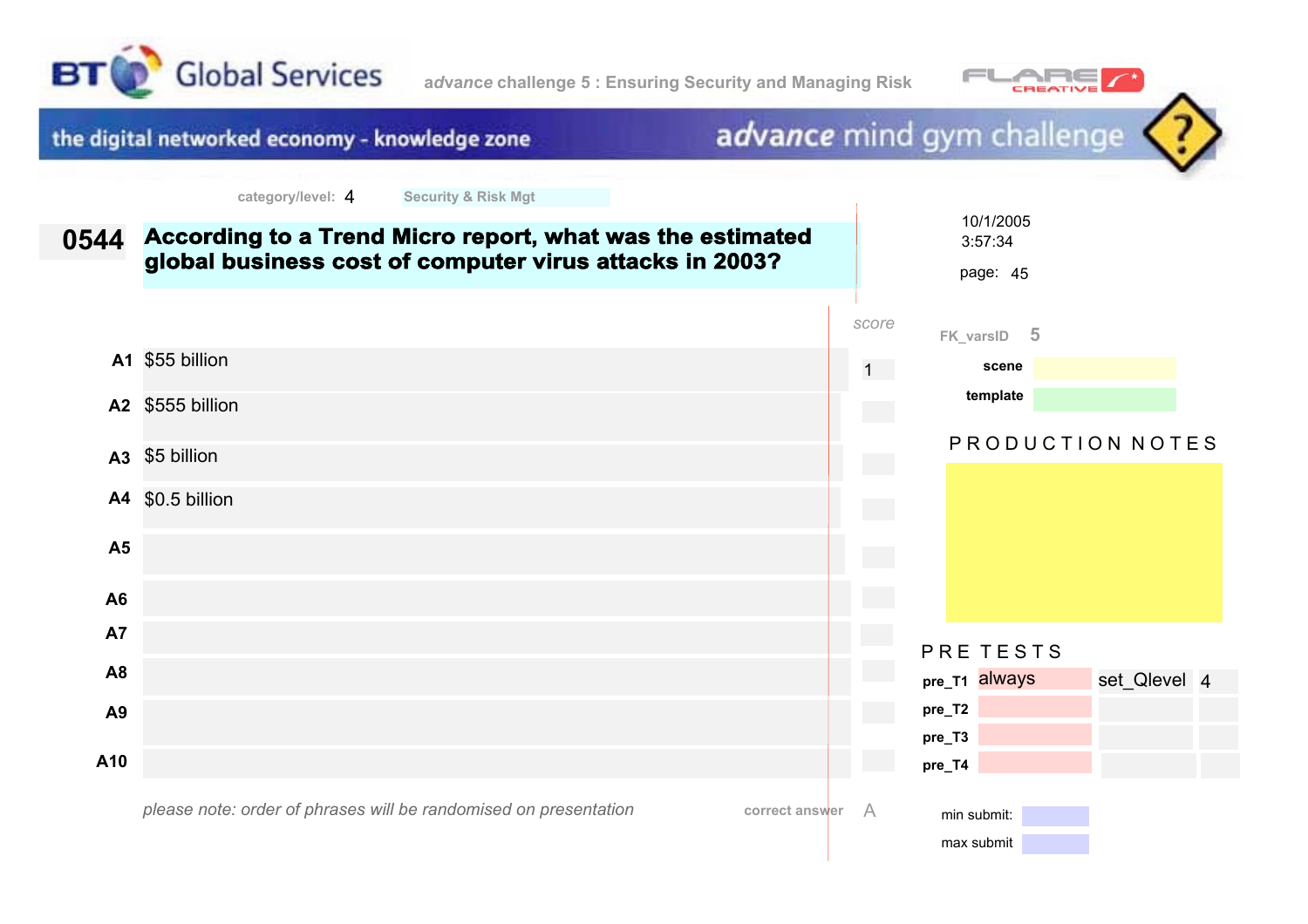



# advance mind gym challenge

| 0545           | According to a MessageLabs report, what percentage of all<br>email is spam?        |                 | 10/1/2005<br>3:57:34<br>page: 46 |
|----------------|------------------------------------------------------------------------------------|-----------------|----------------------------------|
|                |                                                                                    | score           | FK_varsID 5                      |
|                | A1 76%                                                                             | $1 -$           | scene                            |
|                | A2 36%                                                                             | <b>Contract</b> | template                         |
|                | A3 92%                                                                             | <b>College</b>  | PRODUCTION NOTES                 |
|                | A4 18%                                                                             | <b>College</b>  |                                  |
| A <sub>5</sub> |                                                                                    |                 |                                  |
| A <sub>6</sub> |                                                                                    |                 |                                  |
| <b>A7</b>      |                                                                                    | e en            | PRE TESTS                        |
| A <sub>8</sub> |                                                                                    |                 | pre_T1 always<br>set_Qlevel 4    |
| A9             |                                                                                    |                 | pre_T2                           |
| A10            |                                                                                    |                 | pre_T3<br>pre_T4                 |
|                | please note: order of phrases will be randomised on presentation<br>correct answer | A               | min submit:<br>max submit        |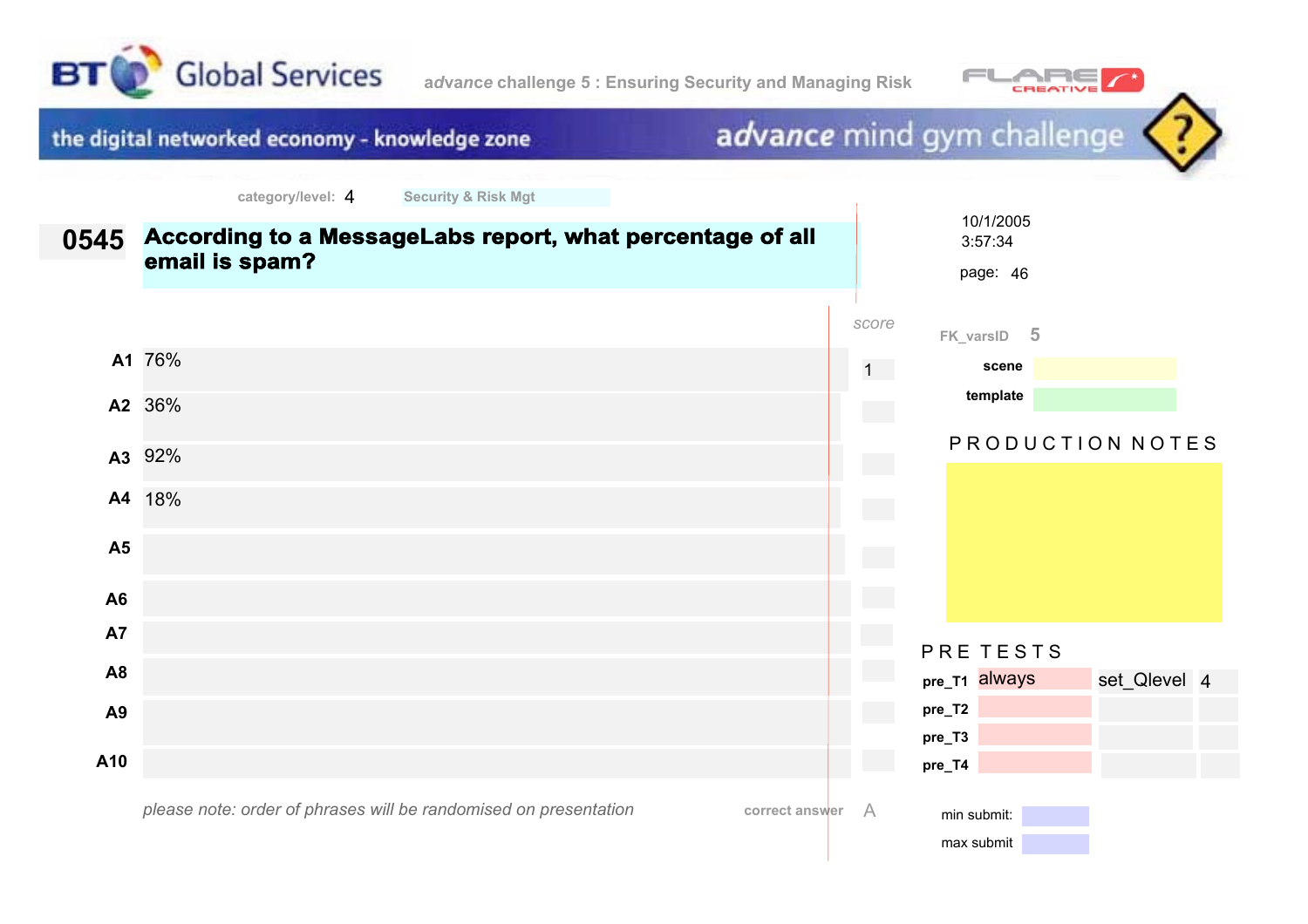





| 0546           | According to a DTI security Survey, what is the single largest<br>cause of security breaches? |                | 10/1/2005<br>3:57:34<br>page: 47 |  |
|----------------|-----------------------------------------------------------------------------------------------|----------------|----------------------------------|--|
|                |                                                                                               | score          | $-5$<br>FK_varsID                |  |
|                | A1 computer-virus infection                                                                   | $1 -$          | scene                            |  |
| A2             | written-down passwords                                                                        |                | template                         |  |
| A3             | competitor organisations                                                                      | $\sim$         | PRODUCTION NOTES                 |  |
| A4             | stolen laptops                                                                                | <b>College</b> |                                  |  |
| A <sub>5</sub> |                                                                                               |                |                                  |  |
| A <sub>6</sub> |                                                                                               |                |                                  |  |
| <b>A7</b>      |                                                                                               |                | PRE TESTS                        |  |
| A <sub>8</sub> |                                                                                               |                | pre_T1 always<br>set_Qlevel 4    |  |
| A9             |                                                                                               |                | pre_T2                           |  |
| A10            |                                                                                               |                | pre_T3<br>pre_T4                 |  |
|                | please note: order of phrases will be randomised on presentation<br>correct answer            | A              | min submit:<br>max submit        |  |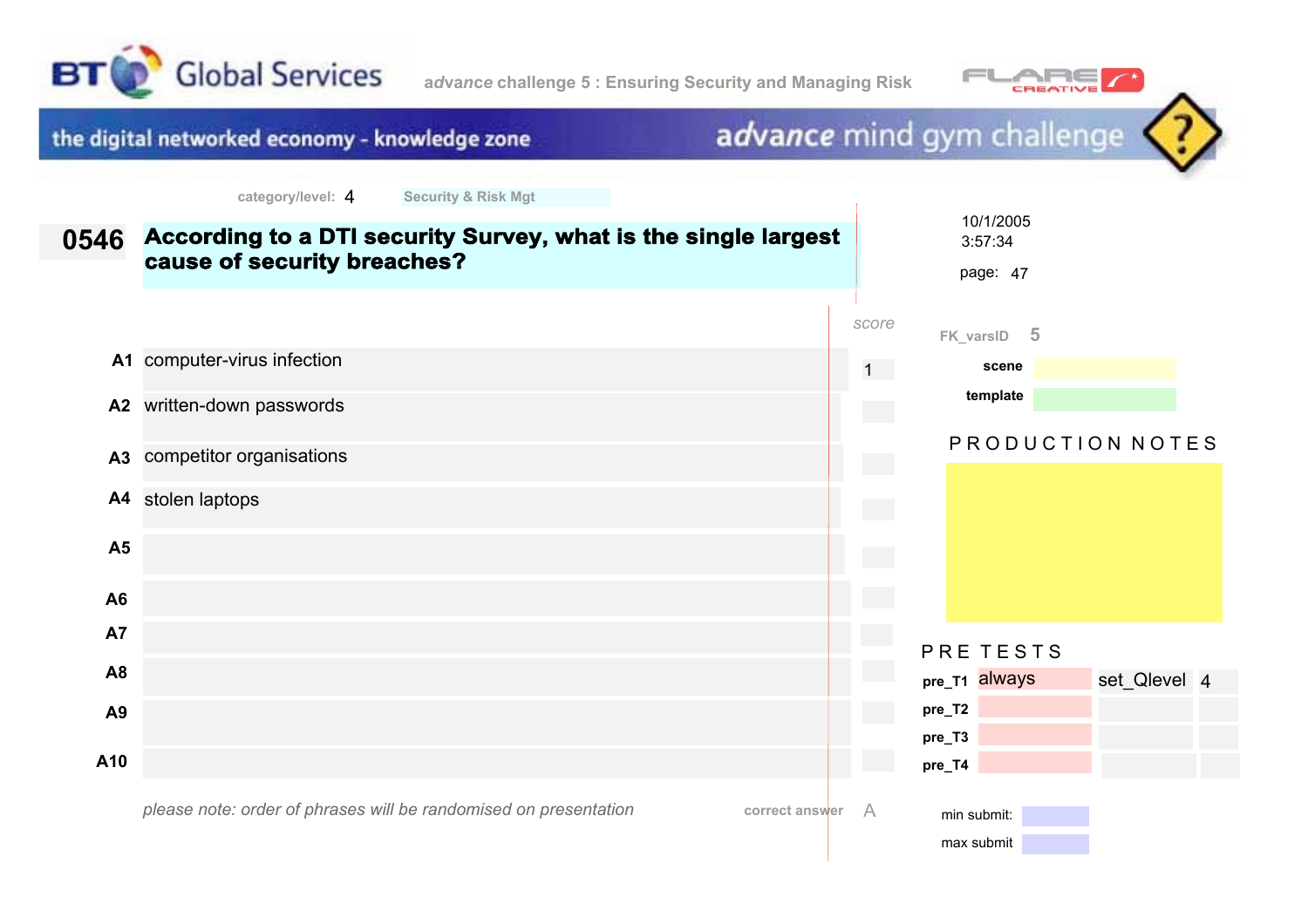



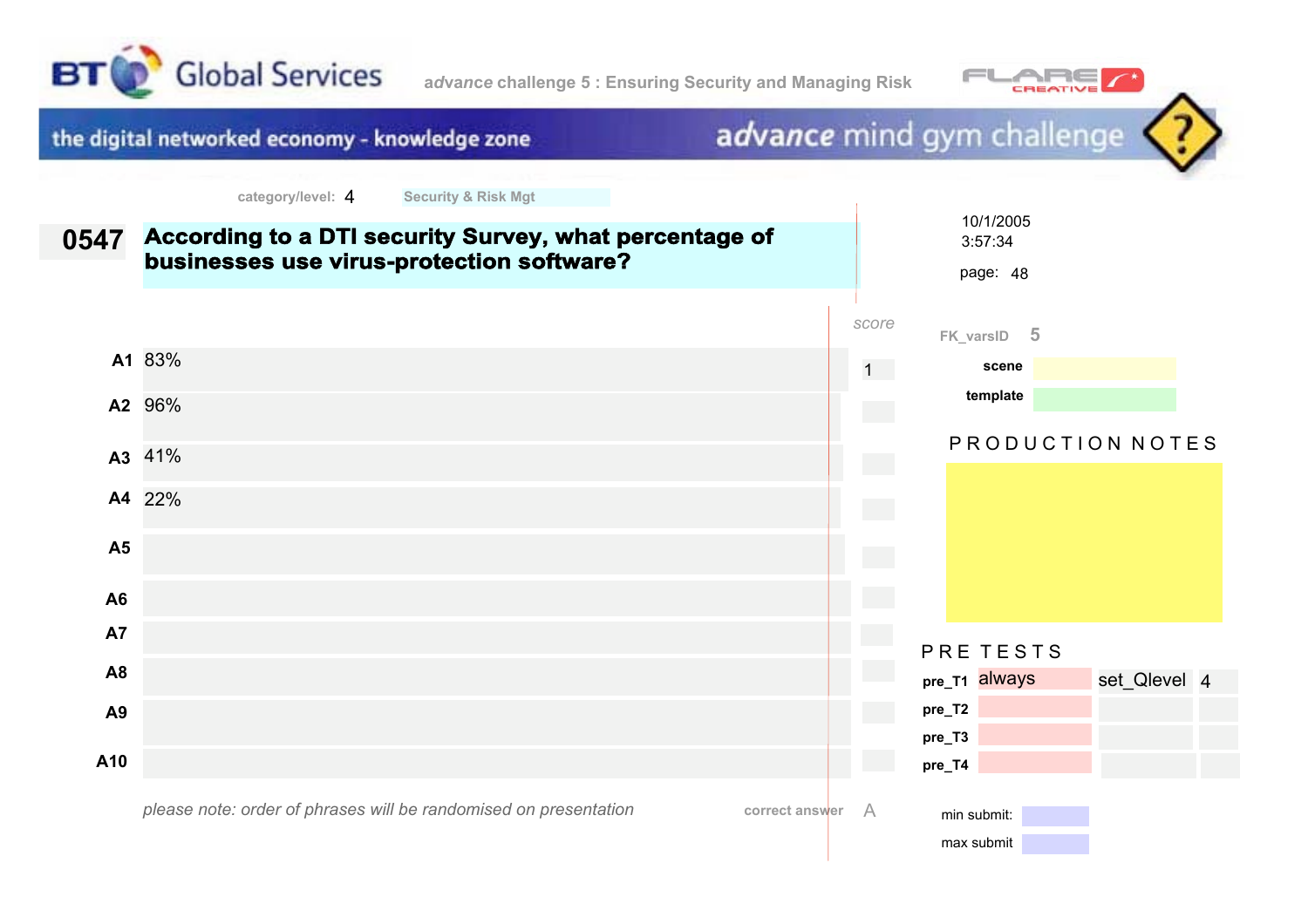



advance mind gym challenge the digital networked economy - knowledge zone **category/level:** 4 **Security & Risk Mgt** 10/1/2005 **How many computer viruses did BT isolate and remove from 0548** 3:57:34 **email messages in one day in August 2003?** page: 49 *score* **FK\_varsID 5 A1** 126,000 1 **scene template A2** 12,600 PRODUCTION NOTES **A3** 1,260 **A4** 1.26 million **A5 A6 A7** PRE TESTS **A8 pre\_T1** always set Qlevel 4 **pre\_T2 A9 pre\_T3 A10 pre\_T4** *please note: order of phrases will be randomised on presentation***correct answer** A min submit: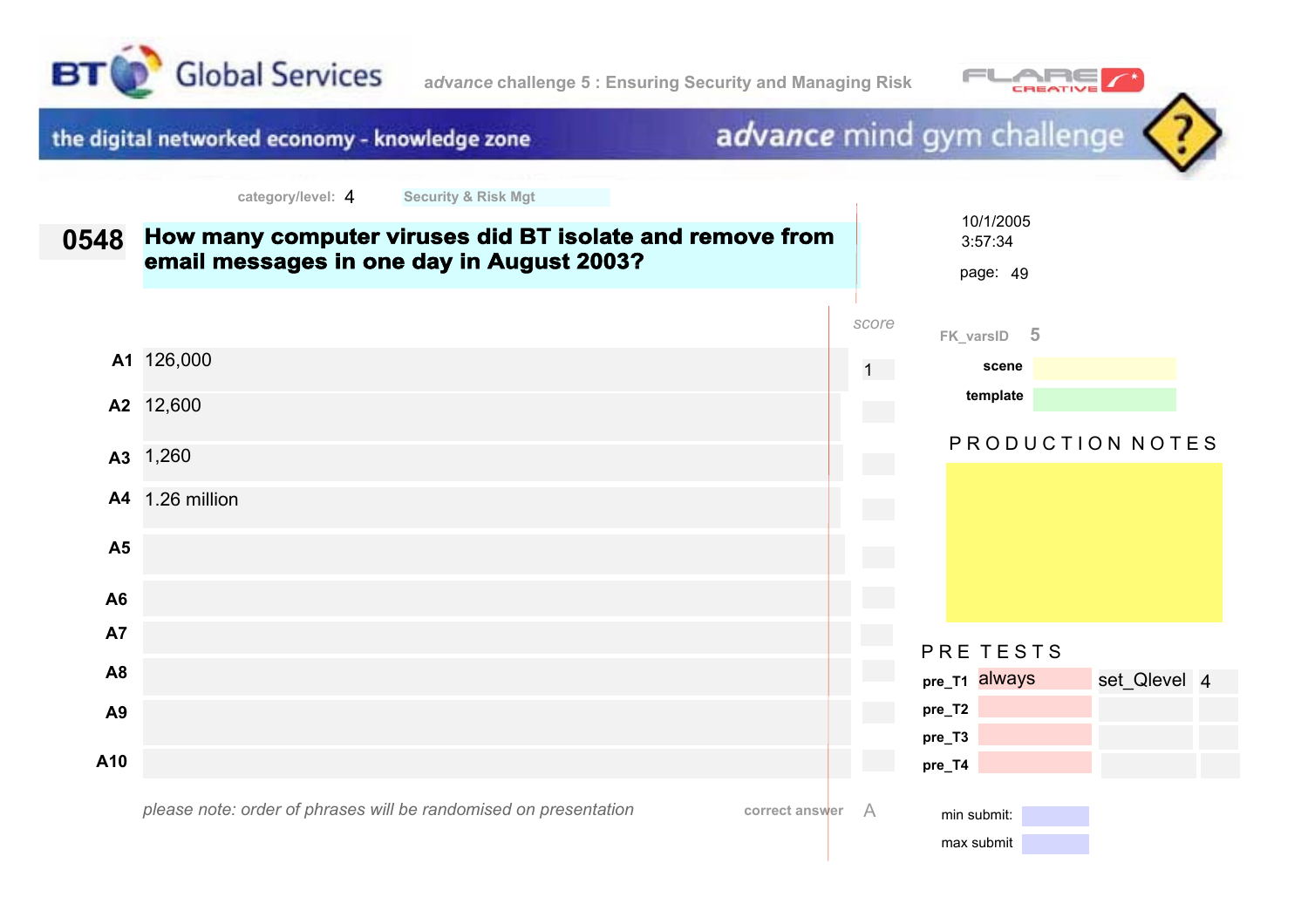



## advance mind gym challenge

 $\overline{\phantom{a}}$ 

| 0549           | How many spam emails did BT filter out in one day in August<br>2003?               |                            | 10/1/2005<br>3:57:34<br>page: 50 |                  |  |
|----------------|------------------------------------------------------------------------------------|----------------------------|----------------------------------|------------------|--|
|                |                                                                                    | score                      | FK_varsID 5                      |                  |  |
|                | A1 3.5 million                                                                     | $1 -$                      | scene                            |                  |  |
|                | A2 35 million                                                                      | $\mathcal{L}^{\text{max}}$ | template                         |                  |  |
|                | A3 350,000                                                                         |                            |                                  | PRODUCTION NOTES |  |
|                | A4 3,500                                                                           | $\mathcal{L}^{\text{max}}$ |                                  |                  |  |
| A <sub>5</sub> |                                                                                    |                            |                                  |                  |  |
| A <sub>6</sub> |                                                                                    |                            |                                  |                  |  |
| A7             |                                                                                    |                            | PRE TESTS                        |                  |  |
| A <sub>8</sub> |                                                                                    |                            | pre_T1 always                    | set_Qlevel 4     |  |
| A <sub>9</sub> |                                                                                    |                            | pre_T2                           |                  |  |
|                |                                                                                    |                            | pre_T3                           |                  |  |
| A10            |                                                                                    |                            | pre_T4                           |                  |  |
|                | please note: order of phrases will be randomised on presentation<br>correct answer | A                          | min submit:<br>max submit        |                  |  |